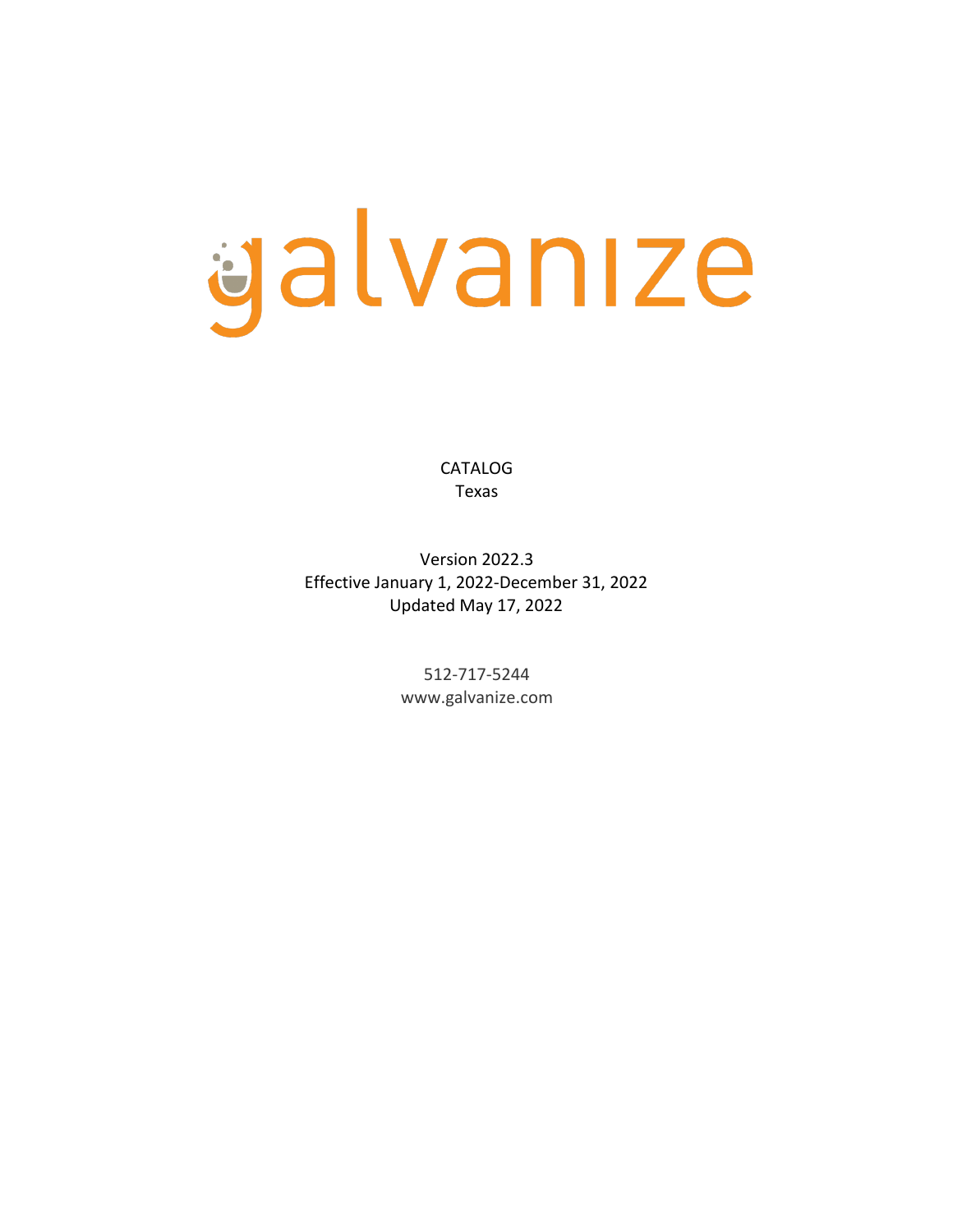## **Table of Contents**

| 20 |
|----|
|    |
|    |
|    |
|    |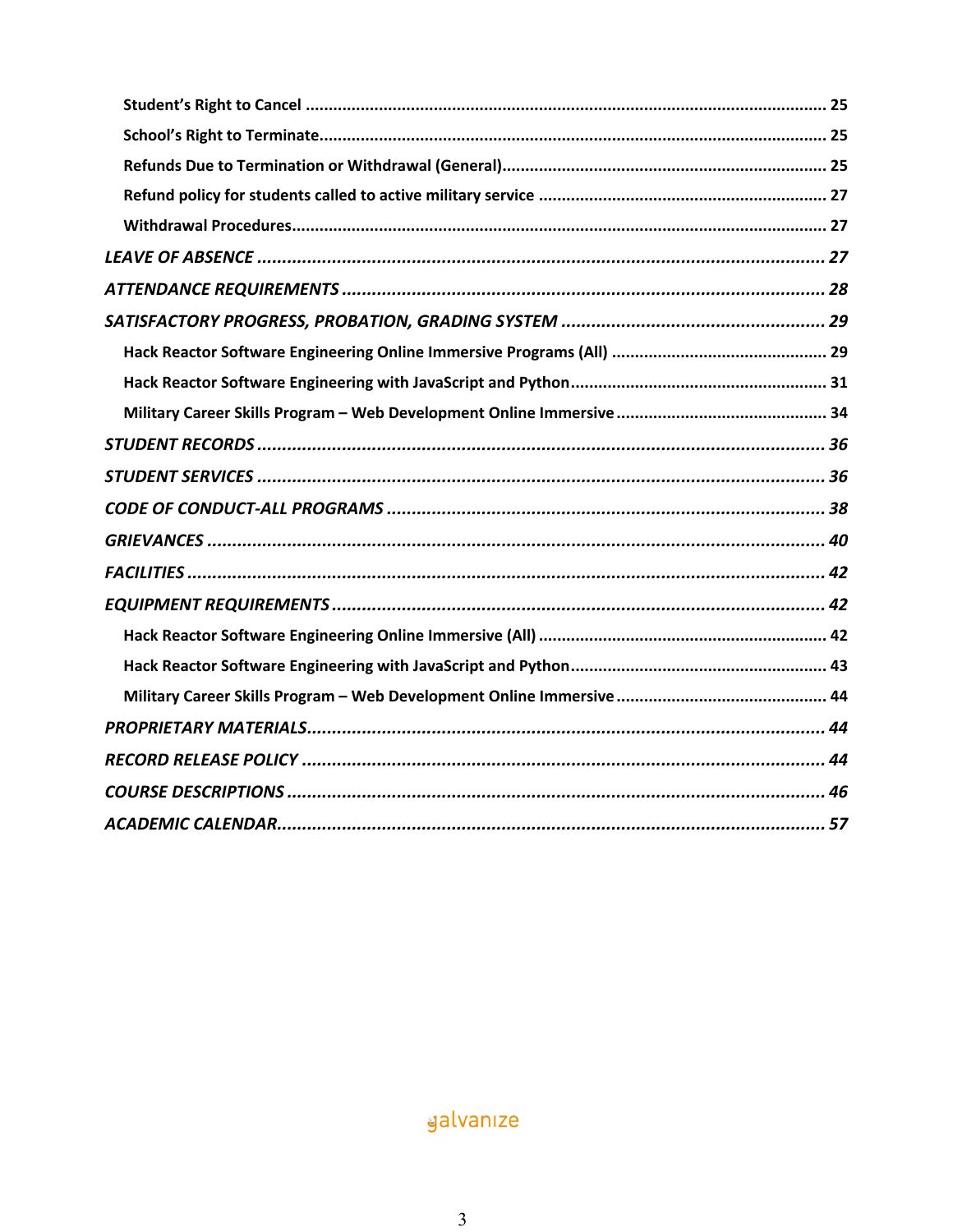#### **NOTES**

## **Catalog Revisions**

This Galvanize Catalog, Texas, is updated at least annually, but Galvanize reserves the right to revise it more frequently at its discretion. The most recent edition of the Catalog is the one posted on the Galvanize website, which can be downloaded at www.galvanize.com. A copy of the current Catalog can be requested by sending an email to regulatory@galvanize.com. Such changes will not negatively affect currently enrolled students.

## **Location of Classes**

Galvanize - Texas offers online programs.

#### **Ownership**

K12 Management Inc., a wholly owned subsidiary of Stride, Inc. is the sole shareholder of Galvanize, Inc. Galvanize headquarters is located at 1644 Platte Street, Denver, CO 80202. Stride, Inc. is located at 2300 Corporate Park Dr, Herndon, VA 20171. Galvanize's CEO is Jaime Matyas.

The Texas Acting Director of Galvanize is Jenny Engard.

#### **Accreditation**

Galvanize is not accredited by an accrediting agency recognized by the United States Department of Education and is not eligible to participate in federal student financial assistance programs.

Galvanize does not offer any programs that prepare students for any official licensure exam in the state of Texas.

Galvanize is a private institution approved to operate by the Texas Workforce Commission.

## **Note to Prospective Students**

As a prospective student, you are encouraged to review this catalog prior to signing an enrollment agreement.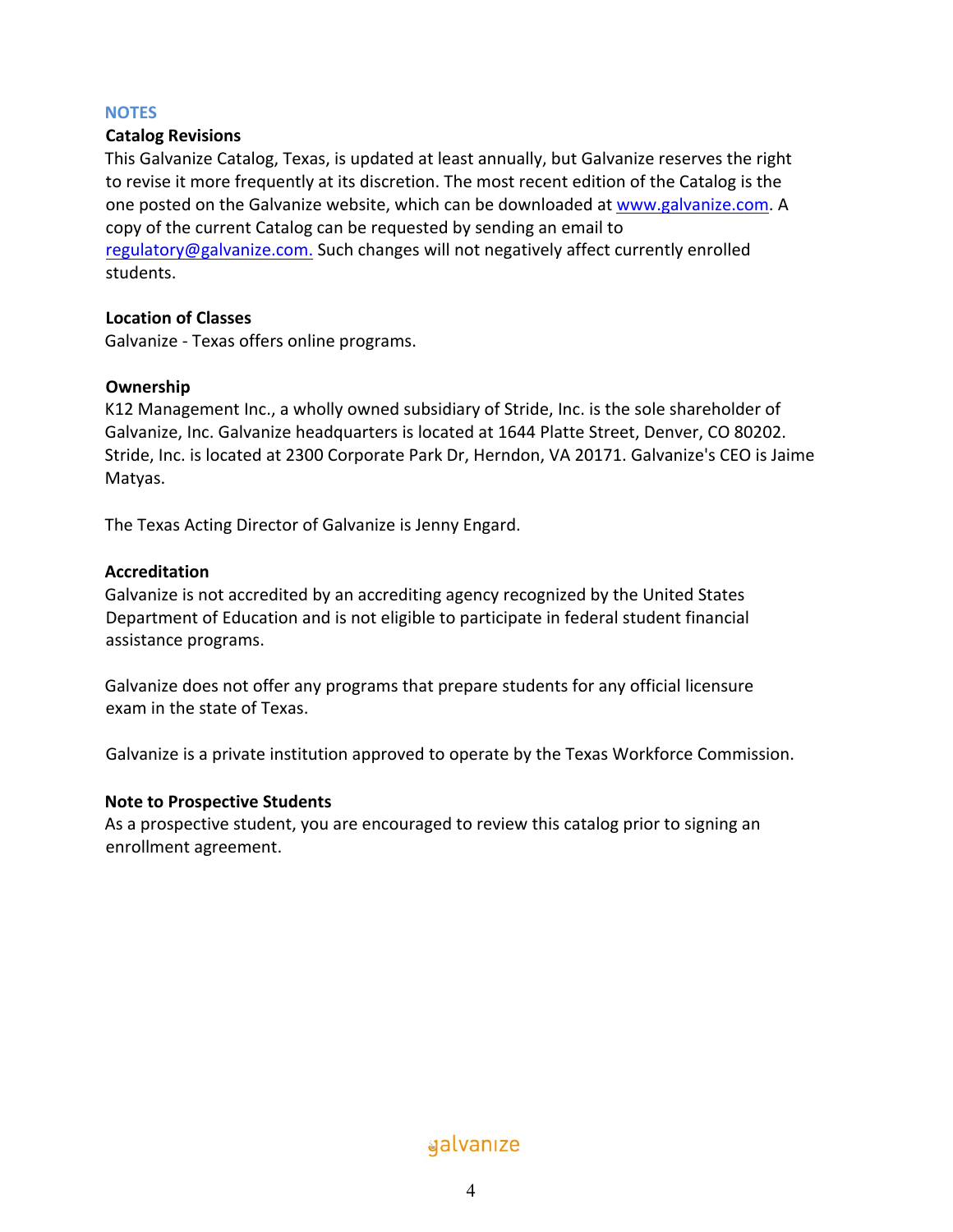## **Questions and Complaints**

Complaints which cannot be resolved by direct negotiation between the student and the school shall be directed to the Texas Workforce Commission. Texas Workforce Commission Career Schools and Colleges 101 East 15<sup>th</sup> Street, Room 226T Austin Texas 78778 Phone: 512-936-3100 texasworkforce.org/careerschools

## **Galvanize is approved and regulated by the Texas Workforce Commission, Career Schools and Colleges, Austin, Texas.**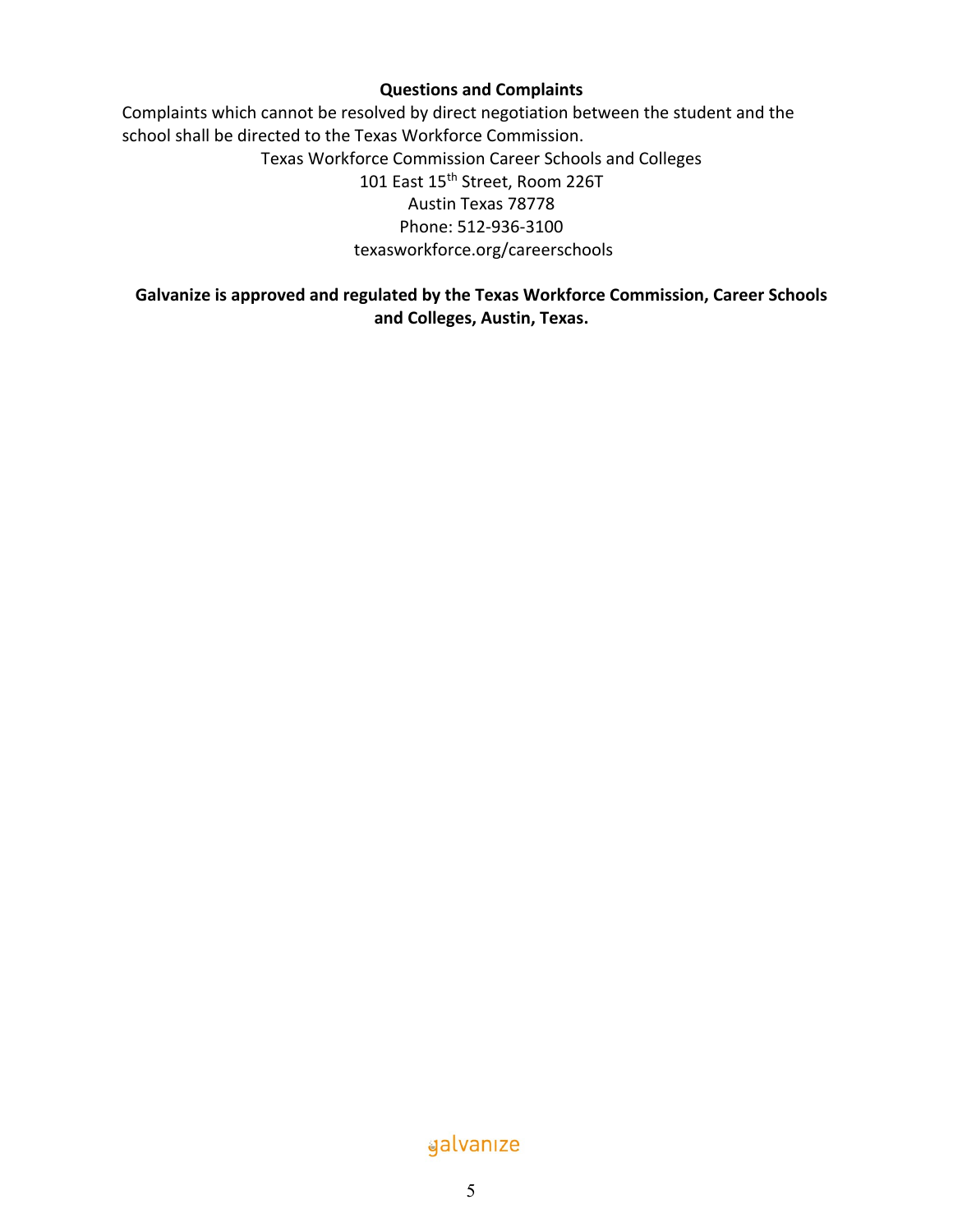## **INTRODUCTION TO GALVANIZE**

## **Galvanize Mission**

Galvanize offers a re-imagination of professional and technical education. Our mission is to enable the next generation of developers to gain access to practical, real-world skills that provide pathways into industry. Programs at Galvanize include the theoretical understanding of computer science and software engineering, paired with industry-focused skills in visualization, business acumen, and the scientific method. Our primary focus is student outcomes, by providing the practical education students need to succeed in the new information economy.

In 2018, Galvanize Inc. acquired Hack Reactor, joining two of the strongest providers of immersive technology programs in their markets. With complementary operations Galvanize and Hack Reactor offer a diverse set of curricula to students and enterprise clients by optimizing operations and increasing overall size as a result of the transaction.

## **Mission Statement**

Hold yourself and others accountable and responsible Create for the future with pride, passion, and urgency Win with trust, integrity, and inclusion Be a team. Do your job. Be a pineapple Continuously learn, grow, and hustle

## **Galvanize Educational Objectives**

- Providing theoretical and practical learning based on industry needs and student feedback
- Cultivating an environment of student immersion and collaboration
- Employing qualified faculty who offer students personalized attention and professional expertise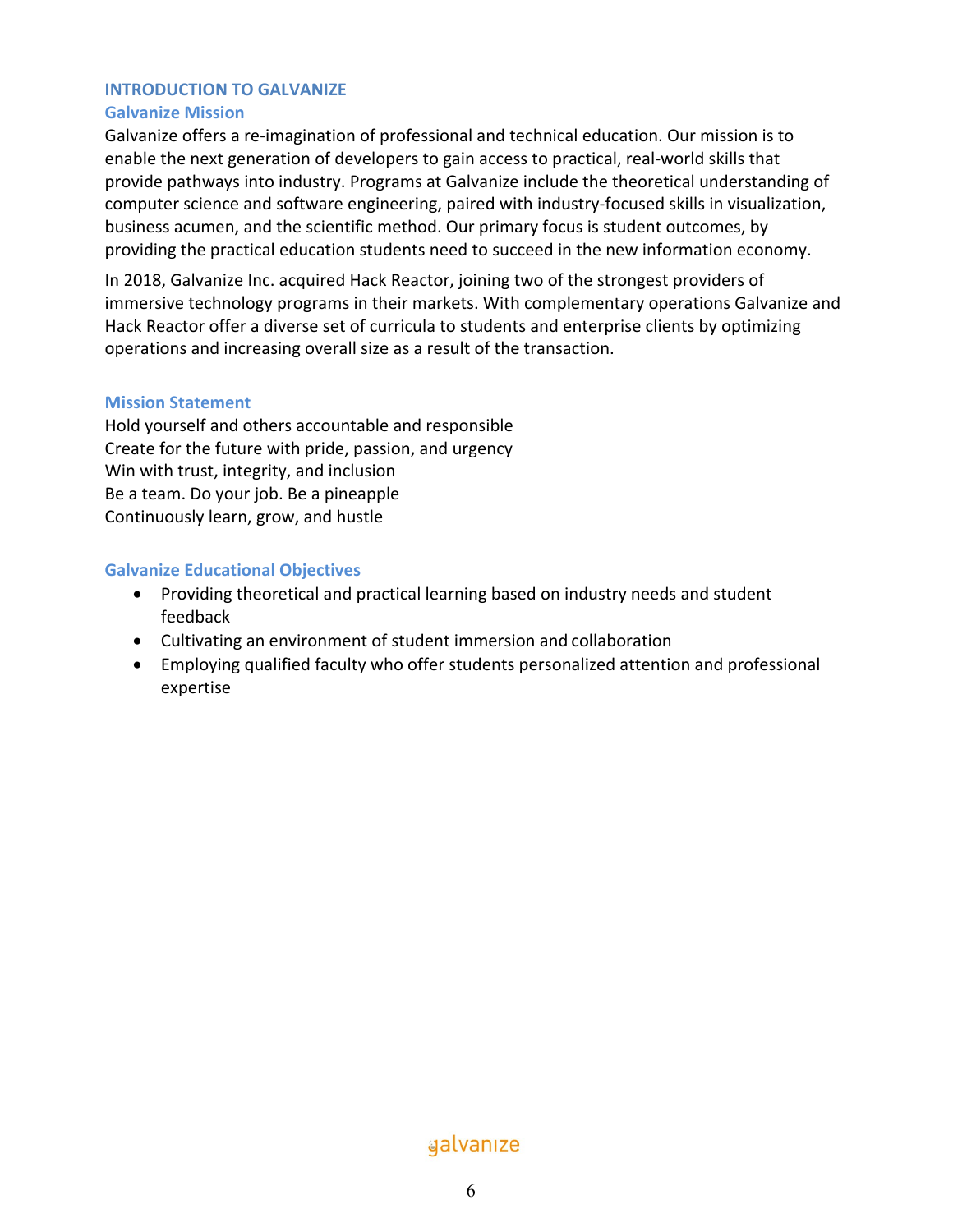#### **PROGRAMS OFFERED**

#### **Hack Reactor Software Engineering Online Immersive**

12 Weeks of programming delivered over 13 Weeks full-time, online program Total Lecture: 49.5 hours, Total Lab: 526.5 hours Total Contact Hours: 576 hours

#### **Program Description**

Hack Reactor Software Engineering Online (aka Remote) takes the time-tested curriculum of the Hack Reactor immersive and makes it accessible to students everywhere. Students learn from instructors face-to-face over a video conference platform. They pair program with classmates throughout the course, so they are never working alone. We give them intimate access to teachers, a Help Desk that's ready to answer questions, and a strong peer community, all immediately available through messaging and video chat.

#### **Class Schedule**

Our online program is delivered in a live-online format where students are expected to be in the online classroom during all designated course hours. Students will attend class Monday – Friday from 9am to 8pm and Saturday from 9am to 5:30pm for 12 weeks. The 12 weeks are split by one week without instruction, called "solo week", so students can work on projects, review lessons, and take a short break before entering the second half of the program. Students take a 1-hour study hall/lunch break from 12:30pm to 1:30pm daily, a dinner break from 5:30pm to 6:30pm and may take brief breaks throughout the day as needed. Students should communicate breaks with campus staff as extended breaks may count toward their total number of attendance points. Every other day, students are given an extended lunch break. During this time, they are encouraged to exercise and overall, regain a healthy work/life balance.

## **Total Program Charges:**

**Total Tuition:** \$17,980.00

- Upfront Deposit: \$100 (due upon execution of enrollment agreement)
	- o **Includes** a nonrefundable registration fee of \$100.00
- Tuition Balance: \$17,880.00 (payment schedule selected in enrollment agreement)

## **Hack Reactor Software Engineering Online Immersive - Part Time**

36 Week duration, Part time, online program Total Lecture: 49.5 hours, Total Lab: 526.5 hours Total Contact Hours: 576 hours

#### **Program Description**

Hack Reactor Software Engineering Remote Immersive – Part Time (aka Remote Part Time, "RPT") delivers the same curriculum as our Hack Reactor Software Engineering Immersive over 38 weeks consisting of 36 weeks of instruction and 2 "solo" weeks when students get additional time for additional study or to work on projects with team support. RPT students have access to the Help Desk and messenger services and all other software tools necessary for taking the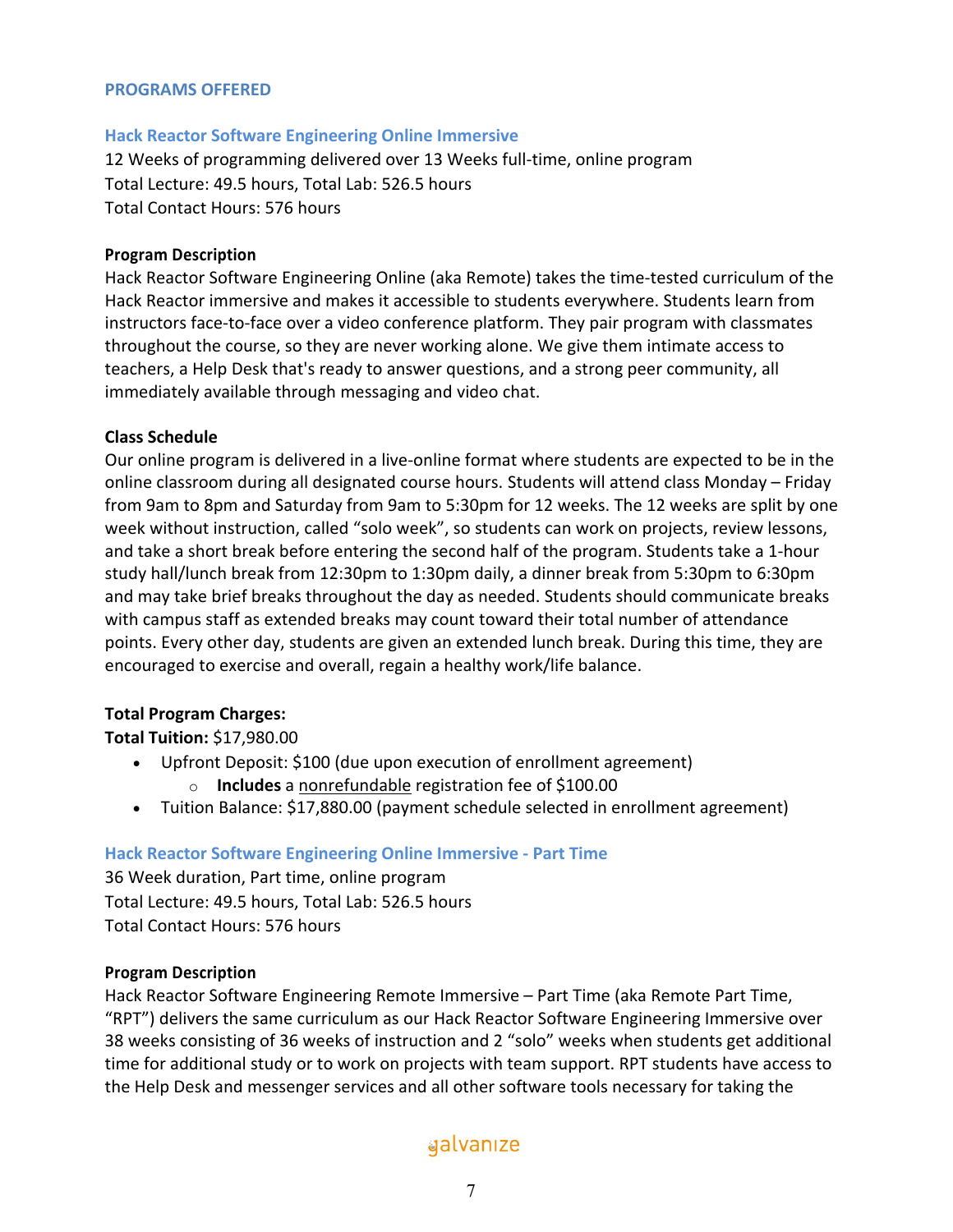course as stated above. Both curriculum and support are the same as provided by the Full Time Remote Program.

## **Class schedule**

Our online program is delivered in a live-online format where students are expected to be in the online classroom during all designated course hours. Students attend class two evenings per week and for 5 hours on the weekend. In addition to scheduled class time where students attend lectures, work on solo, pair and group exercises, students are also required to complete an additional 9 hours of supported learning consisting of independent study and paired collaboration during the week.

## **Total Program Charges:**

**Total Tuition:** \$17,980.00

- Upfront Deposit: \$100 (due upon execution of enrollment agreement)
	- o **Includes** a nonrefundable registration fee of \$100.00
- Tuition Balance: \$17,880.00 (payment schedule selected in enrollment agreement)

## **Graduation Requirements**

In order to qualify for graduation and successfully complete the Software Engineering Immersive, students should meet the attendance requirements, meet the minimum technical competencies, meet the minimum soft skills competencies, and participate in the Career Services program.

- **Attendance:** Students must meet attendance requirements as outlined in the attendance policy.
- **Technical Competency:** Students must demonstrate minimum technical competency necessary for securing employment in a software engineering role as determined by the program's academic team.
- **Career Services Program:** Students are required to complete all relevant activities in the Career Services Program which could include tasks such as completing a resume and online profile, and conducting mock interviews and phone screens with Galvanize staff.
- **Delivery of Project Work:** In order to graduate, a student must successfully complete all minimum project requirements as approved by their Campus Staff.

Students are also required to fulfill all financial obligations prior to graduating.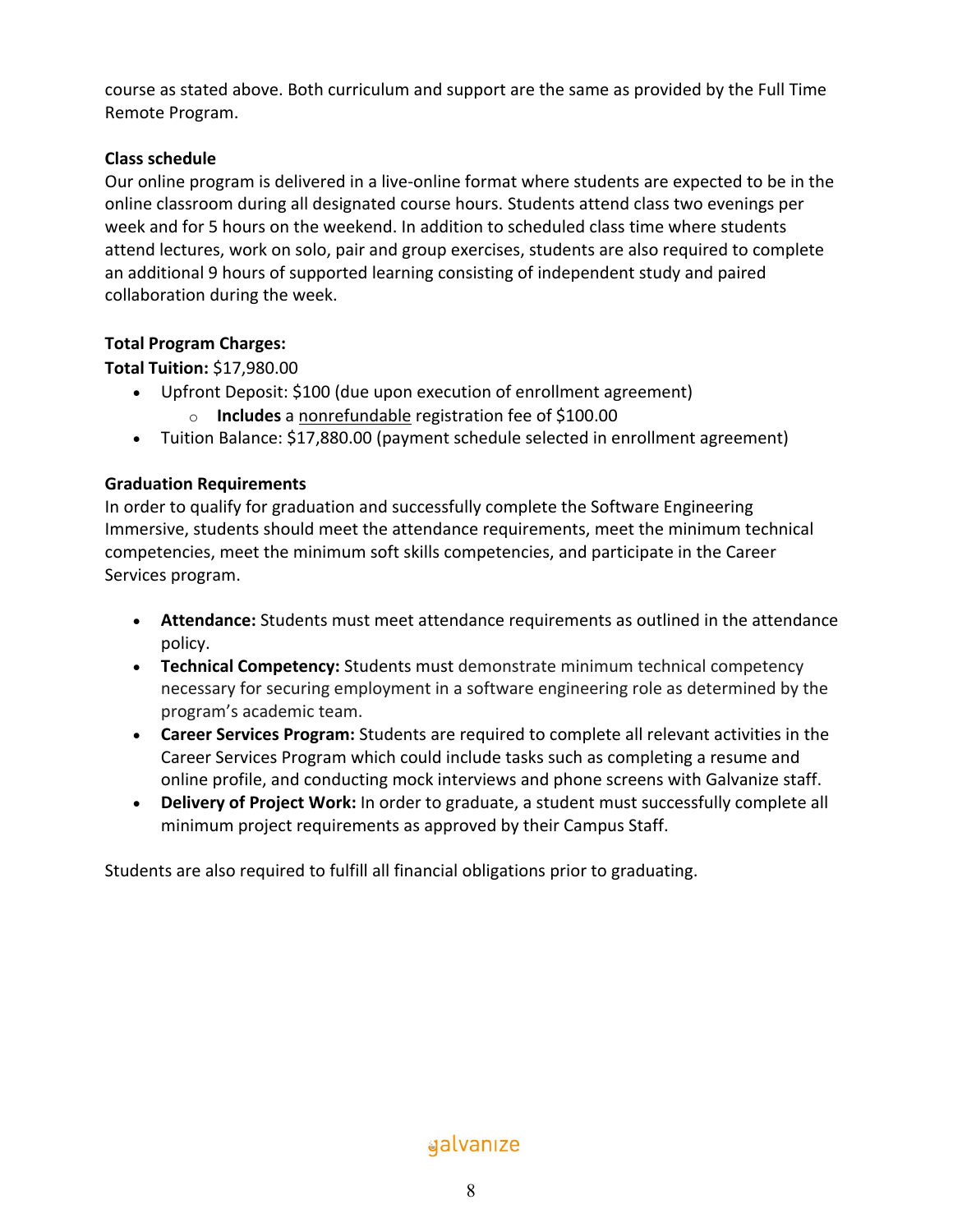## **Program Outline**

Hack Reactor Software Engineering Online Immersive Hack Reactor Software Engineering Online Immersive – Part Time

|                                         | Lecture        | Lab          | <b>Total</b> |
|-----------------------------------------|----------------|--------------|--------------|
| <b>Course Title</b>                     | <b>Hours</b>   | <b>Hours</b> | <b>Hours</b> |
| Orientation and Pre-course Review       | 5              | 12           | 17           |
| Data Modeling and Classes               | 6              | 11           | 17           |
| Data Structures and Complexity Analysis | 3              | 12.5         | 15.5         |
| <b>Inheritance Patterns</b>             | $\overline{2}$ | 15           | 17           |
| Algorithms                              | 1.5            | 15.5         | 17           |
| Browser Apps, jQuery, and AJAX          | 1.5            | 14           | 15.5         |
| ES6, APIs, and React                    | $\overline{2}$ | 15           | 17           |
| <b>Advanced React Concepts</b>          | 2              | 15           | 17           |
| Servers and Node                        | 3              | 12.5         | 15.5         |
| <b>REST &amp; CRUD</b>                  | 3              | 14           | 17           |
| <b>Databases</b>                        | $\overline{2}$ | 15           | 17           |
| Authentication                          | 1.5            | 14           | 15.5         |
| <b>Full-Stack Overview</b>              | 0              | 15.5         | 15.5         |
| Mini Apps I                             | 0              | 34           | 34           |
| <b>Technical Assessment</b>             | 0              | 8.5          | 8.5          |
| Front-End Capstone (FEC)                | 6              | 77.5         | 83.5         |
| System Design Capstone (SDC)            | $\overline{4}$ | 77.5         | 81.5         |
| <b>Professional Resume</b>              | 1              | 7            | 8            |
| Minimum Viable Product (MVP) - Project  | 0.5            | 23.5         | 24           |
| <b>Blue Ocean</b>                       | 3              | 77.5         | 80.5         |
| Career Week / Hiring Sprint             | 2.5            | 40           | 42.5         |
| <b>Total</b>                            | 49.5           | 526.5        | 576          |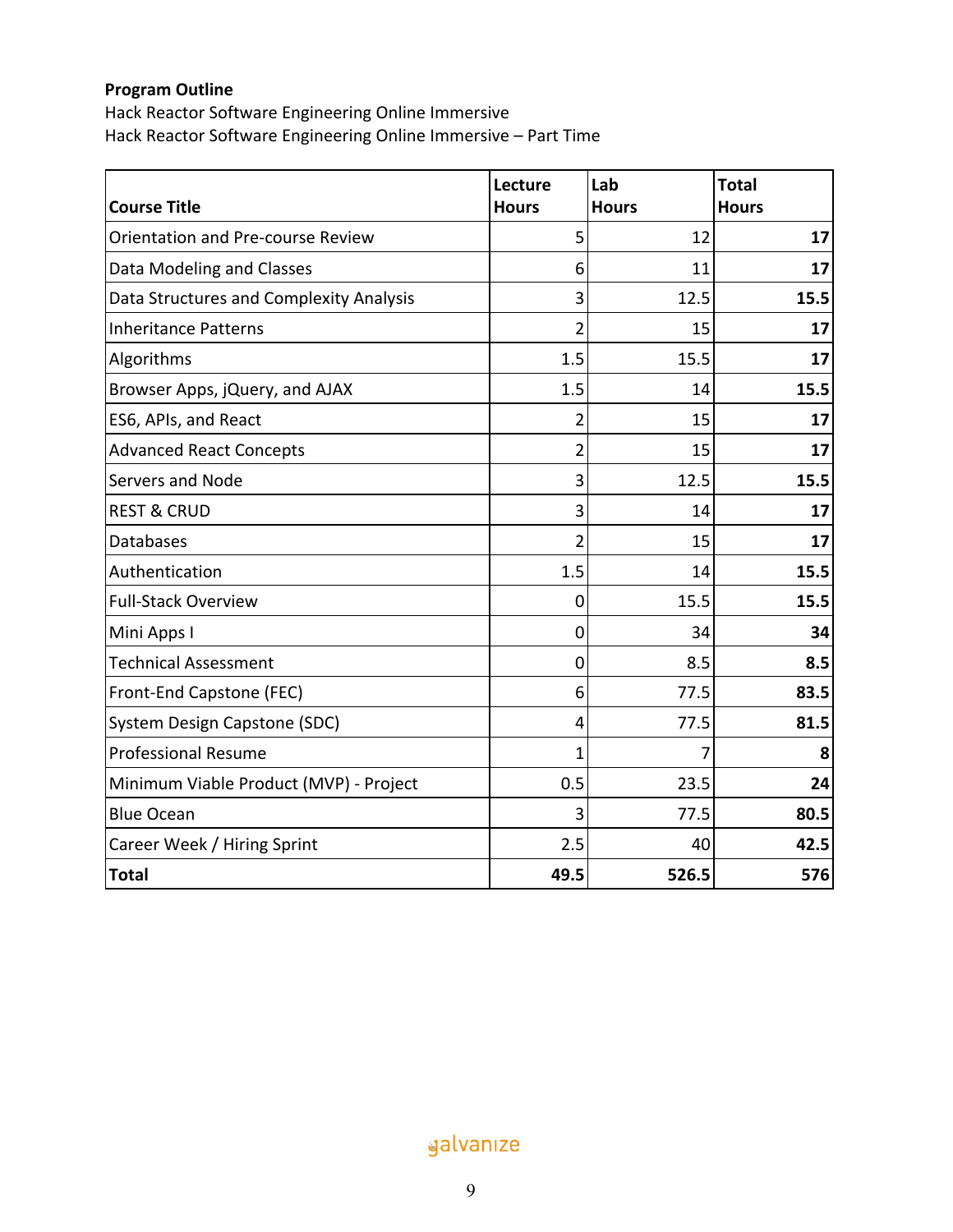## **Hack Reactor Software Engineering with JavaScript and Python**

19 Weeks of Full-Time instruction, online program Total lecture: 167 hours; Total lab: 607 hours Total contact hours: 774 hours

## **Program Description**

Hack Reactor Software Engineering with JavaScript and Python is based on a compelling combination of computer science and industry tools so that students can thrive in the software industry. These include JavaScript, Python, Django, React, Continuous Integration and Delivery, and cloud technologies. Students learn from instructors face-to-face over video conference software. Students program with classmates throughout the course, so they have the opportunity to solve problems individually and with others. The program is an online experience with classes taking place with the aid of no-cost video conferencing and screen sharing software.

## **Program Outcomes**

Students progress through the material of the course, building up their understanding and practice through increasingly robust mental models. By the time they graduate, students become autonomous engineers, capable of tackling unique problems, and building complex applications. We have developed the immersive program to help support students in achieving this end goal. There are no license requirements for general work in this career field. A graduate of this program will receive a certificate of completion.

## **Class Schedule**

Our online program is delivered in a live-online format where students are expected to be in the online classroom during all designated course hours. Students are expected to attend class from 9:00AM – 7:00PM Monday through Thursday and 10 pre-scheduled Fridays from 9:00am-7:00pm for the 19-week course duration. Students take a 45-minute lunch break from 1pm - 1:45pm daily and a 15-minute afternoon break from 4:45pm-5pm.

## **Total Charges:**

**Total Tuition:** \$17,980.00

- Upfront Deposit: \$100 (due upon execution of enrollment agreement) o **Includes** a nonrefundable registration fee of \$100.00
- Tuition Balance: \$17,880.00 (payment schedule selected in enrollment agreement)

## **Graduation Requirements**

In order to qualify for graduation and successfully complete the program, students should meet the attendance requirements, meet the minimum technical competencies, meet the minimum soft skills competencies, and participate in the Career Services program.

- Attendance: Students must meet attendance requirements as outlined in the attendance policy.
- Technical Competency: Students must demonstrate minimum technical competency necessary for securing employment in a software engineering role as determined by the program's academic team.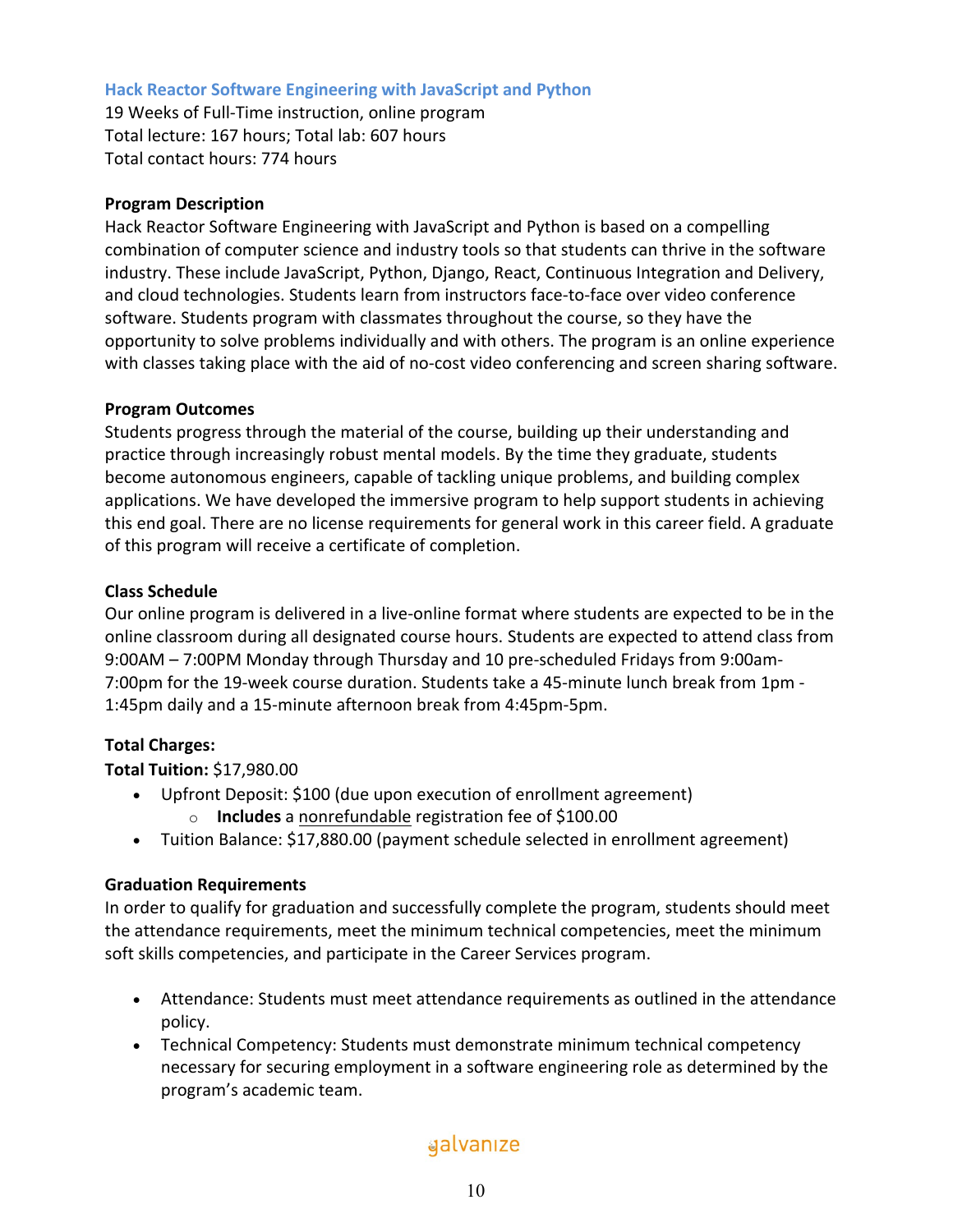- Career Services Program: Students are required to complete all relevant activities in the Career Services Program which could include tasks such as completing a resume and online profile, and conducting mock interviews and phone screens with Galvanize staff.
- Delivery of Project Work: In order to graduate, a student must successfully complete all minimum project requirements as approved by their instructional staff.

In order to graduate, students are also required to fulfill all financial obligations.

## **Program Outline**

Hack Reactor Software Engineering with JavaScript and Python

| Module 1 - Full-Stack Architecture              | Lecture Hours   Lab Hours |    | <b>Total Hours</b> |
|-------------------------------------------------|---------------------------|----|--------------------|
| Module and develop environment orientation      | 4                         | 5  | 9                  |
| Built-in structured values and basic algorithms | 12                        | 24 | 36                 |
| Security and REST introduction                  | 12                        | 24 | 36                 |
| Custom types and structured exception handling  | 15                        | 30 | 45                 |
| Object-oriented programming and domain modeling | 12                        | 24 | 36                 |
| Project Alpha                                   | 8                         | 64 | 72                 |
| Summative Assessment 1                          | $\mathbf{1}$              | 8  | 9                  |
| <b>Module 2 - Distributed Applications</b>      |                           |    |                    |
| Module 2 orientation                            | $\mathbf{1}$              | 0  | $\mathbf{1}$       |
| Data access patterns                            | 9                         | 26 | 35                 |
| React and front-end state management            | 12                        | 33 | 45                 |
| Microservices and system design                 | 12                        | 33 | 45                 |
| Custom application protocols and WebSockets     | 10                        | 26 | 36                 |
| Project Beta                                    | 8                         | 64 | 72                 |
| <b>Summative Assessment 2</b>                   | 1                         | 8  | 9                  |
| <b>Module 3 - Data-Intensive Applications</b>   |                           |    |                    |
| Module 3 orientation                            | $\mathbf{1}$              | 0  | $\mathbf{1}$       |
| Data storage patterns                           | 9                         | 35 | 44                 |
| Formal data structures and algorithms           | 8                         | 28 | 36                 |
| Real-world deployments and securing networks    | 18                        | 63 | 81                 |
| Project Gamma                                   | 8                         | 64 | 72                 |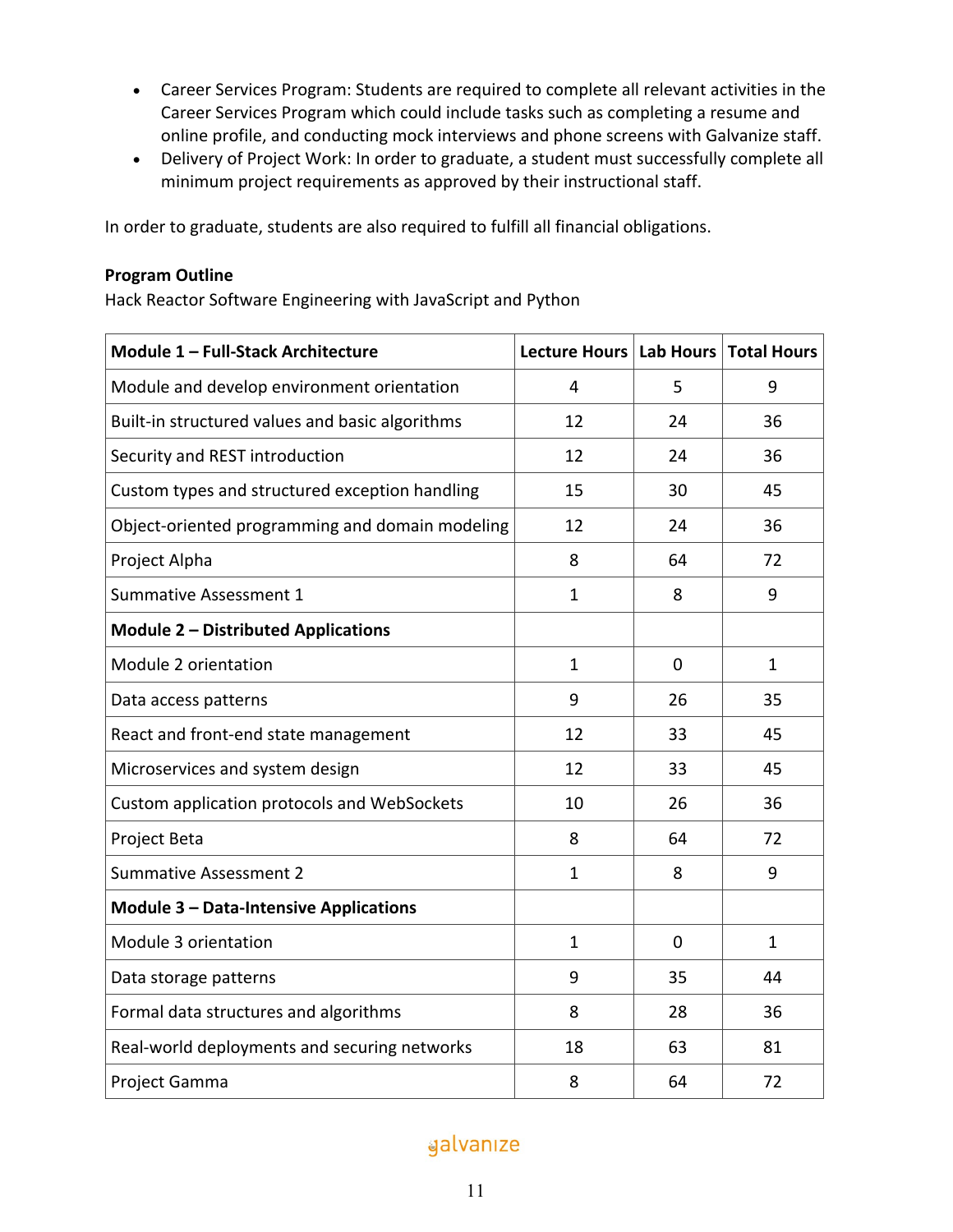| Summative Assessment 3             |     |     | q   |
|------------------------------------|-----|-----|-----|
| <b>Career Week / Hiring Sprint</b> |     | 40  | 45  |
| Total Hours                        | 167 | 607 | 774 |

**Military Career Skills Program - Web Development Online Immersive** 

18 Weeks of Full-Time instruction delivered over a 19 Week duration, online program Total lecture: 115.5; Total lab: 566.5 Total contact hours: 682

## **Program Description:**

Galvanize's Web Development Online Immersive is devoted to the tools, technologies, and developer processes that current developers use. Tools and applications covered in the program adapt to evolving industry demand; training can cover HTML, CSS, React and full stack JavaScript. Students will be exposed to different development workflows and will work independently, in pairs, and on teams to complete different assignments and projects.

#### **Program Outcomes**

The Web Development Online Immersive prepares students to become web developers and junior software developers. Graduates may find suitable employment with a technical consultancy firm, a software company, a nontechnical company (as an in-house developer,) freelancing, and more. There are no license requirements for general work in this career field. A graduate of this program will receive a certificate of completion.

## **Class Schedule**

Our online program is delivered in a live-online format where students are expected to be in the online classroom during all designated course hours. Students are expected to attend class from 9:00AM – 6:30PM Tuesday through Friday and four pre-scheduled Mondays from 9:00am-6:30pm for the 19-week course duration, which includes one solo week. When an unexpected closure occurs due to extraordinary conditions such as inclement weather, students will be notified as soon as possible via email.

## **Total Program Charges:**

**Total Tuition:** \$17,980.00

- Upfront Deposit: \$2000 (due upon execution of enrollment agreement)
	- o **Includes** a nonrefundable registration fee of \$100.00
- Tuition Balance: \$15,980.00 (payment schedule selected in enrollment agreement)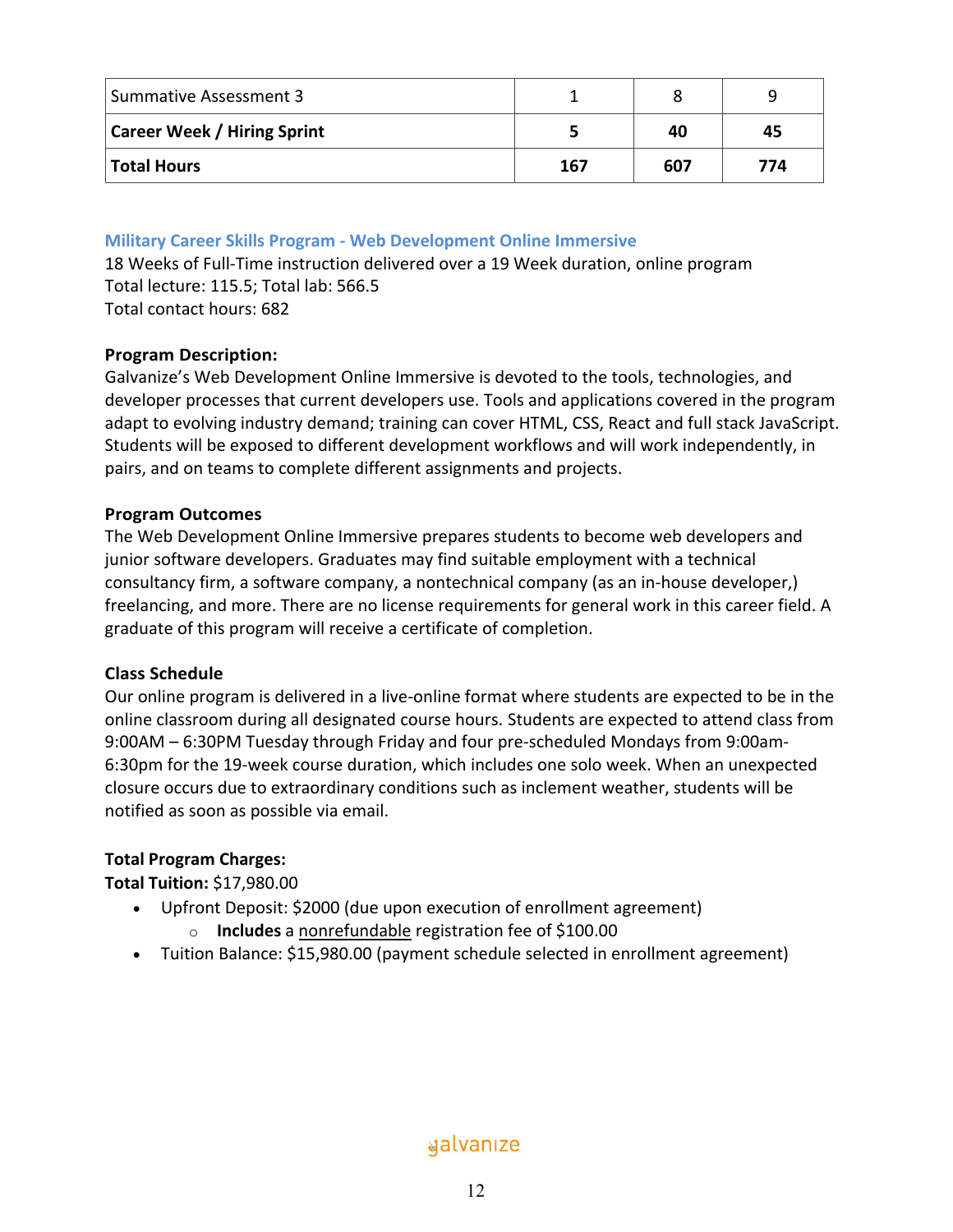## **Graduation Requirements**

In order to qualify for graduation and successfully complete the Web Development Immersive, students should meet the attendance requirements, meet the minimum technical competency, and participate in the Career Services program.

- **Attendance:** Students must meet attendance requirements as outlined in the attendance policy.
- **Technical Competency:** Students are required to pass all Technical Assessments and demonstrate mastery of all skills outlined by the Web Development academic team.
- **Career Services Program:** Students are required to complete all relevant activities in the Career Services Program which could include tasks such as completing a resume and online profile, conducting mock interviews and phone screens with Galvanize staff and delivering a project portfolio to the academic team.
- **Delivery of Portfolio**: In order to graduate, a student must complete all portfolio projects approved by Lead Instructors.

Students are also required to fulfill all financial obligations prior to graduating.

## **Program Outline**

Military Career Skills Program – Web Development Online Immersive

| <b>Course Name</b>                             | <b>Lecture Hours</b> | Lab Hours | <b>Total Hours</b> |
|------------------------------------------------|----------------------|-----------|--------------------|
| Orientation                                    | 3.5                  | 1         | 4.5                |
| <b>Basic JavaScript</b>                        | 6.5                  | 13.5      | 20                 |
| Intro to HTML, CSS                             | .5                   | 2.5       | 3                  |
| <b>Command Line &amp; Version Control</b>      | 1.5                  | 3.5       | 5                  |
| <b>Building A Basic JavaScript Application</b> | 6.5                  | 5         | 11.5               |
| The DOM API                                    | 2.5                  | 5.5       | 8                  |
| <b>Event Listeners</b>                         | 2                    | 4.5       | 6.5                |
| Basic Browser Application - Project            | $\overline{2}$       | 8         | 10                 |
| JavaScript Libraries                           | 3.5                  | 6.5       | 10                 |
| Async Code Execution & JavaScript Event Loop   | 1                    | 7.5       | 8.5                |
| AJAX and HTTP                                  | $\overline{2}$       | 6.5       | 8.5                |
| JavaScript Hackathon                           | 1.5                  | 4         | 5.5                |
| Front-End Project and Review                   | 6                    | 15.5      | 21.5               |
| <b>Front-End Technical Assessment</b>          | $\mathbf{1}$         | 5         | 6                  |
| <b>Servers and Node</b>                        | 12.5                 | 15.5      | 28                 |
| Databases                                      | 6                    | 16        | 22                 |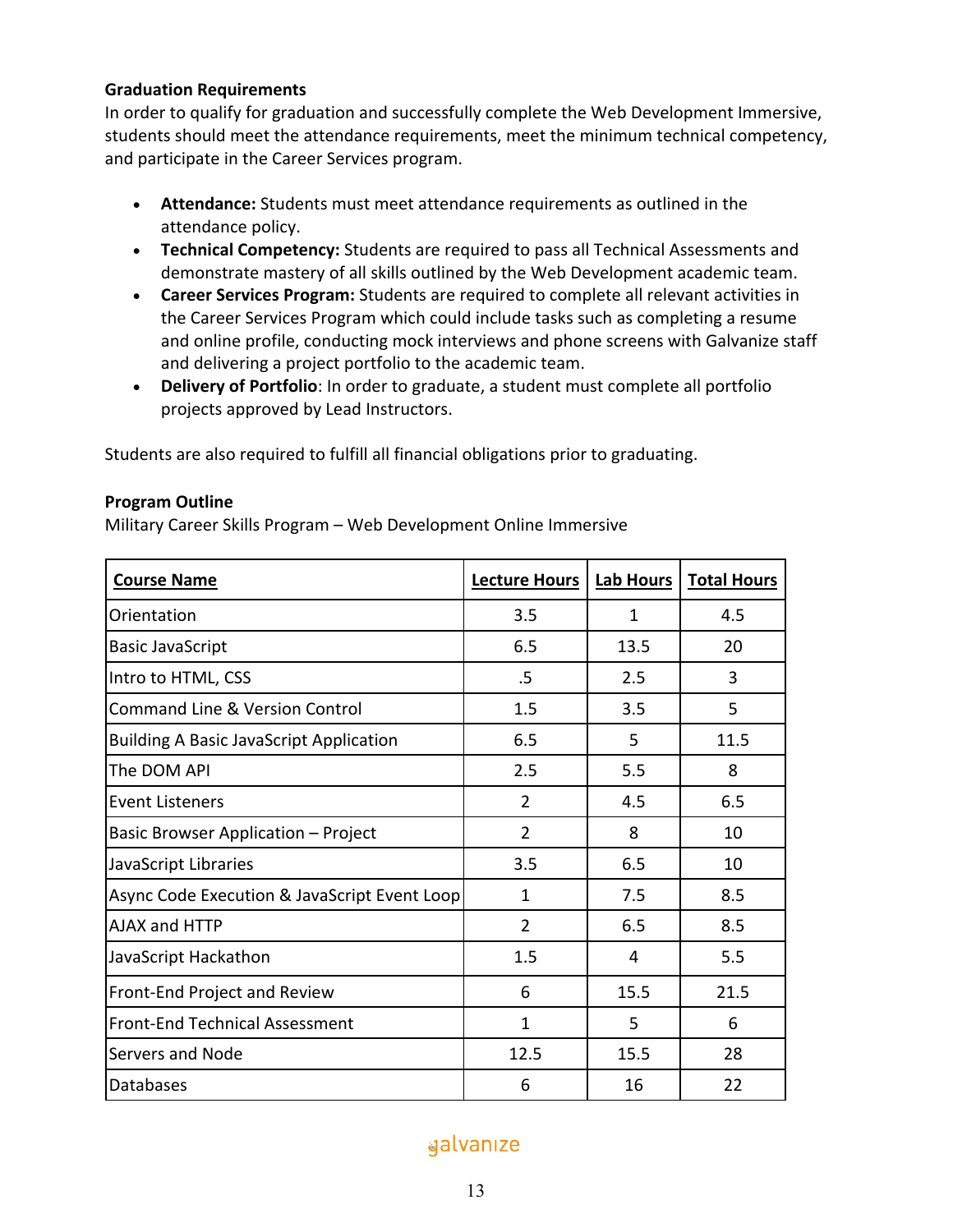| <b>RESTful APIs and CRUD</b>     | 8     | 20.5  | 28.5 |
|----------------------------------|-------|-------|------|
| <b>MVP Project and Review</b>    | 1     | 29    | 30   |
| Server Side Technical Assessment | 0     | 3     | 3    |
| Data Modeling and Classes        | 5     | 11.5  | 16.5 |
| Inheritance Patterns             | 4     | 17    | 21   |
| Solo Capstone                    | .5    | 24    | 24.5 |
| <b>Front-End Capstone (FEC)</b>  | 5.5   | 52    | 57.5 |
| System Design Capstone (SDC)     | 5.5   | 36    | 41.5 |
| <b>Blue Ocean</b>                | 5     | 92    | 97   |
| <b>Advanced Content Modules</b>  | 0     | 45    | 45   |
| Interview Challenges             | 17    | 42.5  | 59.5 |
| Review & Reflection              | 0     | 34    | 34   |
| Career / Hiring Module           | 5.5   | 40    | 45.5 |
| <b>Total Contact Hours</b>       | 115.5 | 566.5 | 682  |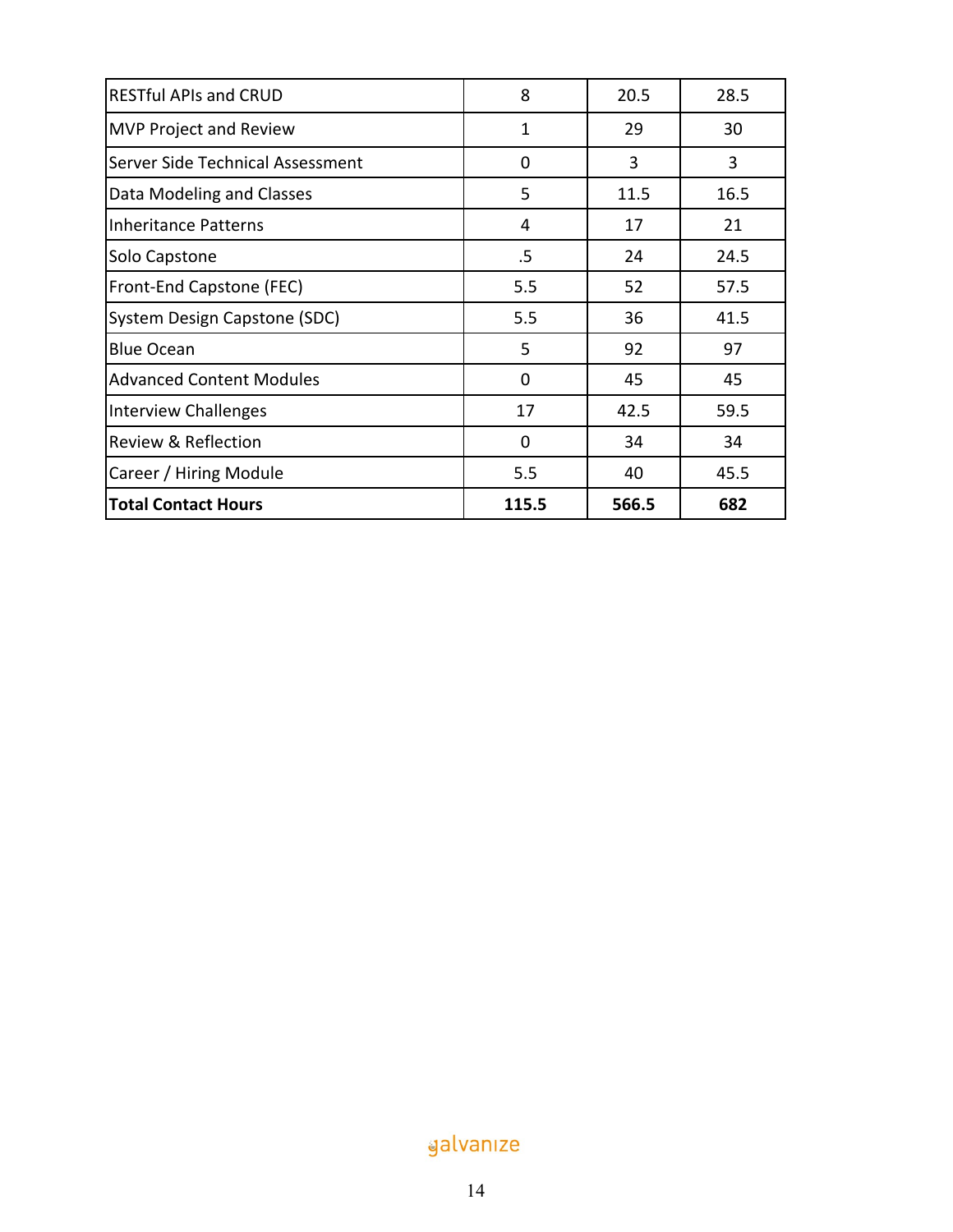## **FACULTY**

| <b>Name</b>          | Program                                                                                 | <b>Education</b>                                                                                                        |
|----------------------|-----------------------------------------------------------------------------------------|-------------------------------------------------------------------------------------------------------------------------|
| Jess Mason           | Software<br>Engineering<br><b>Online Immersive</b>                                      | BS Literary Studies   University of Texas<br>Software Engineering Immersive   Hack Reactor                              |
| <b>Curtis Schlak</b> | Software<br>Engineering with<br>JavaScript and<br>Python                                | BS Mathematics, BA English   Santa Clara University                                                                     |
| Daniel<br>Andrews    | <b>Military Career</b><br>Skills Program-<br>Web Development<br><b>Online Immersive</b> | BS Computer Science   Cedarville University                                                                             |
| <b>Garrett Ross</b>  | <b>Military Career</b><br>Skills Program-<br>Web Development<br><b>Online Immersive</b> | BA Political Science   University of Louisiana at<br>Lafayette                                                          |
| Marah Butler         | Software<br><b>Engineering Online</b><br>Immersive                                      | MA Education   University of Colorado<br>BS Marketing   Indiana State University                                        |
| Arthur<br>Coddington | Software<br><b>Engineering Online</b><br>Immersive                                      | BA Psychology   Princeton University                                                                                    |
| Lena Johnson         | Software<br>Engineering with<br>JavaScript and<br>Python                                | MS Information Systems   University of Utah<br>MS Psychological Science and BS Psychology  <br>Montana State University |
| Tiffany<br>McBride   | Software<br><b>Engineering Online</b><br>Immersive                                      | Master of Education   University of Missouri                                                                            |
| Kevin Pena           | Software<br><b>Engineering Online</b><br>Immersive                                      | BA Media Studies   Hunter College                                                                                       |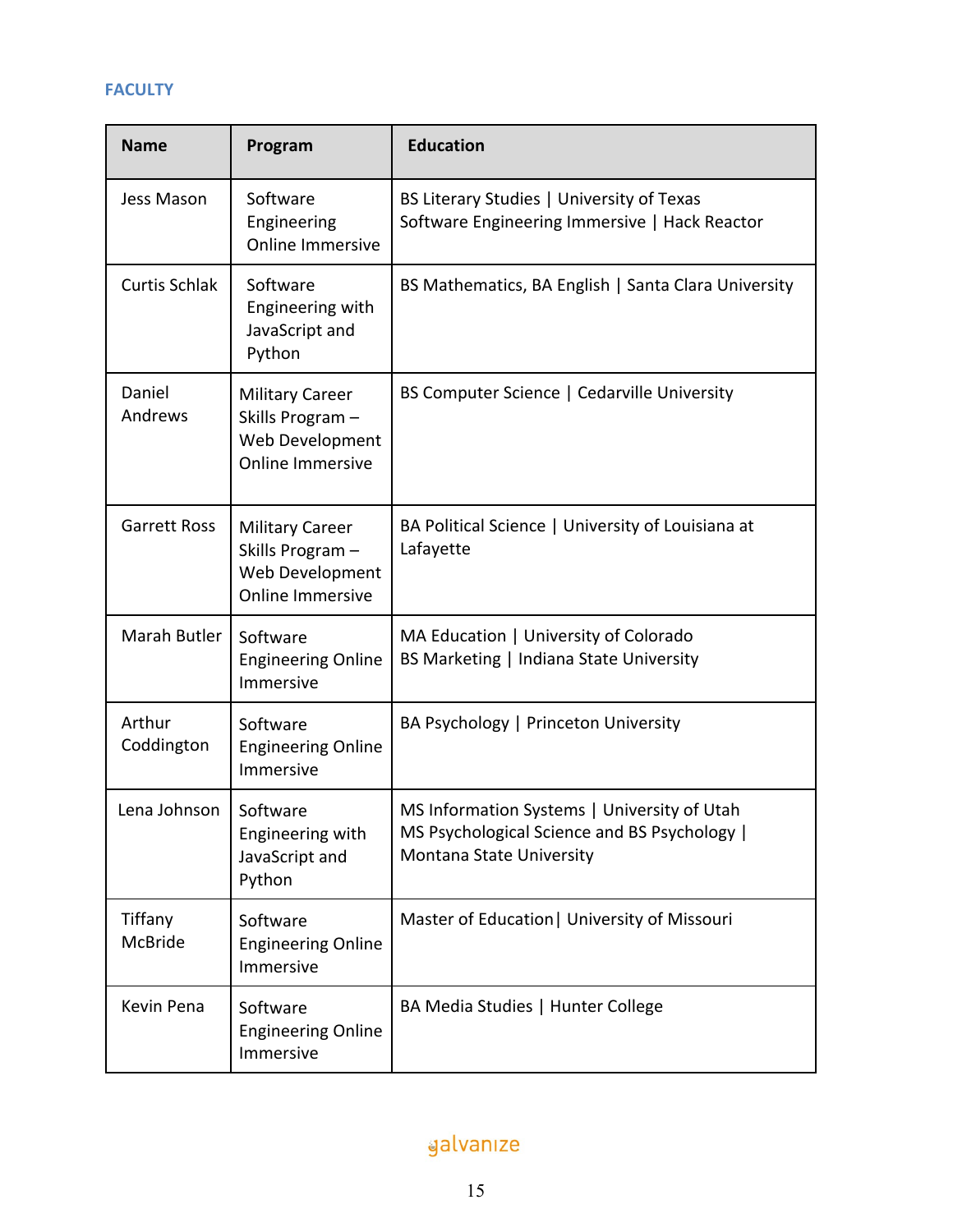| <b>Briana Riley</b>      | Software<br>Engineering with<br>JavaScript and<br>Python | BS Environmental Policy, Institutions and Behavior  <br><b>Rutgers University</b>                                         |
|--------------------------|----------------------------------------------------------|---------------------------------------------------------------------------------------------------------------------------|
| Crew Spence              | Software<br><b>Engineering Online</b><br>Immersive       | JavaScript Immersive Certificate   Hack Reactor                                                                           |
| Ashley<br><b>Bussell</b> | Software<br><b>Engineering Online</b><br>Immersive       | BS Sociology   University of Kentucky                                                                                     |
| Jake Ascher              | Software<br><b>Engineering Online</b><br>Immersive       | BS Computer Science & Cognitive Psychology  <br>Northeastern University<br>Software Engineering Immersive   Hack Reactor  |
| Alex Jacobs              | Software<br><b>Engineering Online</b><br>Immersive       | BA Chinese   Grinnell College<br>Software Engineering Immersive   Hack Reactor                                            |
| Jonathan<br>Lewis        | Software<br>Engineering with<br>JavaScript and<br>Python | BA Electronic Media   CSU Long Beach<br>Software Engineering Immersive   Hack Reactor                                     |
| Michelle<br>Lockett      | Software<br><b>Engineering Online</b><br>Immersive       | BA Psychology   UC Berkley<br>MA Social Work   Humboldt State University<br>Software Engineering Immersive   Hack Reactor |
| Joseph<br>Martin         | Software<br><b>Engineering Online</b><br>Immersive       | BA Communication & Media Studies   UC Berkley<br>Software Engineering Immersive   Hack Reactor                            |
| Lynda<br>Wellhausen      | Software<br>Engineering with<br>JavaScript and<br>Python | BS Human-Computer Interaction   DePaul University<br>Full Stack Web Development   MakerSquare                             |
| Julian Yuen              | Software<br><b>Engineering Online</b><br>Immersive       | BS Computer Science & Engineering   MIT                                                                                   |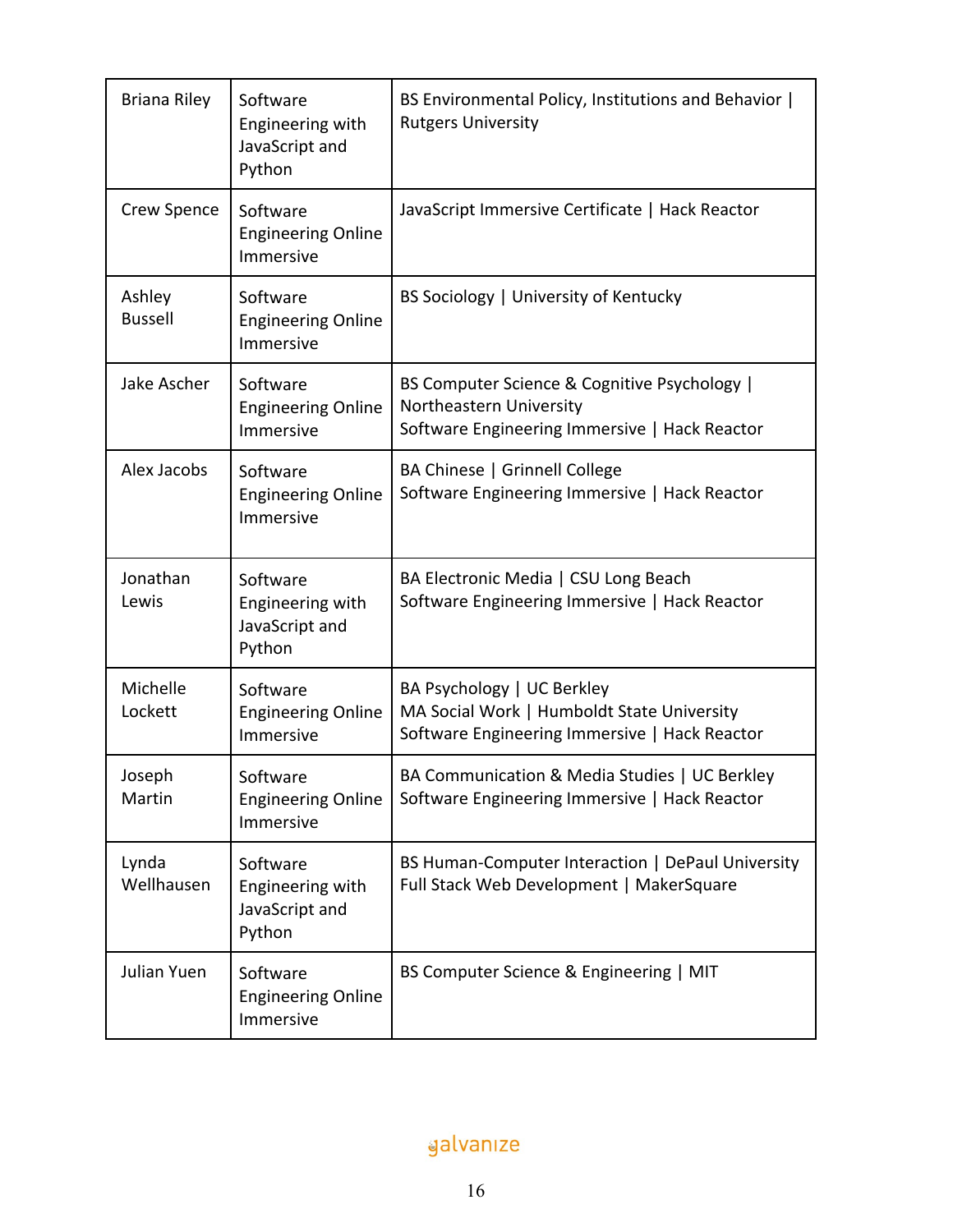#### **ADMISSIONS REQUIREMENTS & ENROLLMENT PROCEDURES**

Each of Galvanize's immersive programs requires an application, and all candidates are interviewed before an enrollment decision is made. Galvanize welcomes qualified students and employees of any race, color, national or ethnic origin, sex, age, disability, religion, sexual orientation and gender identity. Galvanize strongly encourages students from backgrounds underrepresented in the technology industry to apply.

Galvanize collects evidence of a high school or equivalent degree or higher before enrollment in a Galvanize program. Galvanize does not accept ability to benefit students.

Galvanize students must be at least 18 years of age.

Students must enroll in an entire Galvanize program, and no credits from any other institutions will transfer to satisfy successful completion of any part of our programs. Galvanize does not award credit for experiential learning towards completion of course requirements and has not entered into any transfer agreement with any other college, university, or school.

Galvanize does not allow late enrollment in an Immersive. A late enrollment is defined as an enrollment after the commencement of the first day of class.

For enrollment of those eligible to receive benefits under Title 38 and Title 10, USC., students will need to supply all college transcripts upon enrollment.

## **International Students/Visa Requirements**

While Galvanize accepts international students, Galvanize does not assist with visa requirements, including but not limited to: visa reporting requirements (SEVIS) or any charges associated with applying for or retaining a visa.

#### **Language of Instruction**

Galvanize does not offer English as a Second Language (ESL) instruction.

Our programs of study, textbooks, materials and all means of communication are delivered in English, and students are expected to be able to communicate proficiently in English or may be dismissed from the Galvanize educational program. Proficiency in this context is defined as being able to comprehensively read, write, speak and understand English in a variety of technical and non-technical contexts, to achieve a shared comprehension of program materials and objectives. It is essential to the structure of Galvanize programs that students are able to *clearly* and *meaningfully* communicate with each other and their instructors both in writing and verbally. Applicants who do not demonstrate the required levels of proficiency may be required to provide the following acceptable documentation.

Acceptable documentation of proficiency is: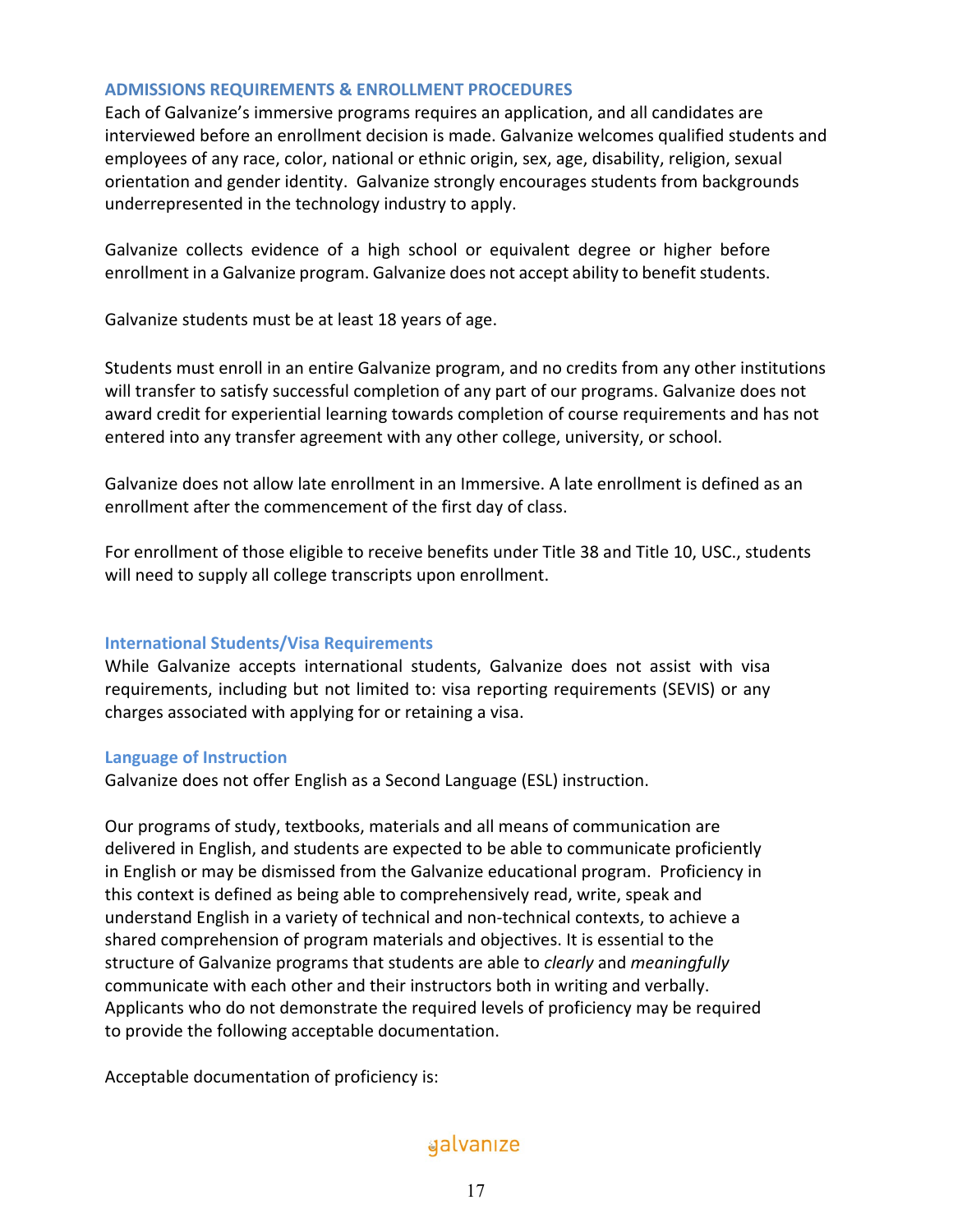- 1. English Language Tests:
	- a. TOFEL iBT Score of 80 or more
	- b. Duolingo score of 105 or more
- 1. Coursework Completion (must provide transcripts or proof of completion):
	- a. Graduate from a High School in the US with English Language coursework
	- b. Graduate from a US accredited High School outside the US
	- c. A certificate, associate, bachelor's, master's or doctoral degree from an accredited, state licensed, or ministry of education approved college or university within the past two years from an institution whose language of instruction is English

Other forms of documentation may be accepted and will be reviewed on an individual basis, please email regulatory@galvanize.com with inquiries. **Admissions and Pre-Course Requirements**

## **Hack Reactor Software Engineering Programs**

Galvanize offers several online programs in Software Engineering. The admissions requirements include completing an online application and passing a series of non-technical skills assessments testing general aptitude, typing and computer literacy. Additional program-specific requirements are listed below.

• **Hack Reactor Software Engineering Programs – 12 Week Full Time and 36 Week Part Time**

Applicants must also demonstrate mastery of JavaScript fundamentals in a structured Technical Admissions Assessment to be accepted to the program and must pass a final Assessment after completing 60-120 hours of asynchronous, structured Pre-Course work.

• **Hack Reactor Software Engineering with JavaScript and Python – 19 Week Full Time** Applicants must also complete a non-technical admissions interview with a member of our program team.

## **Military Career Skills Program - Web Development Online Immersive**

To be considered for this program, students must be at least 18 years old, have a high school diploma (or equivalent), and be an active duty soldier with chain of command approval or equivalent paperwork to show approval from your military installation. You must be able to demonstrate some understanding of JavaScript, including an understanding of high-order functions; and an ability to generalize new knowledge and learn swiftly.

The application process includes: an online application form, the successful completion of the online Preparatory materials, the completion of an online admissions challenge (Javascript), and successfully passing a technical interview (Javascript)

## **DEFERMENT POLICY**

Admitted students seeking to defer to a later start date before the commencement of class must seek permission from the Admissions Officer at least 3 weeks prior to the course start date. Pre-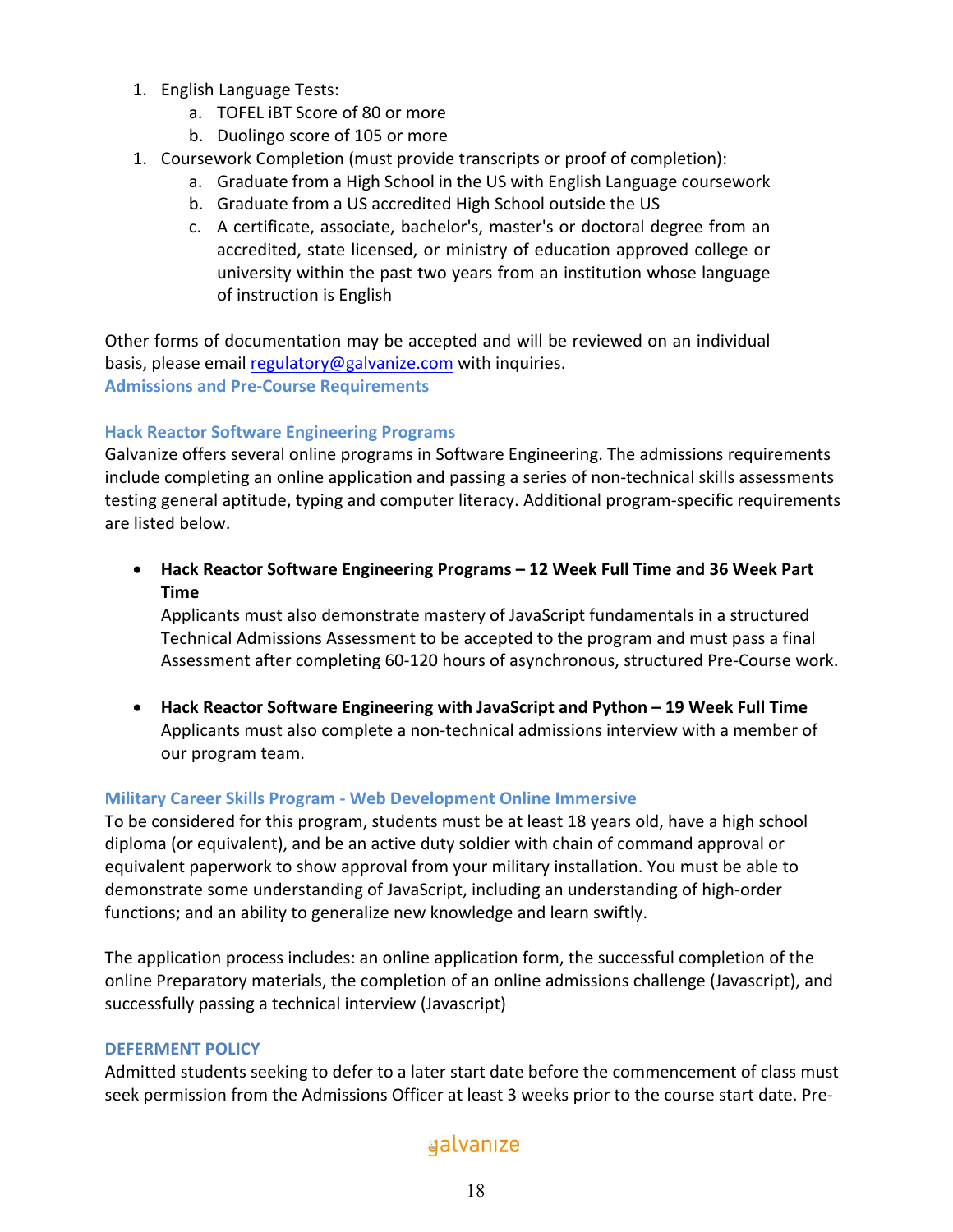start date deferment is contingent upon availability in the desired program. On or after the start date, student must follow the withdrawal and readmission policies if they wish to be admitted to a future start date.

## **READMISSIONS POLICY**

Students who separate from a Galvanize immersive program that wish to reapply must satisfy all admissions requirements, which may include passing a technical assessment, completing precourse requirements or otherwise recertifying admissions eligibility. Students dismissed for failing to meet Satisfactory Progress requirements are ineligible for readmission for one year after their dismissal date

Returning students are subject to the admissions requirements, tuition, fees, and program requirements in place at the time of their readmission. Readmission is not guaranteed and previous technical performance or progress, accountability, conduct and program-fit may be considered. Pending review, Galvanize may request additional documentation, apply stipulations, or require completion of remedial requirements for readmission.

## **ACADEMIC ACCOMODATIONS**

Galvanize provides reasonable accommodations to qualified students to ensure equal access to educational opportunities. Accommodations are determined to be reasonable if they do not fundamentally alter the educational program or academic requirements that are essential to a program of study. A fundamental alteration is a modification that is so significant that it alters the essential nature of the goods, services, facilities, privileges, advantages, or accommodations offered. Reasonable accommodations may be granted in circumstances as listed below.

## **Disability Accommodations**

Galvanize is committed to providing students with disabilities equal access and participation in our programs as specified under applicable federal law. Consistent with Section 504 of the Rehabilitation Act of 1973 and the Americans with Disabilities Act (ADA), a disability is any physical, learning, medical, emotional, mental health condition that limits a "major life activity" such as walking, hearing, seeing, speaking, breathing, or learning. We understand that disabilities can be visible or non-visible.

Students who seek accommodations related to a disability should contact the Accommodations Team at accommodations@galvanize.com. Students requesting disability accommodations engage in a collaborative process with staff that includes disclosing the disability(ies) and providing appropriate documentation when necessary. Detailed information regarding the process for requesting an Academic Accommodation can be found at galvanize.com/regulatoryinformation.

## **Religious Accommodations**

Galvanize will make good faith efforts to provide reasonable religious accommodations to students who have sincerely held religious practices or beliefs that conflict with a scheduled course/program requirement. Students requesting a religious accommodation should make the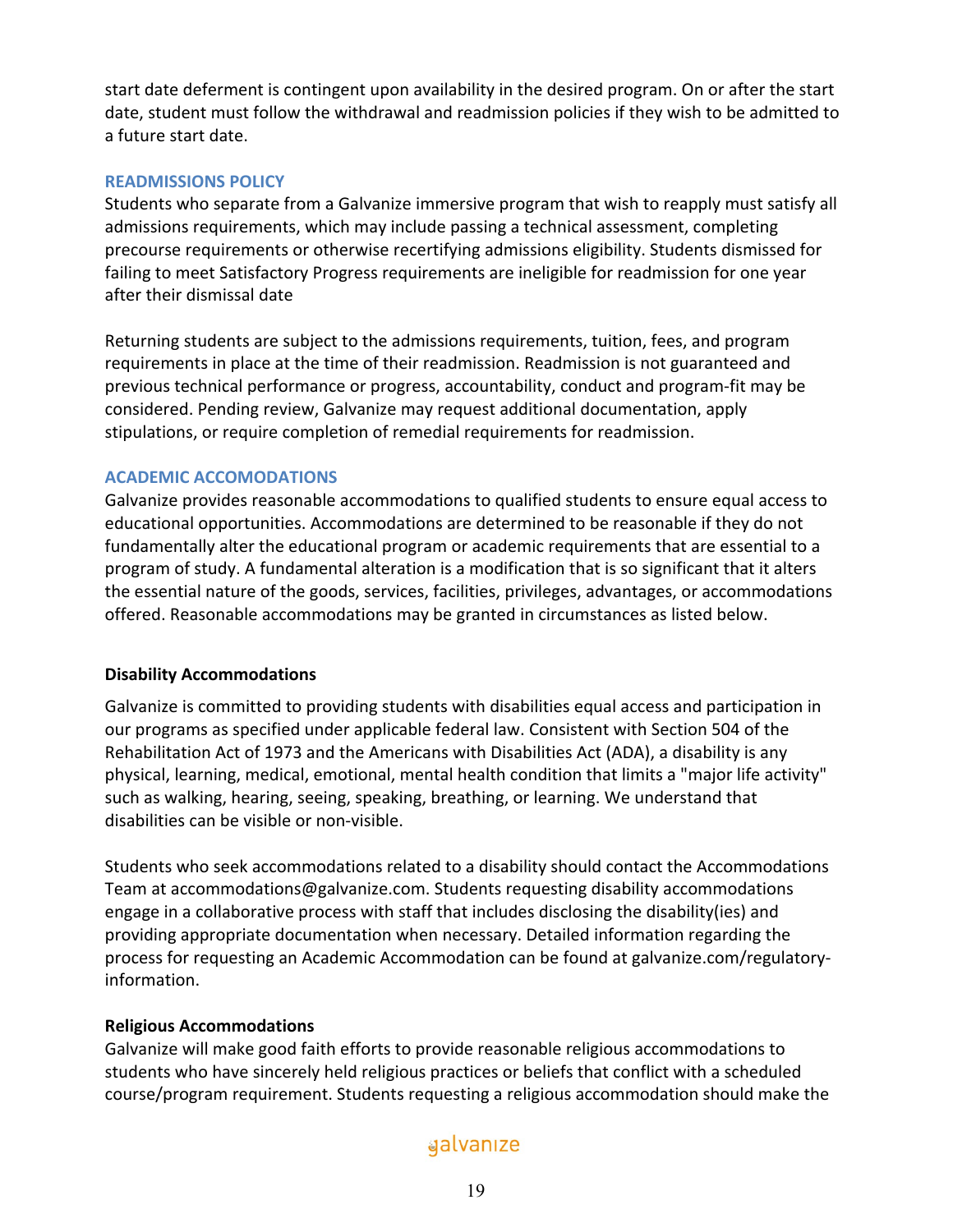request, in writing, directly to the Galvanize Accommodations Team at accommodations@galvanize.com with as much advance notice as possible. Being absent from class or other educational responsibilities does not excuse students from keeping up with any information shared or expectations set during the missed class. Students are responsible for obtaining materials and information provided during any class missed. The student shall work with their instruction team to determine a schedule for making up missed work.

## **PAYMENT INFORMATION**

**Payment is not required until an applicant has successfully completed the full enrollments process and received acceptance into a Galvanize Immersive program.** 

An accepted student shall receive his/her Enrollment Agreement from a member of the Galvanize Enrollment Team. After reviewing the Enrollment Agreement and agreeing to the terms, an accepted student shall sign the agreement, and Galvanize will countersign.

## **Payment Terms**

Total tuition for all programs is \$17,980. In order to enroll in any Galvanize program an accepted student must pay an upfront deposit of \$100, which includes a non-refundable registration fee of \$100.

The \$100 deposit is due at the time of signing the student enrollment agreement. The balance of tuition is due by close of business on the cohort start date, which is the first day of classes.

The deposit is required to secure seat in the program. Seats are available on a first come first serve basis based on payment of deposit.

## **Payment Methods**

## **Upfront / Direct Payment**

Galvanize accepts the below methods of direct payment.

- ACH Bank Transfer
- Credit Card
- Check / Wire Transfer

## **Loans**

If the student obtains a loan to pay for an education program, the student will have the responsibility to repay the full amount of the loan plus interest. Galvanize is not eligible to participate in federal student financial assistance programs. Galvanize does not provide 1098-T tax documents and students should seek the advice of a tax professional where necessary.

## **VA Educational Benefits**

Galvanize is eligible to receive Veteran's education benefits in select markets. Please contact vabenefits@galvanize.com with any questions or check out our Veteran's Training section for further information.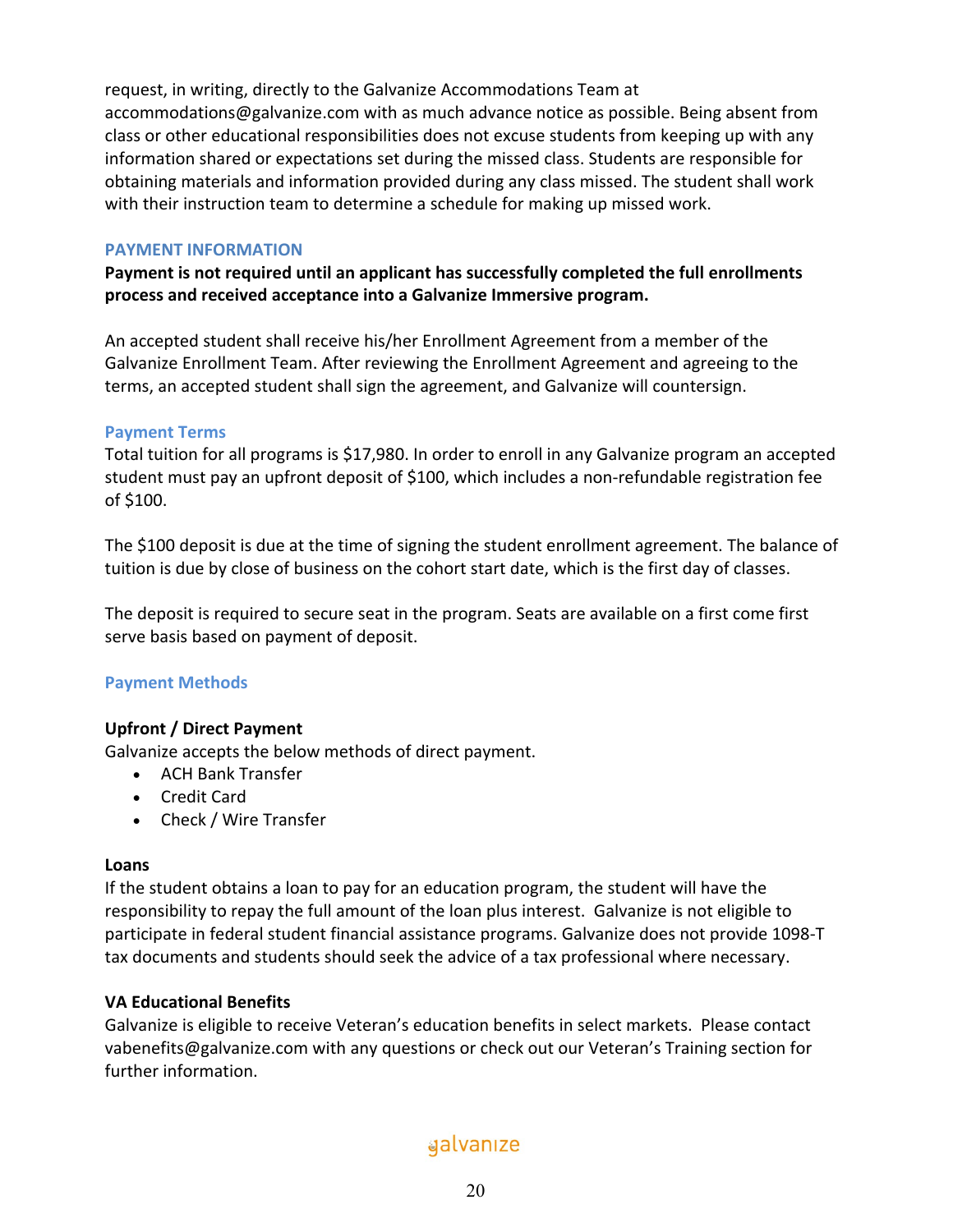## **Other Third-Party Payment**

Galvanize partners with several state workforce agencies and may be eligible to receive funding from your sponsor agency. Please have your agency contact reach out to us at regulatory@galvanize.com.

#### **Scholarship Partnerships**

The Galvanize Foundation, a  $501(c)(3)$ , partners with third parties and may not be available in every state. The Galvanize Foundation exists to make opportunities in technology available to all those with aptitude, drive and determination, not just those who went to the "right school" and got the "right degree". We award scholarships to help pay for skills training needed to enter the technology workforce. Specifically, we award scholarships to admitted Galvanize students in immersive web development and data science courses. We award scholarships to underrepresented populations in technology. We also assess financial need, and value diverse life experience and educational backgrounds. Our goal is to make immersive tech training more financially accessible for all qualified students.

#### **The Galvanize Scholarship Fund**

Education should be accessible to everyone, and to honor that commitment Galvanize is offering two full scholarships per cohort. Eligibility is open to everyone accepted to a Galvanize Immersive.

The scholarship covers the full cost of tuition to the program for our immersive programs**.**

#### **VETERANS TRAINING**

#### **Tuition Assistance**

Galvanize is committed to helping individuals with the aptitude, drive and determination to pursue careers in technology. We provide numerous opportunities for financial support including lending partners, sponsorships, scholarships and veteran education benefits.

#### **VETERANS TRAINING**

For eligible individuals, we accept US Veterans with Vocational Rehabilitation benefits, commonly known as Chapter 31. Galvanize does not determine eligibility for this entitlement and complies with all regulations regarding this VA program. For more information, including VA disclosures, visit www.va.gov.

Additionally, certain programs of study at Galvanize select campus locations are approved by the appropriate state approving agency for enrollment of those eligible to receive benefits under Title 38 and Title 10, USC.

*Galvanize Colorado* - Colorado Office of Veterans Education and Training *Galvanize Texas* - Texas Veterans Commission

Galvanize does not use erroneous, deceptive, or misleading enrollment and advertising practices to recruit student Veterans.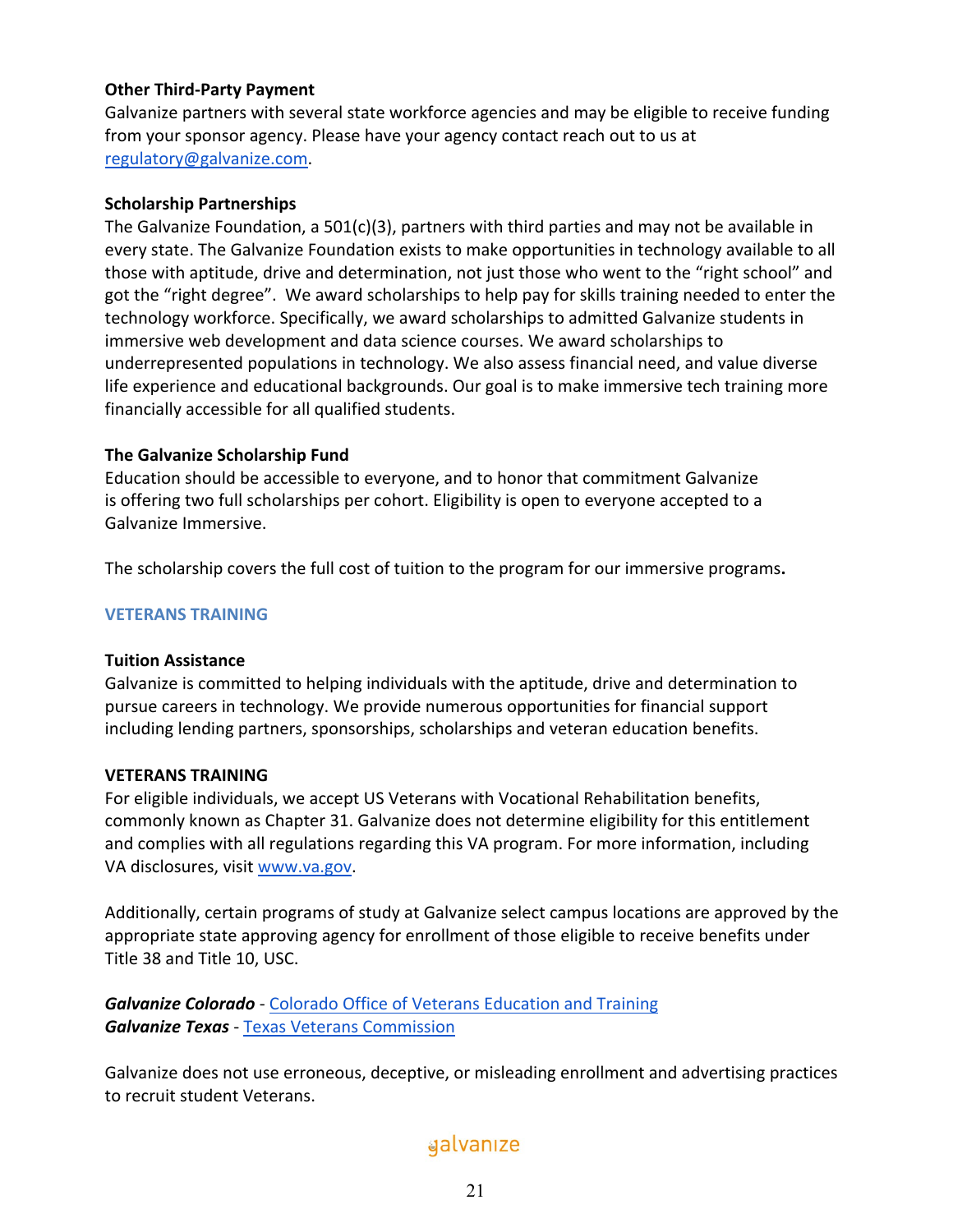Galvanize, as a subsidiary of Stride, Inc., is of sound financial capability to ensure it will fulfill its training commitment. Please reference Stride, Inc.'s Annual Reports for additional financial information.

Galvanize does not and will not provide any commission, bonus, or other incentive payment based directly or indirectly on success in securing enrollment or financial aid to any persons or entities engaged in any student recruiting or admissions activities or in making decisions regarding the award of student financial assistance.

Active Duty/Reservist whom are called to duty, may be considered for a leave of absence if he/she is required to leave the immediate area. If the period of time needed exceeds that which is allowed in the leave of absence policy, and the future professional must withdraw due to their service agreement, the re-enrolment fee shall be waived providing the future professional returns within 30 days following the end of his/her service agreement.

In compliance with VA's 85/15 Rule, Galvanize will limit student enrollment to 85% veteran enrollment per cohort. In the event that a veteran wishes to enroll in a class that has already reached the 85% cap, he or she may do that but will not be eligible for VA funding. Chapter 35 and 31 students may still enroll even if the 85% has been realized.

The evaluation of previous postsecondary education and training is mandatory and required for VA beneficiaries. For students utilizing Veterans benefits who are approved for transfer credit as a result of this evaluation, the institution will grant appropriate credit, reduce the program length proportionately, notify the student and Veterans Affairs in writing of this decision, and adjust invoicing of the VA accordingly.

## **VA Pending Payment Policy**

In accordance with Title 38 US Code 3679 subsection (e), Galvanize adopts the following additional provisions for any students using U.S. Department of Veterans Affairs (VA) Post 9/11 G.I. Bill® (Ch. 33) or Vocational Rehabilitation and Employment (Ch. 31) benefits, while payment to the institution is pending from the VA. GI Bill® is a registered trademark of the U.S. Department of Veterans Affairs (VA). More information about education benefits offered by VA is available at the official U.S. government Web site at https://www.benefits.va.gov/gibill.

## **This school will not:**

- Prevent the student's enrollment;
- Assess a late penalty fee to;
- Require student secure alternative or additional funding;

• Deny their access to any resources (access to classes, libraries, or other institutional facilities) available to other students who have satisfied their tuition and fee bills to the Institution.

However, to qualify for this provision, such students may be required to: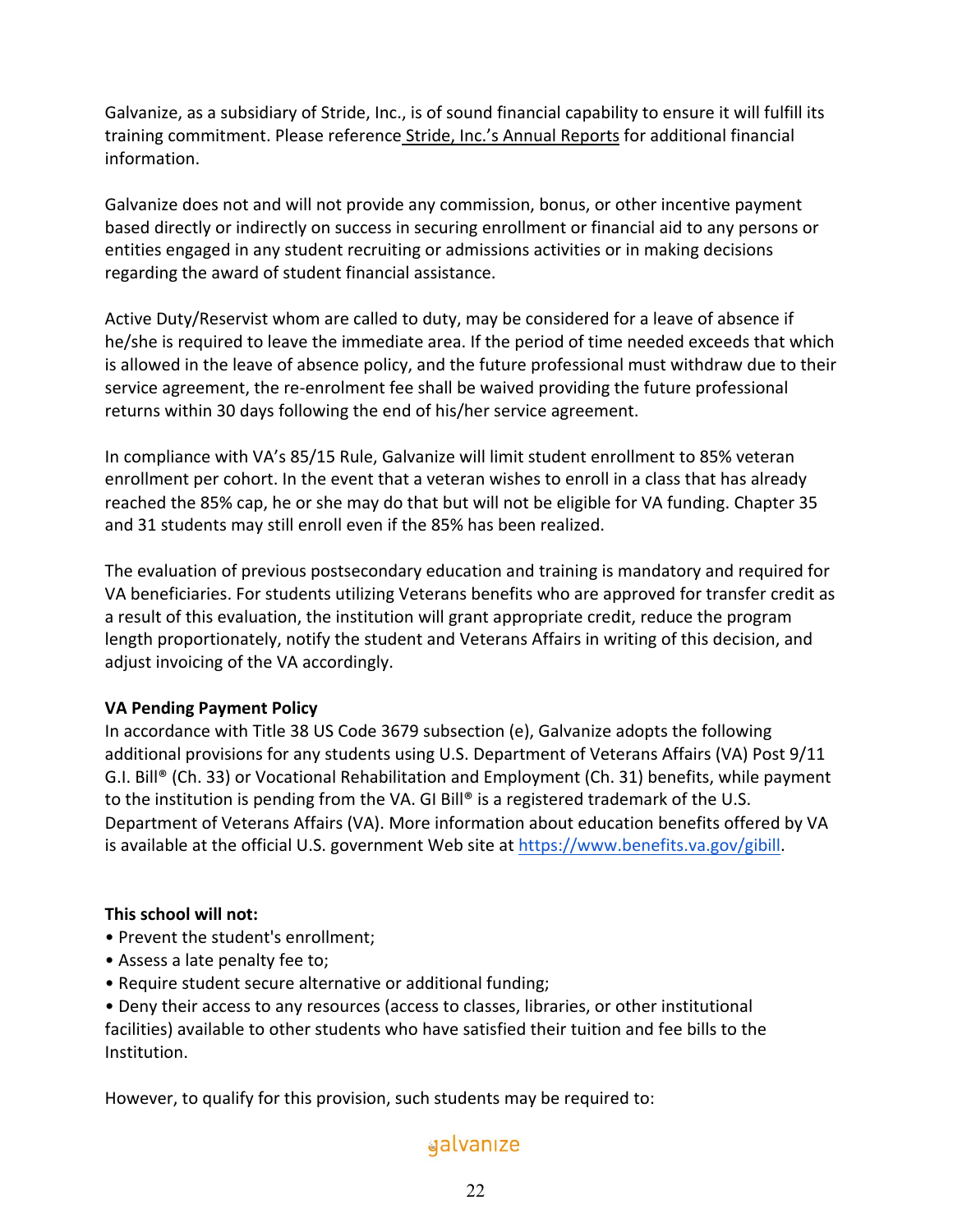- Produce the Certificate of Eligibility by the first day of class;
- Provide written request to be certified;
- Provide additional information needed to properly certify the enrollment as described in other institutional policies

Galvanize permits any Veterans Administration covered individuals to attend classes as long as the covered individual submits a certificate of eligibility. Galvanize does not charge Veterans Administration covered individuals any late fees due to any delayed payments from the Veterans Administration.

## **VA EDUCATIONAL BENEFITS - PRORATED REFUND POLICY**

For students utilizing veteran's benefits through the Department of Veteran's Affairs to pay for tuition, the following additional refund conditions apply. Galvanize agrees that if a veteran student fails to enter the course, withdraws, or is discontinued at any time prior to completion of the course, the unused portion of paid tuition, fees, and other charges will be refunded or the debt for such tuition, fees, and other charges will be canceled on a prorated basis, as follows:

a. Registration fee: An established registration fee in an amount not to exceed \$10 need not be subject to proration. Where the established registration fee is more than \$10, the amount in excess of \$10 will be subject to proration.

b. Breakage fee: Galvanize does not collect a breakage fee

c. Consumable instructional supplies: Galvanize does not charge for consumable instructional supplies

d. Books, supplies and equipment: Galvanize does not charge for books, supplies and equipment.

e. Tuition and other charges: Where the school either has or adopts an established policy for the refund of the unused portion of tuition, fees, and other charges subject to proration, which is more favorable to the veteran or eligible person than the approximate pro rata basis as provided in this section, such established policy will be applicable. Otherwise, the school may charge a sum which does not vary more than 10 percent from the exact pro rata portion of such tuition, fees, and other charges that the length of the completed portion of the course bears to its total length. The exact proration will be determined on the ratio of the number of days of instruction completed by the student to the total number of instructional days in the course.

f. Prompt refund: In the event that the veteran, spouse, surviving spouse or child fails to enter the course, or withdraws, or is discontinued there from at any time prior to completion of the course, the unused portion of the tuition, fees and other charges paid by the individual shall be refunded within 30 days after such a change in status.

## **Refund Table for Student(s) Utilizing VA Funding**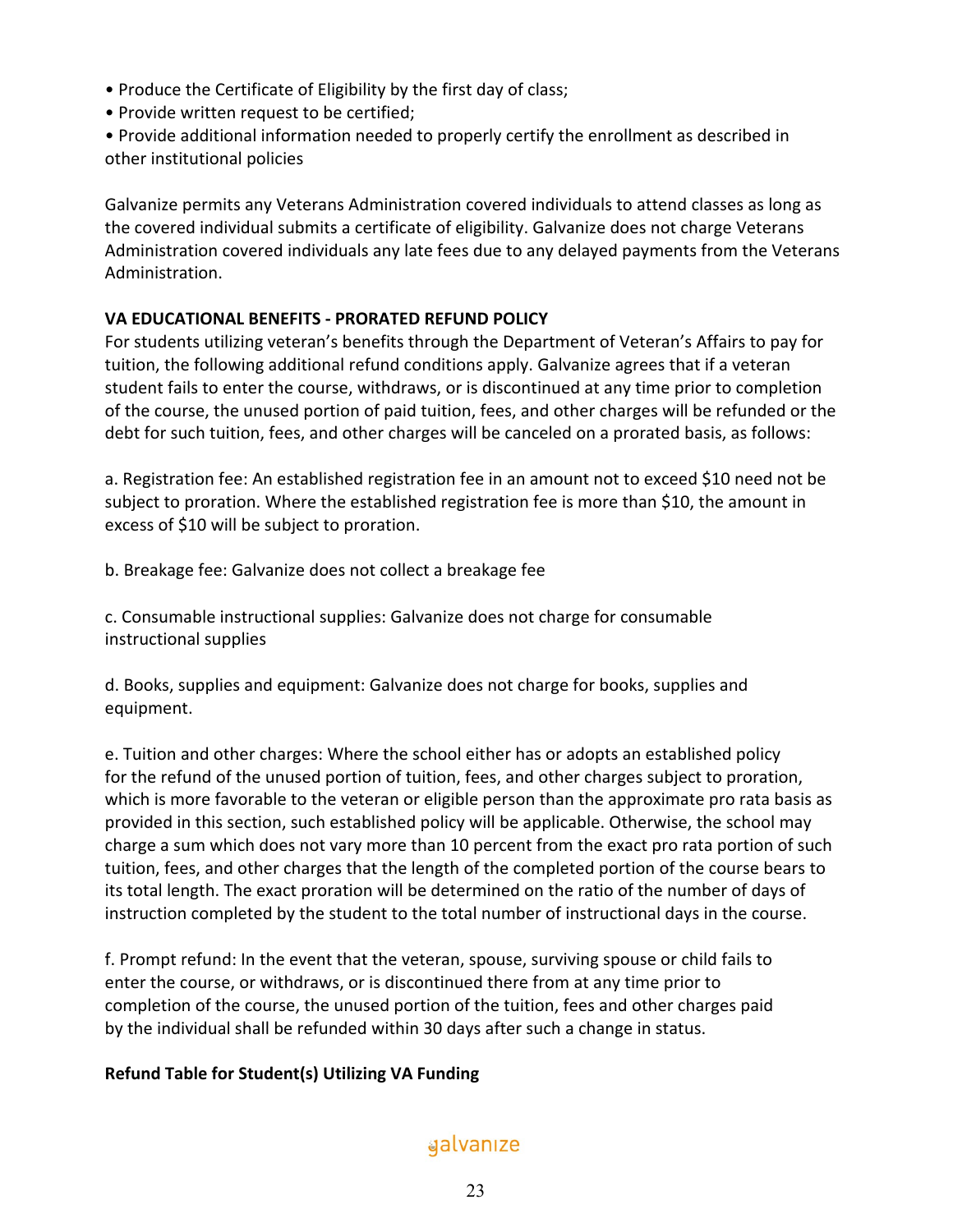| Student entitled upon withdrawal/termination | Refund       |
|----------------------------------------------|--------------|
| 10% of program completed                     | 90% Refunded |
| 20% of program completed                     | 80% Refunded |
| 30% of program completed                     | 70% Refunded |
| 40% of program completed                     | 60% Refunded |
| 50% of program completed                     | 50% Refunded |
| 60% of program completed                     | 40% Refunded |
| 70% of program completed                     | 30% Refunded |
| 80% of program completed                     | 20% Refunded |
| 90% of program completed                     | 10% Refunded |

The student may cancel this contract at any time prior to close of the third business day after signing the enrollment agreement.

The official date of termination for refund purposes is the last date of recorded attendance. All refunds will be made within 30 days from the date of termination.

The student will receive a full refund of tuition and fees paid if the school discontinues a course/program within a period of time a student could have reasonably completed it, except that this provision shall not apply in the event the school ceases operation.

Complaints, which cannot be resolved by direct negotiation between the student and the school, may be filed with the appropriate state authorizing agency; Texas Workforce Commission.

## **POSTPONEMENT CLAUSE**

The School may decide to postpone a program start date. Postponement of a starting date requires a written agreement signed by the student and the School. The agreement will set forth the deadline for the new start date, beyond which the start date will not be postponed.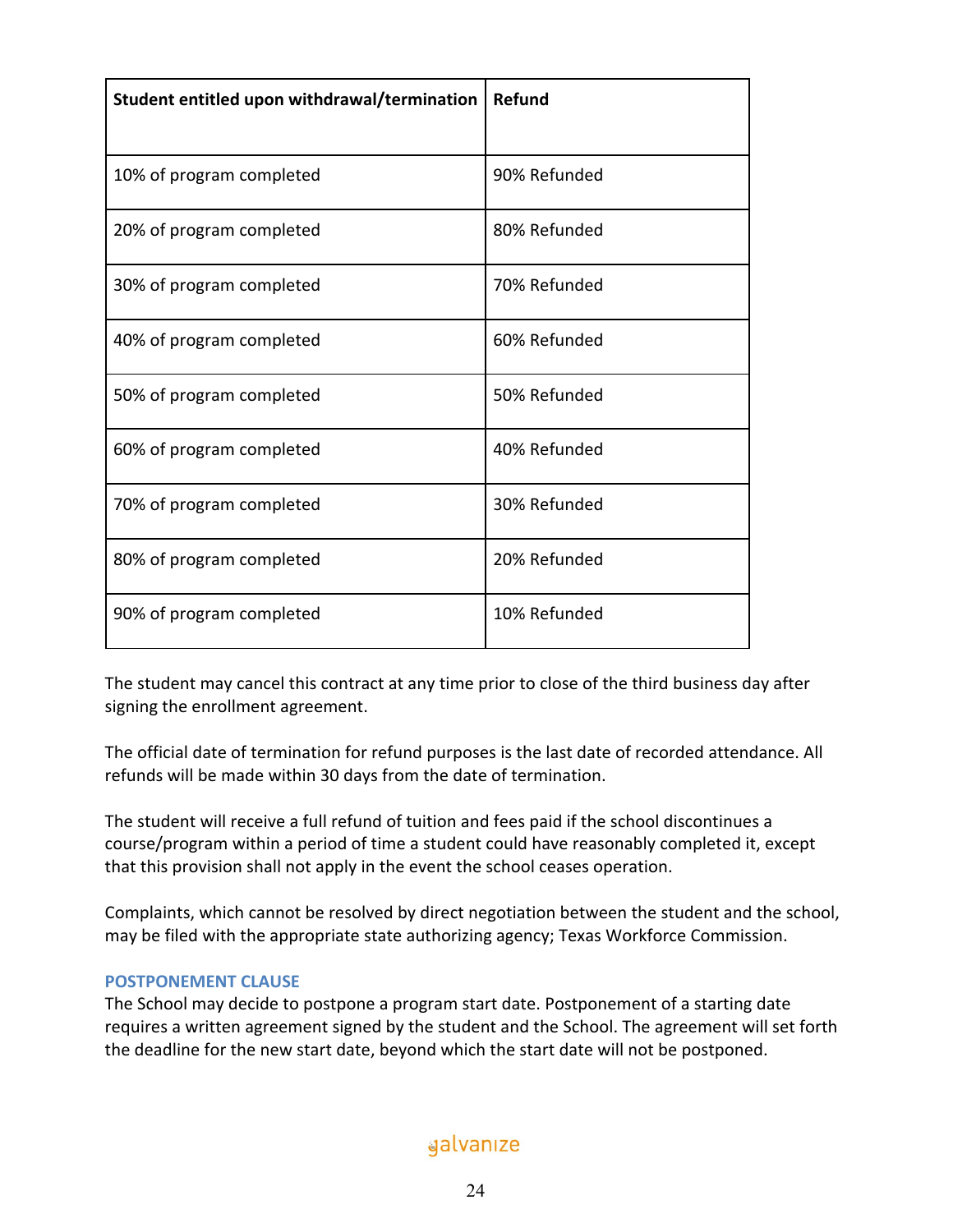If the course is not commenced, or the student fails to attend by the new start date set forth in the agreement, the student will be entitled to an appropriate refund of prepaid tuition and fees in accordance with the School's refund policy and all applicable laws and rules.

## **TRANSFER OF CREDIT**

Transfer of credits for prior training will be evaluated on an individual case basis and students will be required to submit official transcripts for evaluation. Credit for Prior Training is at the discretion of the enrolling school's administration.

Credits earned at Galvanize may or may not be transferable to other institutions depending upon the policies of the receiving institution. Students wishing to transfer credits outside of Galvanize, should contact the receiving institution to determine which courses and how many credits may be transferable. If the certificate earned at this institution is not accepted at the institution to which the student seeks to transfer, the student may be required to repeat some or all coursework at that institution.

## **CANCELLATION, TERMINATION, AND WITHDRAWAL**

## **Student's Right to Cancel**

A full refund will be made to any student who cancels the enrollment contract within 72 hours (until midnight of the third day excluding Saturdays, Sundays and legal holidays) after the enrollment contract is signed. A full refund will also be made to any student who cancels enrollment within the student's first three scheduled class days, except that the school may retain not more than \$100 in any administrative fees charged, as well as items of extra expense that are necessary for the portion of the program attended and stated separately on the enrollment agreement.

Students who cancel or withdraw prior to the start date can do so by emailing admissions@galvanize.com

## **School's Right to Terminate**

Galvanize reserves the right to terminate a student for unsatisfactory progress, failure to comply with the Galvanize Code of Conduct, nonpayment of tuition, or any other breach of the student's agreements with Galvanize. In such a case, the school will review the student's violation of the policy or agreement and if a dismissal is warranted, refund calculations will be based on the student's last date of attendance

## **Refunds Due to Termination or Withdrawal (General)**

- 1. Refund computations will be based on scheduled course time of class attendance through the last date of attendance. Leaves of absence, suspensions and school holidays will not be counted as part of the scheduled class attendance.
- 2. The effective date of termination for refund purposes will be the earliest of the following:
	- a. The last day of attendance, if the student is terminated by the school;
	- b. The date of receipt of written notice from the student; or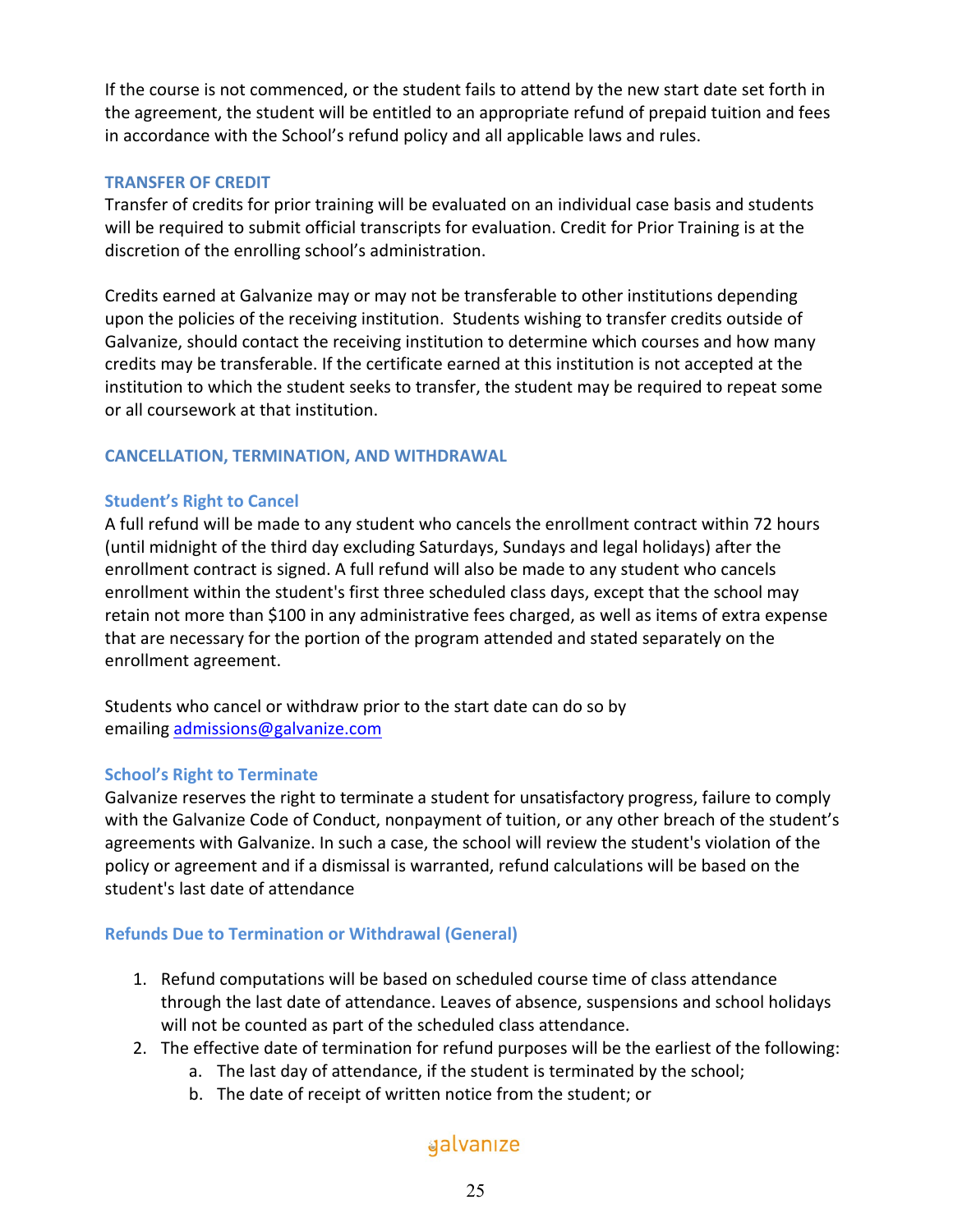- c. Ten school days following the last date of attendance.
- 3. If tuition and fees are collected in advance of entrance, and if after expiration of the 7 day cancellation privilege the student does not enter school, not more than \$100 in any administrative fees charged shall be retained by the school for the entire residence program or synchronous distance education course.
- 4. If a student enters a residence or synchronous distance education program and was or is otherwise terminated after the cancellation period, the school or college may retain not more than \$100 in any administrative fees charged for the entire program.
- 5. The minimum refund of the remaining tuition and fees will be the pro rata portion of tuition, fees, and other charges that the number of hours remaining in the portion of the course or program for which the student has been charged after the effective date of termination bears to the total number of hours in the portion of the course or program for which the student has been charged, except that a student may not collect a refund if the student has completed 75 percent or more of the total number of hours in the portion of the program for which the student has been charged on the effective date of termination (More simply, the refund is based on the precise number of course time hours the student has paid for, but not yet used, at the point of termination, up to the 75% completion mark, after which no refund is due.)
- 6. Refunds for items of extra expense to the student, such as books, tools, or other supplies are to be handled separately from refund of tuition and other academic fees. The student will not be required to purchase instructional supplies, books and tools until such time as these materials are required.
- 7. Once these materials are purchased, no refund will be made. For full refunds, the school can withhold costs for these types of items from the refund as long as they were necessary for the portion of the program attended and separately stated in the enrollment agreement. Any such items not required for the portion of the program attended must be included in the refund.
- 8. A student who withdraws for a reason unrelated to the student's academic status after the 75 percent completion mark shall be permitted to complete the course or program with a different cohort during the 12-month period following the date the student withdrew without payment of additional tuition for that portion of the course or program.
- 9. A full refund of all tuition and fees is due and refundable in each of the following cases:
	- a. An enrollee is not accepted by the school;
	- b. If the course of instruction is discontinued by the school and this prevents the student from completing the course; or
	- c. If the student's enrollment was procured as a result of any misrepresentation in advertising, promotional materials of the school, or representations by the owner or representatives of the school.

*A full or partial refund may also be due in other circumstances of program deficiencies or violations of requirements for career schools and colleges.*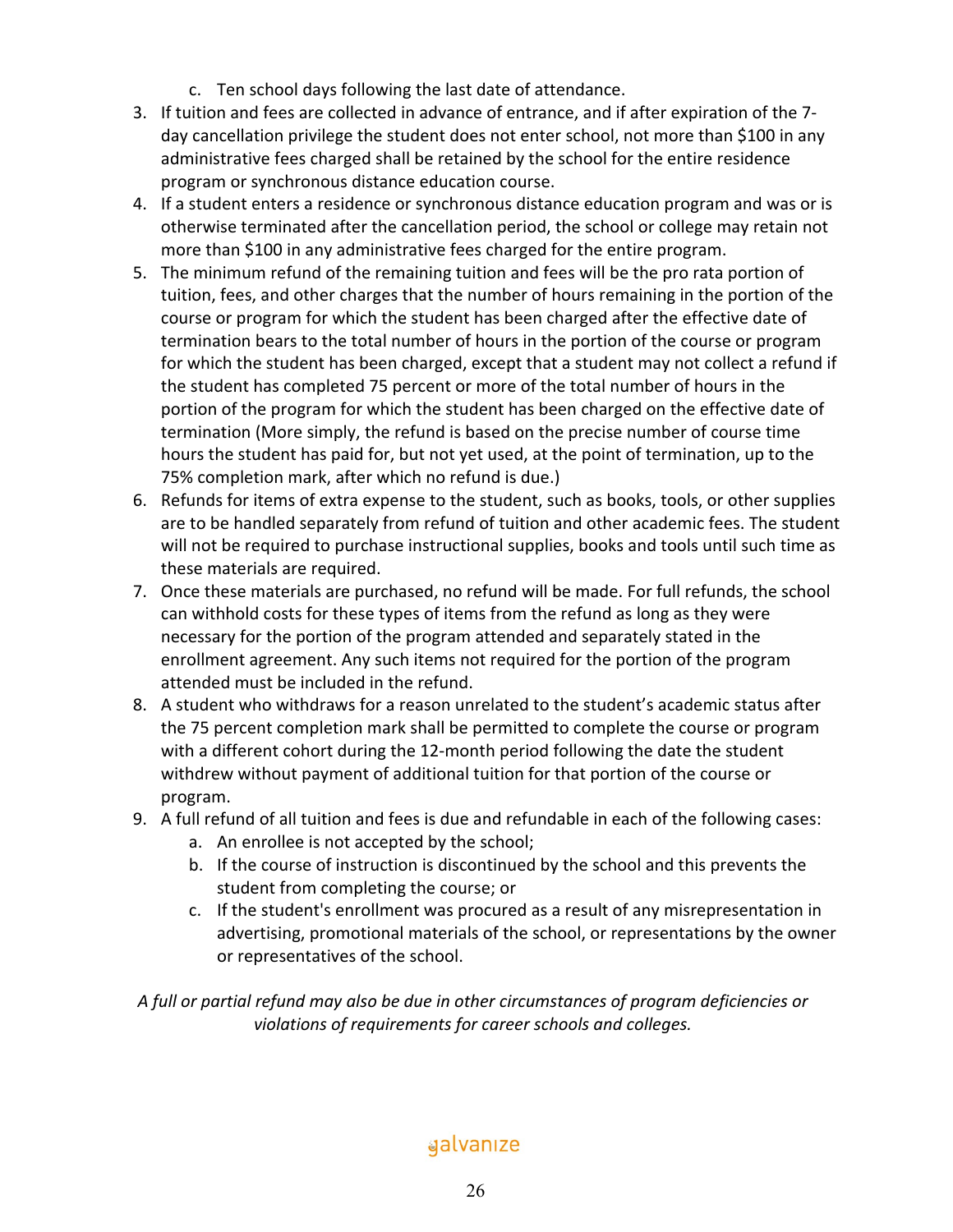## **Refund policy for students called to active military service**

A student of the school or college who withdraws from the school or college as a result of the student being called to active duty in a military service of the United States or the Texas National Guard may elect one of the following options for each program in which the student is enrolled:

- 1. If tuition and fees are collected in advance of the withdrawal, a pro rate refund of any tuition, fees, or other charges paid by the student for the program and a cancellation of any unpaid tuition, fees, or other charges owed by the student for the portion of the program the student does not complete following the withdrawal;
- 2. A grade of incomplete with the designation "withdrawn-military" for the courses in the program, other than courses for which the student has previously received a grade on the student's transcript, and the right to re-enroll in the program, or a substantially equivalent program if that program is no longer available, not later than the first anniversary of the date the student is discharged from active military duty without payment of additional tuition, fees, or other charges for the program other than any previously unpaid balance of the original tuition, fees, and charges for books for the program; or
- 3. The assignment of an appropriate final grade or credit for the courses in the program, but only if the instructor or instructors of the program determine that the student has:
	- a. Satisfactorily completed at least 90 percent of the required coursework for the program; and
	- b. Demonstrated sufficient mastery of the program to receive credit for completing the program
- 4. The payment of refund will be totally completed such that the refund instrument has been negotiated or credited into the proper account(s), within 60 days after the effective date of termination.

## **Withdrawal Procedures**

A student who wishes to withdraw from the School on or after the commencement of classes should provide written notice by emailing their instruction team through the designated email indicated in the Student Enrollment Agreement.

## **LEAVE OF ABSENCE**

Upon receiving a written request from a student, Galvanize may grant a leave of absence for a maximum of seven consecutive days for acceptable and unavoidable reasons.

A request for a Leave of Absence must be made in writing to the Lead Instructor before the beginning of the Leave of Absence, unless unforeseen circumstances prevent the student from doing so, and must include the reasons for the Leave of Absence. The faculty team will evaluate the Leave of Absence request, and the student will be notified of the outcome of the Leave of Absence request by email.

The request will then be evaluated by the Program Lead and the student will be notified of the outcome of their request by email. A student who is granted a leave-of-absence will be assessed upon their return and assigned a new completion date.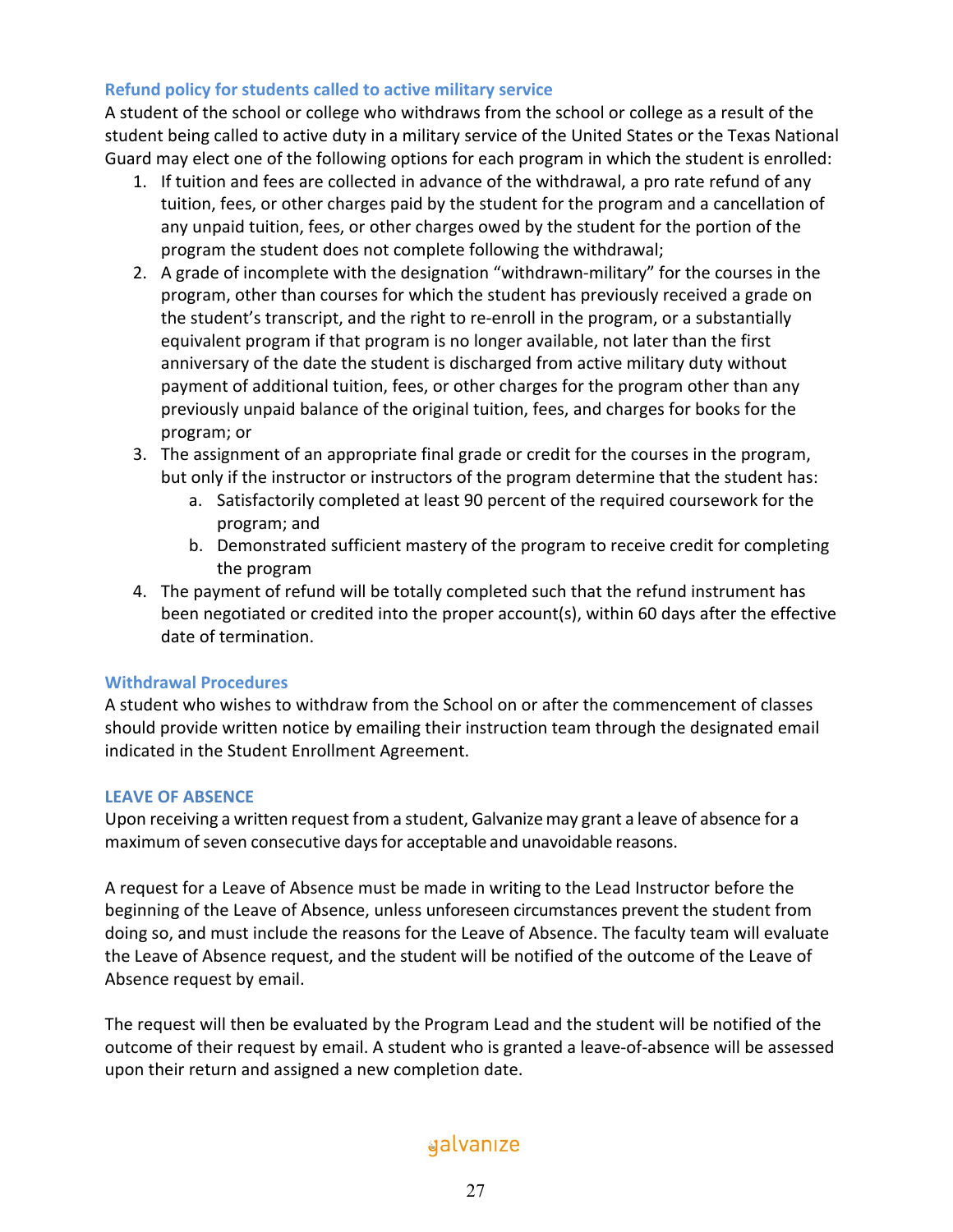If the student fails to return after the expiration of the leave of absence, the student will be withdrawn from the program, which includes the appropriate refund policy calculations, and the student's official withdrawal date will be the last date of recorded attendance.

## **ATTENDANCE REQUIREMENTS**

## **Galvanize Immersive Attendance Policy**

Regular attendance has a positive impact on a student's success in the program. Students are expected to be present for all regularly scheduled program events and to be on time. Staff record attendance at the beginning and end of each class day. Staff may record attendance at all scheduled learning events listed on the student calendar.

Our immersive programs are designed such that missing a single day of instruction is highly likely to impede a student's academic success. An absent student disrupts the cohesion of our classroom container so much that accruing two-thirds of your maximum attendance points (via tardies, early departures, or absences) will trigger an audit of the student's attendance along with a conversation about whether their learning goals can still be achieved.

Students enrolled in any of our consumer immersive programs are allowed a maximum of fifteen attendance points. If a student exceeds the maximum of fifteen attendance points, they will be immediately dismissed from the program.

With that in mind, an absence is defined as "any attendance miss over three hours in a day" and counts as three points. "Tardies" and "Early Departures" are defined as "any attendance miss less than or equal to three hours in a day." Tardies and early departures each count as one point.

Students must actively participate in the program by keeping their webcam on during class time. Failure to keep their webcam on, except in extenuating circumstances (such as inclement weather or power outages), will count as "Tardies" towards attendance points.

If a student believes they have extenuating circumstances that should be considered outside the normal bounds of the attendance policy, they may file one, and only one Attendance Extension Request with their Program Lead. The Immersive Program Director will evaluate each request and ultimately determine whether an extension to the attendance maximum is warranted.

## **Military Career Skills Program Addendum**

The MCSP program follows the same immersive attendance policy, however, students enrolled in any of our Military Career Skills Programs (MCSP) are allowed a maximum of thirty five (35) attendance points. If an MCSP student exceeds the maximum of thirty five attendance points they will be immediately dismissed from the program.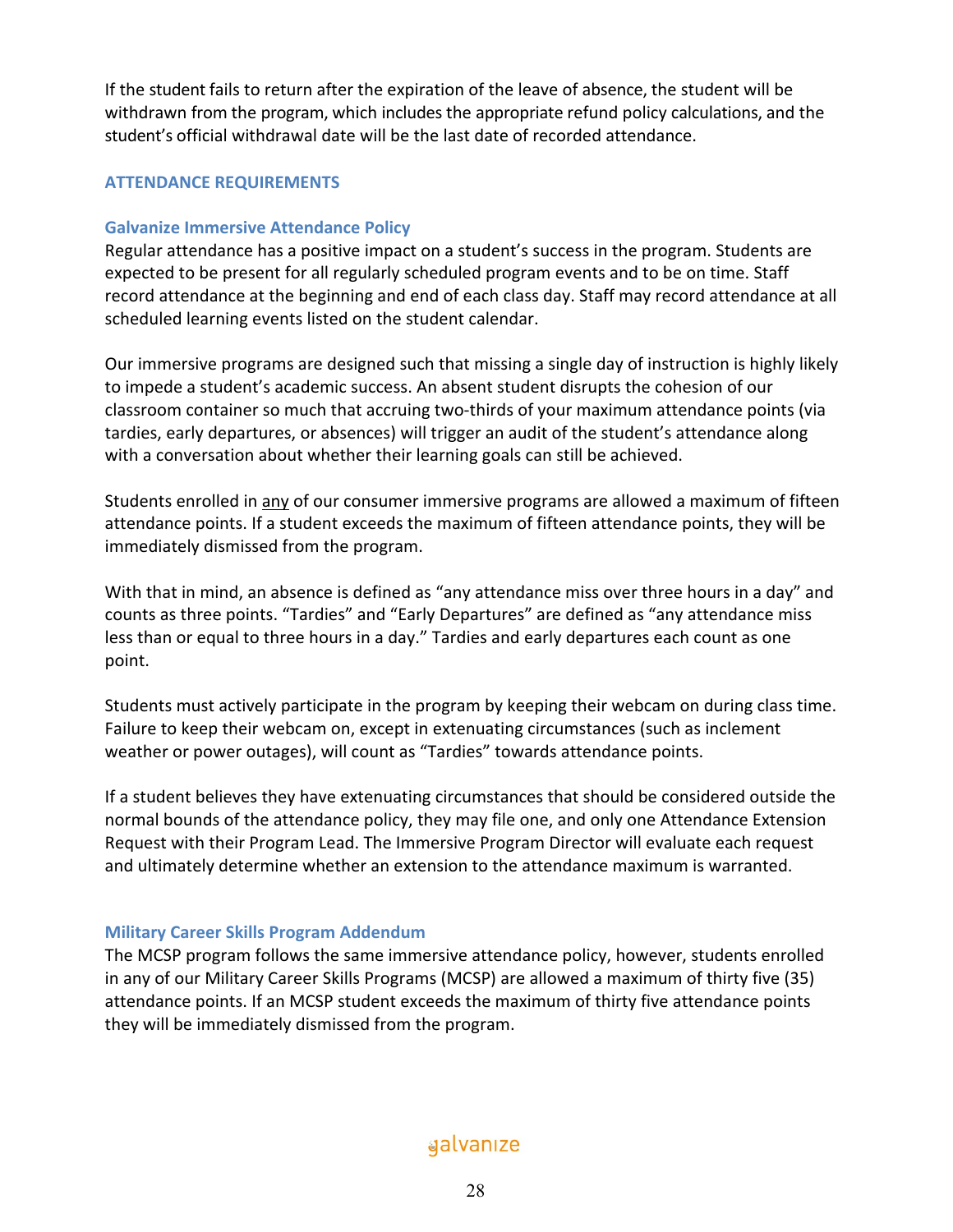## **Hack Reactor Software Engineering with JavaScript and Python**

The Hack Reactor Software Engineering with JavaScript and Python program follows the same immersive attendance policy, however, students enrolled in any of our Hack Reactor Software Engineering with JavaScript and Python are allowed a maximum of twenty three (23) attendance points. If a student exceeds the maximum of twenty three attendance points they will be immediately dismissed from the program.

#### **SATISFACTORY PROGRESS, PROBATION, GRADING SYSTEM**

#### **Hack Reactor Software Engineering Online Immersive Programs (All)**

We expect students to work hard, act professionally and ask for help as needed. The program curriculum is divided into 2-day topical sprints and 3 longer form group projects. These sprints mimic the authentic coding process and incorporate collaborative exercises that help cement the concepts reviewed in lectures and assignments. The group projects require students to synthesize, apply and refine their new technical skills while learning teaming and project management strategies common within the industry.

We monitor student progress in a variety of ways, including but not limited to regular technical assessments and instructor observations. If the progress data we collect indicates that a student is struggling with the course, we work with them to provide support, guidance, and further instruction. Ultimately, however, each student must demonstrate proficiency in Technical and Soft Skills to meet the requirements for graduation and complete the course.

Evaluations are conducted throughout the program, including a midterm Summary Evaluation, and students must meet both the technical and soft skills standards outlined below to pass. Demonstrated failure to consistently and successfully meet progress standards at any point during the course will result in dismissal from the program.

## **Technical Skills**

Technical proficiency is primarily evaluated through weekly self-assessments, the full-day Technical Assessment at the program midpoint, the work they complete on their group projects, and staff observations during real-time interactions discussing code. In addition to the course content outlined in this catalog, technical skills also include broader competencies such as the problem-solving process, effective debugging, and communication of technical concepts to others. These skills are woven throughout all aspects of the course.

#### **Soft skills**

In addition to technical proficiency, students must also demonstrate strong soft skills in order to secure a job as a software engineer. The primary soft skills we evaluate students on include selfmanagement, collaboration and interpersonal skills, and written and verbal communication. Students are regularly graded on a *"[no] reason for concern"* basis by staff observing students as they participate in the course and collaborate with their classmates. Students with multiple "reason for concern" notes will be approached with written feedback and areas for improvement.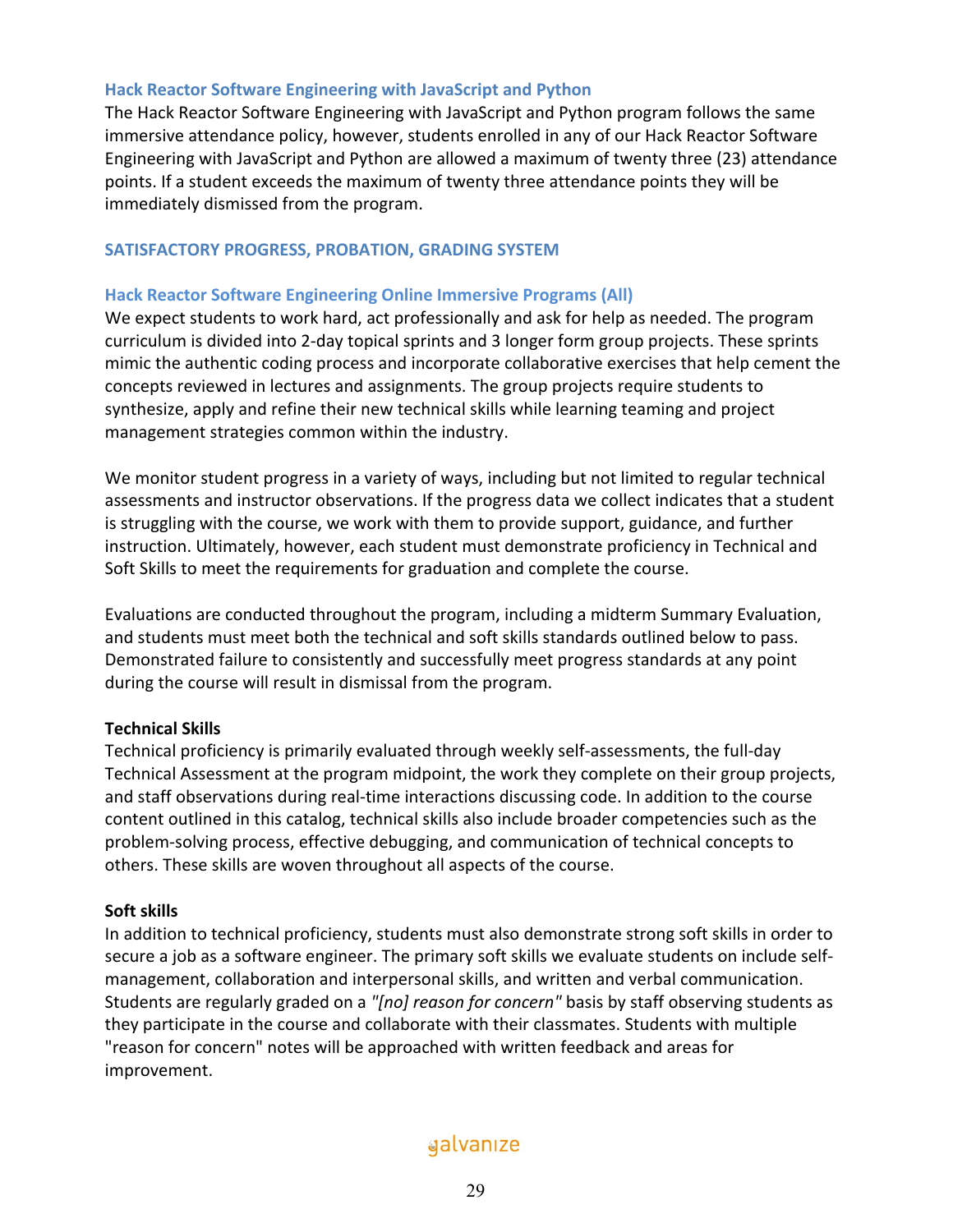## **Summary Evaluation**

The Summary Evaluation is a midterm evaluation of performance, soft skills, and technical proficiency in the course, largely centered around the question "Would Galvanize hire this person onto one of our teams?" The Summary Evaluation takes into consideration technical proficiency, ability to successfully collaborate with pairs and groups, as well as student engagement with classroom requirements and expectations. The Summary Evaluation gates participation in the second half of the course. Students who do not meet the standards of the summary evaluation will be dismissed from the program.

#### **Grading**

Galvanize grades assignments and evaluations based on a 4-level (0-3 scale) as outlined below. Students who consistently achieve less than a 2 are considered at risk of being dismissed. Students who are at risk are put on a performance improvement plan and if they do not improve as agreed upon they are dismissed for underperformance.

- $0 =$  nothing to grade
- 1 = does not meet expectation
- 2 = approaches expectation
- 2.5 = meets expectation
- 3 = exceeds expectation

## **Assessment Frequency and Evaluation**

Assessments are typically conducted weekly, however Students' technical proficiency and soft skills are evaluated constantly, and instructional staff meet weekly to review individual student progress. Progress reporting typically occurs at the end of a sprint by way of self-assessments and directed feedback from staff.

Students receive a detailed testing analysis of their code from our automated self-assessment review tool as well as individualized feedback from instruction staff throughout the program. Students receive a copy of their marks via email, with a red (X) indicating incorrect answers. Students are encouraged to schedule check-ins with technical staff as needed.

Galvanize instructional staff conduct student evaluations, considering the student's project completion, assessment performance, communication and collaboration skills, and daily attendance in real time. A student who is struggling with the technical aspects of the Program may be offered remedial instructional exercises at any point of the program.

If the student is unable to demonstrate an ability to achieve satisfactory progress thereafter, they will be dismissed from the program. This is largely determined by an independent evaluation of the student's technical and soft skill capabilities. Dismissed students are provided a refund per our refund policy and may reapply to the program one year after their dismissal date. They may be re-admitted as a new student if they are able to demonstrate a clear understanding of the foundational concepts required for admission.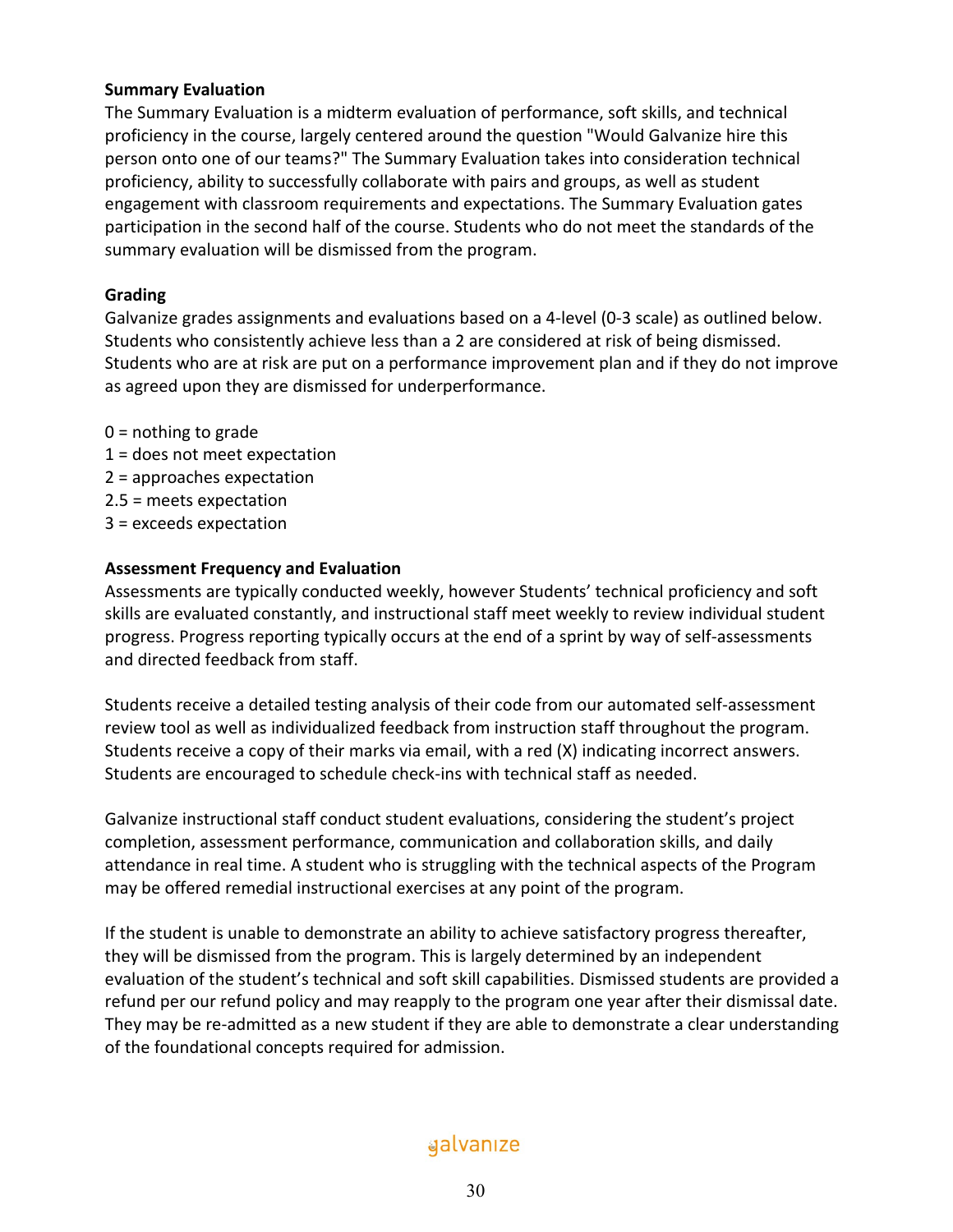## **Academic Intervention and Dismissal Policy**

Hack Reactor is a fast-paced, rigorous and intensive program offered over a condensed period of time. If a student is unable or unwilling to meet expectations or achieve satisfactory progress during any portion of the program, Galvanize will conduct an evaluation of the student's assessments and soft skills and determine whether academic intervention is warranted. Intervention may include remedial coursework, increased frequency of staff counseling or an opportunity to defer to restart the program in an upcoming cohort.

Academic Intervention is discretionary and may not be available in every scenario. Under circumstances where Galvanize determines that Academic Intervention would not successfully address the student's academic deficiencies, the student will be dismissed from the Program and offered a prorated refund as required by law.

## **Hack Reactor Software Engineering with JavaScript and Python**

This is a course to prepare people to thrive in their first software engineering job. We expect students to work hard, act professionally, and ask for help as needed. The program curriculum is divided into topical multi-day sections grouped into three six-week modules and one one-week module. To monitor progress, we use many quizzes and peer reviews during the course, as well as projects and assessments at the end of each module. If a student does not meet acceptable scores on the module's project or the module's summative assessment, they will get a chance to retake the module once with another cohort based on our mastery learning philosophy.

## **Mastery Learning**

This course believes in the concept called mastery learning. This means that we want students to be able to master the material before moving on. We accomplish this in two ways.

The first way is that the normal class schedule consists of nine nine-hour days every two weeks. The tenth day is a day off for the student to be able to review their work and practice those topics for which they need more practice. This allows students the time to review and practice material. It also provides a quiet day of reflection, a powerful metacognitive tool for learning.

The second way that we support our students with mastery learning concerns the projects and assessments used to measure a student's academic progress through the class. When a student shows that they have not yet mastered the material, they will be re-enrolled in the module so that they can repeat it. This allows the student the chance to re-engage with the material presented in the module so that they can gain true mastery of it.

When a student fails to get a passing score during the second attempt of a module, this indicates failure to perform sufficiently and will result in dismissal from the program.

## **Grading Policy**

Timed Tests are graded through a coding challenge (60% of grade), multiple choice test (15% of grade), and expository exercises (25% of grade). Portions of the Timed Tests are automatically scored by a scoring system with predetermined functionality tests and code quality tests. The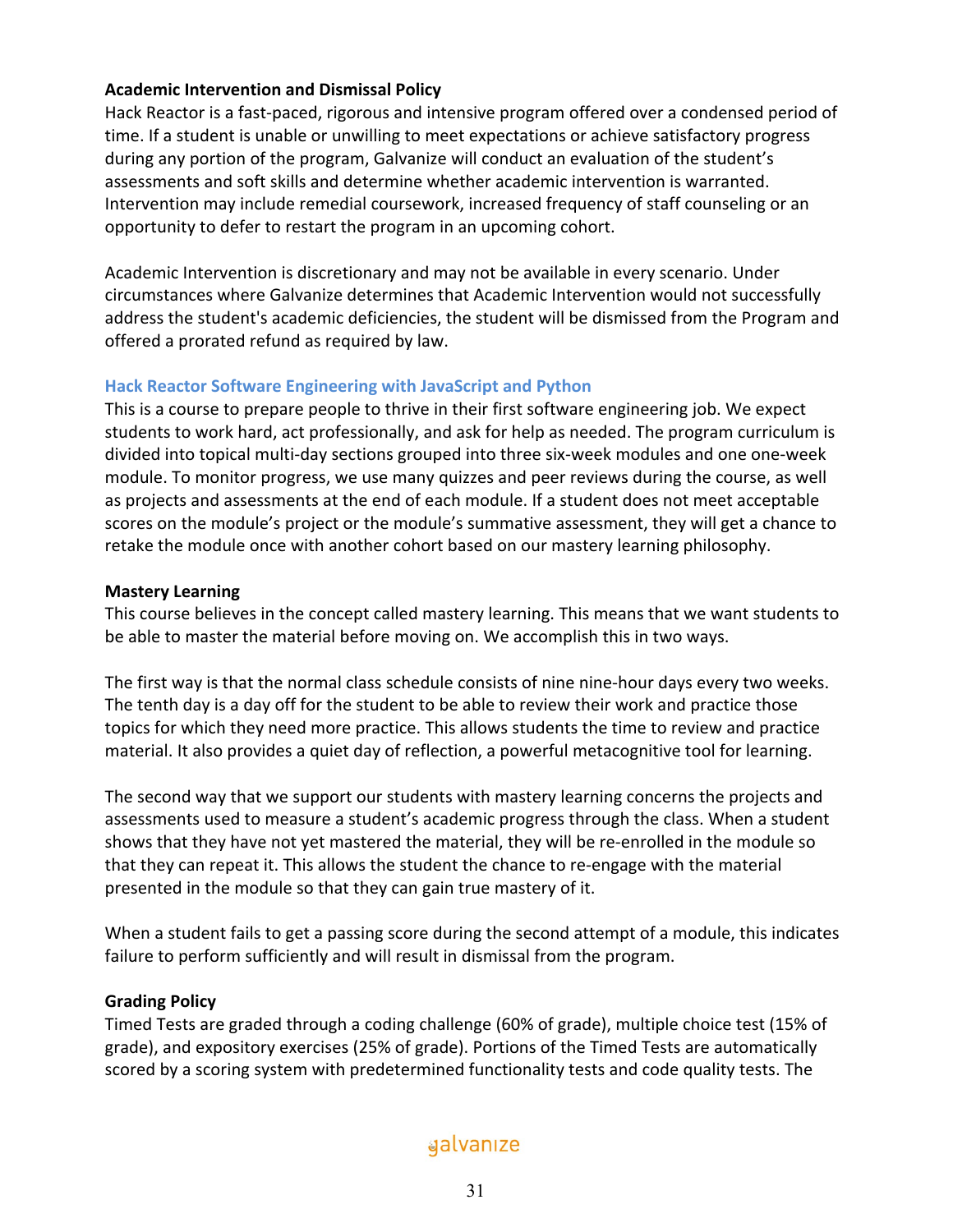expository portion of the assessment is graded against a predetermined rubric and example answer. A score of 80% on a summative assessment is necessary to continue to the next module.

Coding projects are in part automatically scored by a scoring system with predetermined functionality tests and code quality tests (80% of grade), and in part scored by qualitative assessment from the instructional staff (20% of grade). A score of 80% on a coding project is necessary to continue to the next module.

## **Collaboration Assessment Frequency and Evaluation**

An integral part of thriving in a software engineering job is knowing how to collaborate as part of a software engineering team. This course presents material that assists students in understanding the human-to-human interactions that make for high-functioning software engineering environments.

Students are regularly graded on a "[no] reason for concern" basis by staff observing students as they collaborate, as well as feedback from peers during collaborative work sessions. Students with multiple "reason for concern" notes will be approached with a documented Performance Improvement Plan (PIP). The inability on the part of the student to achieve the outlined objectives in the PIP will result in dismissal from the program.

The Performance Improvement Plan will contain anonymized data that details the reasons for concern for the specific student, itemized actions that the student must be observed to take, and the deadline by which the student must perform those actions.

If a student does not meet the itemized actions by the deadline on the Performance Improvement Plan, then the student will be dismissed from the program.

## **Career Services Assignments**

Throughout the course, students are regularly assigned due dates for activities to prepare them for finding a job after graduation. Students that miss a deadline will be put on a Performance Improvement Plan (PIP) with a newly-assigned due date to complete the assignment. If a student does not complete the assignment by the newly-assigned due date, then the student will be dismissed from the program.

## **Formative Assessment Frequency and Evaluation**

At least once per day, a student will be presented with a mandatory formative assessment. A formative assessment provides students with insight into how well they have mastered the material in the course to that point. It also provides instructors a perspective on how the class is performing on a continual basis.

Formative assessments will generally take fifteen minutes or less to complete. The student will automatically receive a score on the autograded portion of the assessment. Instructors will review the students' answers to the expository and open-ended questions and write feedback to each student within 12 hours of the assessment. The student will be able to review the feedback provided by the instructor and review their overall score on the formative assessment.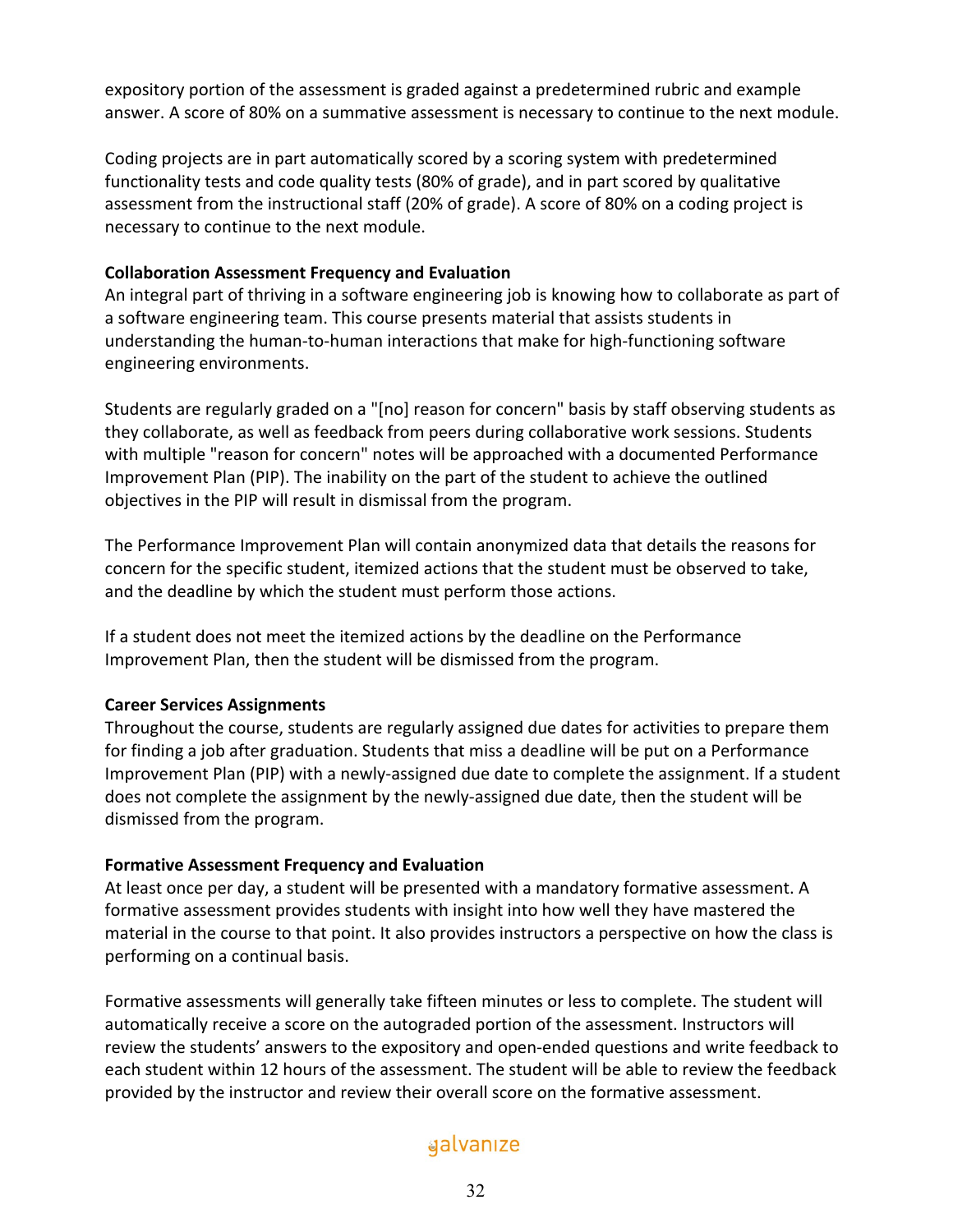Students can use formative assessments as a learning mechanism, as well. They will be encouraged to retake them as a study tool to encourage spaced retrieval, another powerful metacognitive tool for learning.

## **Summative Assessment Frequency and Evaluation**

Each module ends with two types of summative assessments, the Coding Project and the Timed Test. A summative assessment is a performance gate. A student must be able to achieve a passing score to continue to the next module in the course. If a student does not achieve a passing score on a summative assessment, then the student will restart the module in compliance with the Mastery Learning rules outlined above.

The Coding Project tests the cumulative technical design and development knowledge and skills encountered in all sections up to the time of the Coding Project. The Coding Project is scored on the number of software requirements correctly implemented, the efficiency of the implementations, and the quality of the code measured through style, defect, lack of vulnerabilities, and complexity metrics.

The Timed Test is a half-day microcoding, expository, and verbal test. The Timed Test measures the understanding of the technical knowledge and skills developed during all sections up to the point of the Timed Test. The Timed Test is scored on the number of correct answers to multiplechoice questions, short-answer free-text questions, long-answer free-text questions, and identifying behavior, complexity, and style deficiencies in samples of code.

## **Dismissals**

Dismissals from the program occur when a student fails to get a passing score on any summative assessment during the second try of a module, or when they fail to meet the actions outlined in a Performance Improvement Plan. Dismissed students are provided a refund per our refund policy and may reapply to the program one year after their dismissal date. They may be readmitted as a new student if they are able to demonstrate a clear understanding of the foundational concepts required for admission.

## **Hack Reactor Program Expectations (All)**

All students in Hack Reactor programs must follow the below program expectations in order to successfully progress in their program. These expectations are required for all students so they may have a productive and rewarding experience. Students will receive information about how these expectations apply to their specific program during Week 1 of their course.

1. **Be on time** - We need to start every event promptly. This means being ready to start on time, every day, not just being present in the program container. Our attendance policy is strictly enforced.

2. **Be present** - Because of our condensed schedule, missing a day is going to put you far behind. If there is an emergency, and you need to miss a day, we require that you let us know ahead of time when possible. An absent member disrupts the cohesion of our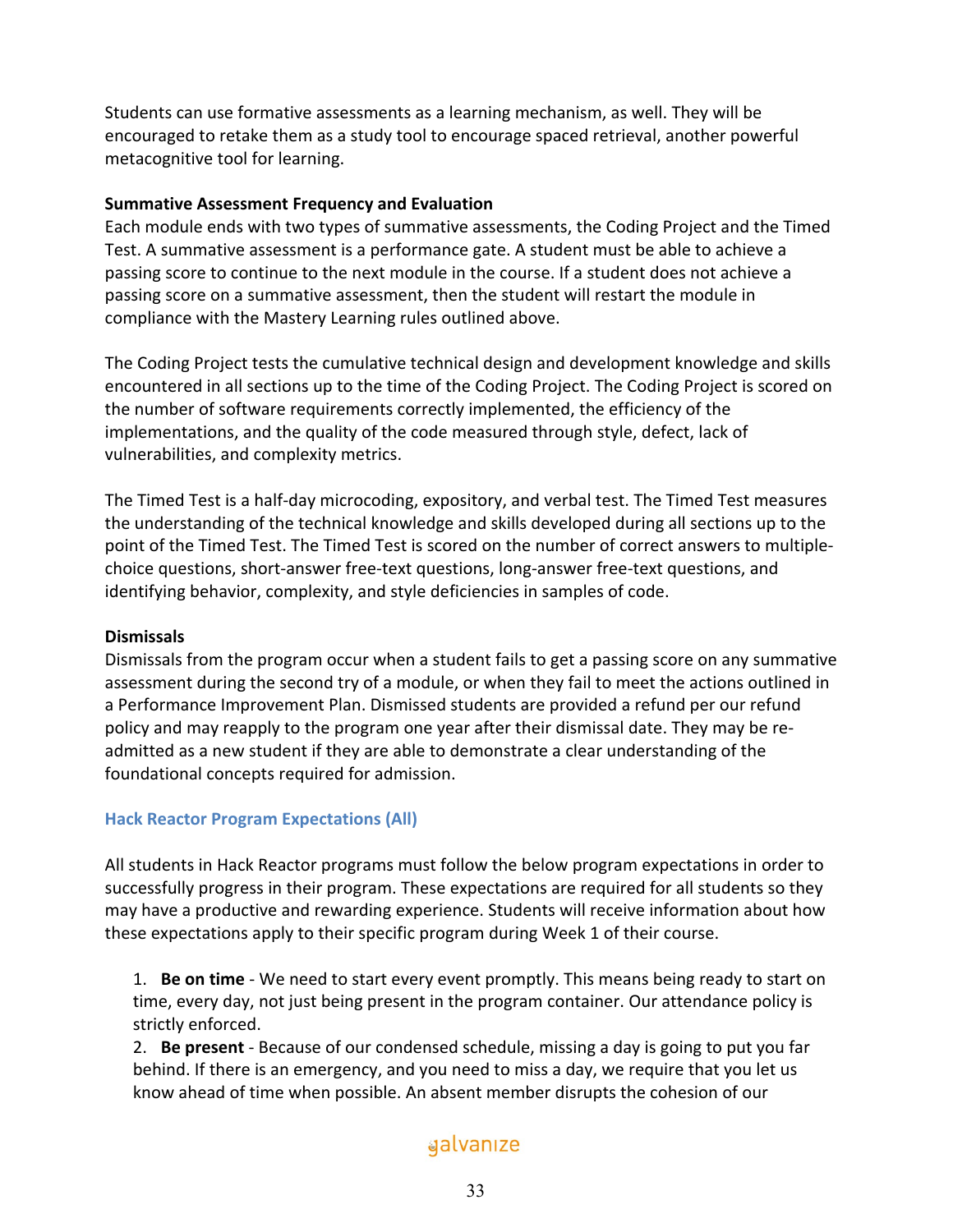classroom container so much that if a student misses more than 2 days during the course, we will discuss whether learning goals can still be achieved.

3. **Participate -** As a fully remote program - Hack Reactor requires all students to have their web cameras on during all live events and activities. We ask that you contribute to class discussions and actively engage in group work, paired programming, and collective problem solving.

5. **Be Responsive -** Effective communication in our program requires students to monitor official channels for messages from program staff, and to respond in real-time whenever possible. These communication platforms facilitate direct engagement between students and staff - similar to in-person education.

4. **Be good students** - We need you to work hard and ask for help when you need it. We use assessments to monitor progress and allocate additional support and instructional resources. Ultimately, your performance on assessments are a good indicator of whether you're on track for graduation or not. If you cannot pass the assessments, you may be dismissed from the program.

5. **Be respectful** - We are going to be around each other for many very intense weeks. It is therefore really important that we go out of our way to make each other comfortable. Belittling, aggressive, sexist, racist, or discriminatory language is never permitted and violates the Code of Conduct and Harassment policies.

6. **Have a good attitude** - At times, you may feel ahead of other students. At other times you may feel behind other students. However, we request that you keep a positive, engaged, and motivated attitude.

7. **No drug use - No vaping** - You can't use drugs during program hours -- this includes alcohol or cannabis. Students should not use vape pens during program hours.

8. **Be open-minded** - Hack Reactor is not like most educational experiences, and we're going to ask that you bring an open mind and a good attitude to everything we do together. If you're not sure why we're doing things in a certain way, please let us know, but be prepared to be on board with a plan that you don't fully understand. Trust us.

9. **Take care of yourself** - We don't want you to burn out. Communicate with staff early if you feel like you are struggling or overwhelmed. Take care of your body, be healthy. 10. **Follow the Code of Conduct** - Hack Reactor has a zero-tolerance policy for bullying, harassment, gamesmanship and academic dishonesty.

We look forward to a really productive and educational course! If you feel that you cannot agree to any of the above, let us know and let's talk about it.

## **Military Career Skills Program – Web Development Online Immersive**

## **Technical Competency**

The program features periodic self-assessments that are tested by an automated system and then reviewed and graded by instructional staff. The system identifies students that may be having technical difficulties encouraging them to set up office hours with instructional staff. Additionally, staff will proactively monitor student results and reach out to provide feedback and help students refine their technical strategies.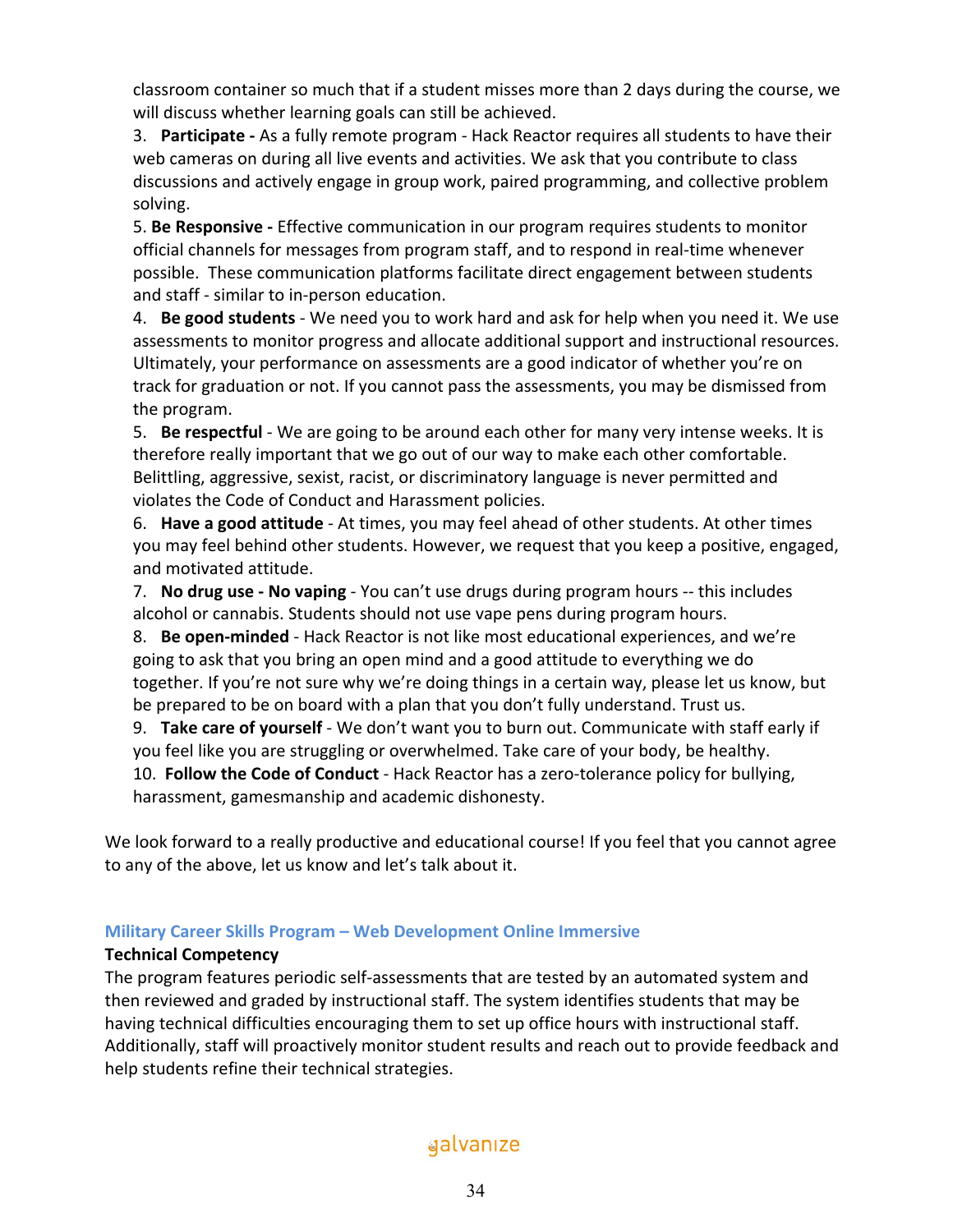The program maintains strong accountability and technical standards through two gating assessments that span the first half of the course.

The Front-End Technical Assessment (FE TA) is a half-day coding challenge at approximately a third of the way through the Immersive Program following completion of introductory Front-End course work. The FE TA tests the knowledge and skills developed in the first part of the course. It is a significant portion of the first gating Summary Evaluation, which means failure to perform sufficiently on the Front-End Technical Assessment could result in a Performance Improvement Plan (PIP).

The Server Side Technical Assessment (Server Side TA) is a half-day coding challenge that follows completion of server side course work, before the first half of the immersive. The Server Side TA tests the knowledge and skills developed during the server side portion of the course. It is a significant portion of the second gating Summary Evaluation, which means failure to perform sufficiently on the Server Side Technical Assessment could result in a Performance Improvement Plan (PIP).

## **Soft skills**

Students are regularly graded on a "[no] reason for concern" basis by staff observing students as they collaborate. Students with multiple "reason for concern" notes will be approached with feedback and areas for improvement.

## **Summary Evaluations**

Summary evaluations take into consideration technical proficiency, ability to successfully collaborate with pairs and groups, as well as student engagement with classroom requirements and expectations. Performance Improvement Plans are also reviewed during this time if applicable. There are two summary evaluations given after each of the two gating assessments: FE TA and Server Side TA.

## **Performance Improvement Plan**

At any time during the course students may receive a Performance Improvement Plan (PIP). A PIP outlines and details any technical, soft skills, or professional deficiencies that require immediate improvement along with a plan for improvement, deliverables, criteria and timeline. Failure to meet deliverables and criteria within the timeline can result in enrollment dismissal.

## **Career Services Requirements**

MCSP focuses both on acquiring technical competencies, building an employment portfolio, and preparing to succeed in interviews for roles relevant to the course content. In order to complete the Galvanize MCSP program, a student must participate in the Career Services Program which could include such activities as; complete an **approved resume**; complete an **approved cover letter template**; complete approved **online profile(s)** assigned by Career Services Team; **complete a mock interview** with Career Services Team and **technical interview** with a designated Instructor.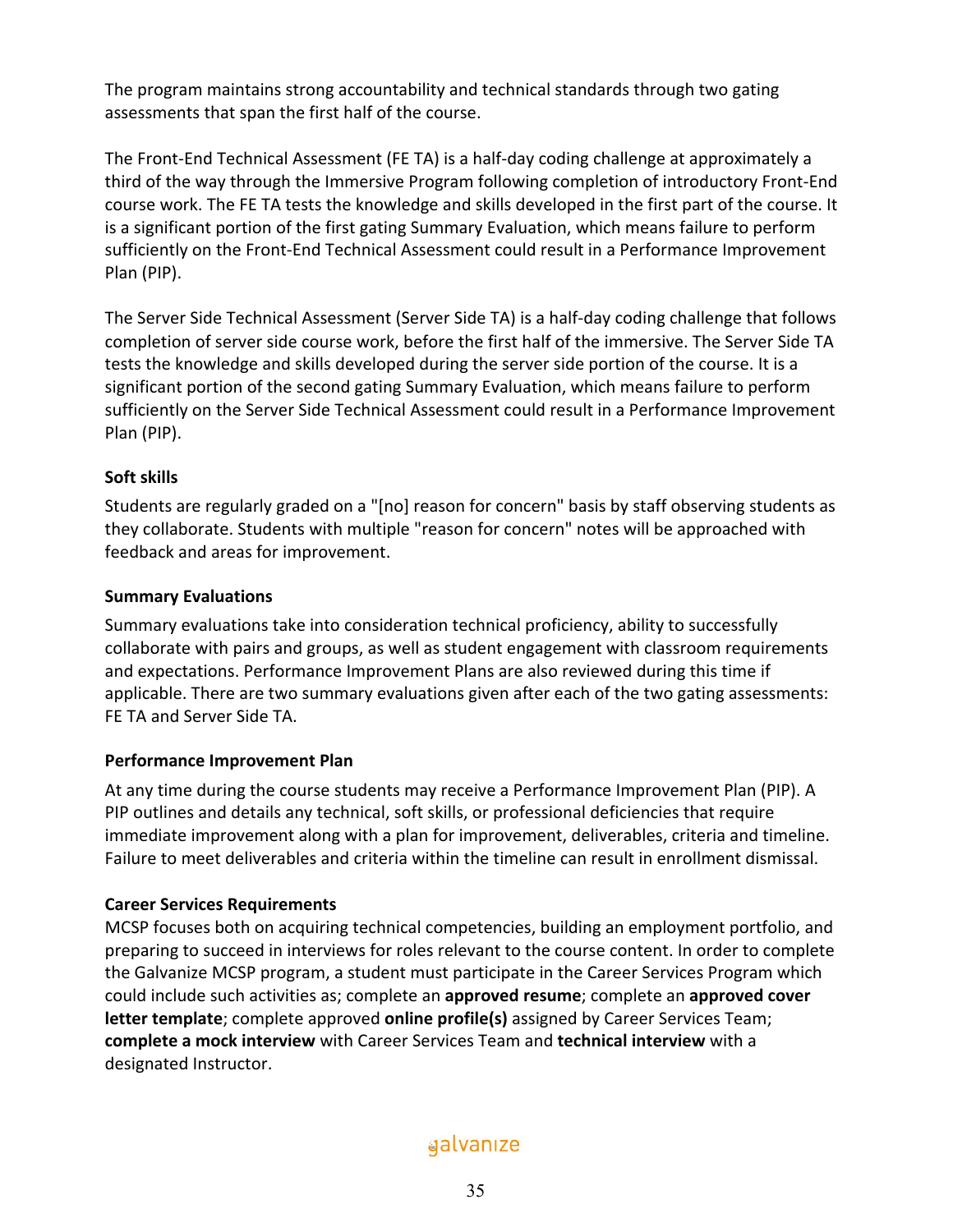#### **Graduation Standards**

Failure to satisfy Attendance, Technical, and Career Services requirements and/or deliver approved projects can result in dismissal from the program and an inability to graduate from the program. Students that are not on track to graduate will be issued a Performance Improvement Plan (PIP) and given an opportunity to improve their work. Students who do not make progress towards meeting Graduation Requirements after appropriate intervention will be dismissed and will not graduate from the program.

#### **STUDENT RECORDS**

Galvanize maintains student financial and academic records in digital format while students are enrolled in school. Upon completion of training, student records are merged and maintained in a digital format for no fewer than the minimum number of years required by law. Galvanize student transcripts are maintained permanently, other student records are maintained for at least five years. Student records are stored within an encrypted records management system using industry-standard security. Only faculty and staff members who use this information in the course of their regular duties are given access to student records.

Graduates of the Immersive programs will receive a certificate of completion. Graduates may request a copy of their certificate of completion by contacting the School Administrator at regulatory@galvanize.com.

#### **STUDENT SERVICES**

Galvanize offers industry connection services to students during their time of enrollment.

**Guest Speakers:** Industry leaders are invited to the program to discuss their careers and trending topics in the field.

**Events:** Several social and networking events are held remotely each session for students to interact with industry professionals, potential mentors and hiring partners, and members of the Galvanize community.

**Learning Resources**: Students are encouraged to utilize the industry-standard cloud-based resources available online. These include Stack Overflow and GitHub. Included in the curriculum is instruction on how to access and properly utilize these resources, which are freely accessible on the internet. After signing their enrollment agreement, students receive an invite to join our GitHub organization via email; if they do not already have an account on GitHub, they will need to sign up for one upon opening the invite link as well. Links to the specific GitHub repositories needed for each module or sprint in the course are included within our LMS platform, Learn.

## **Career Services & Employment Opportunities**

Led by the Career Services representatives for each region, Galvanize provides job search skills programming, develops and manages relationships with external hiring partners, and hosts opportunities for students to actively engage and interview with those hiring partners.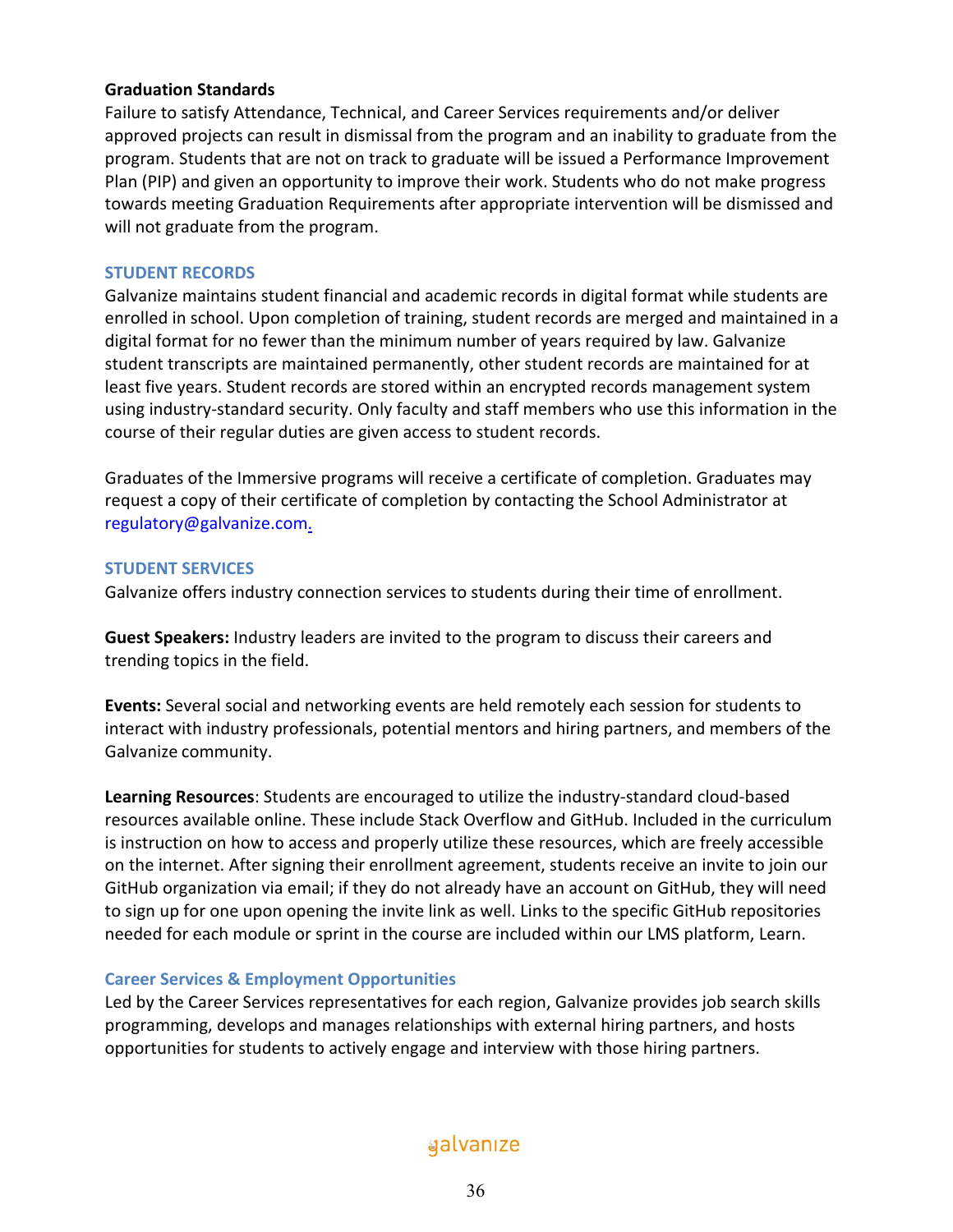While assisting in the job search, Galvanize make no guarantee, expressed or implied, of future employment.

While Galvanize does not guarantee any job, credential, salary, or bonus for any graduate of our programs, we note that our gainfully employed graduates tend to fall under the U.S. Department of Labor Standard Occupational Classification (SOC) 15-1250 Software Developers, Programmers, and Testers.

Current law prohibits any school from guaranteeing job placement as an inducement to enroll students. Students who are not authorized to work in the United States will receive placement assistance limited to interview preparation and resume review. Please contact the admissions team for more details at info@galvanize.com

## **Housing**

Galvanize does not maintain dormitory facilities and does not offer assistance in finding housing. Upon request, however, Galvanize staff can provide a list of resources that alumni have used to find housing.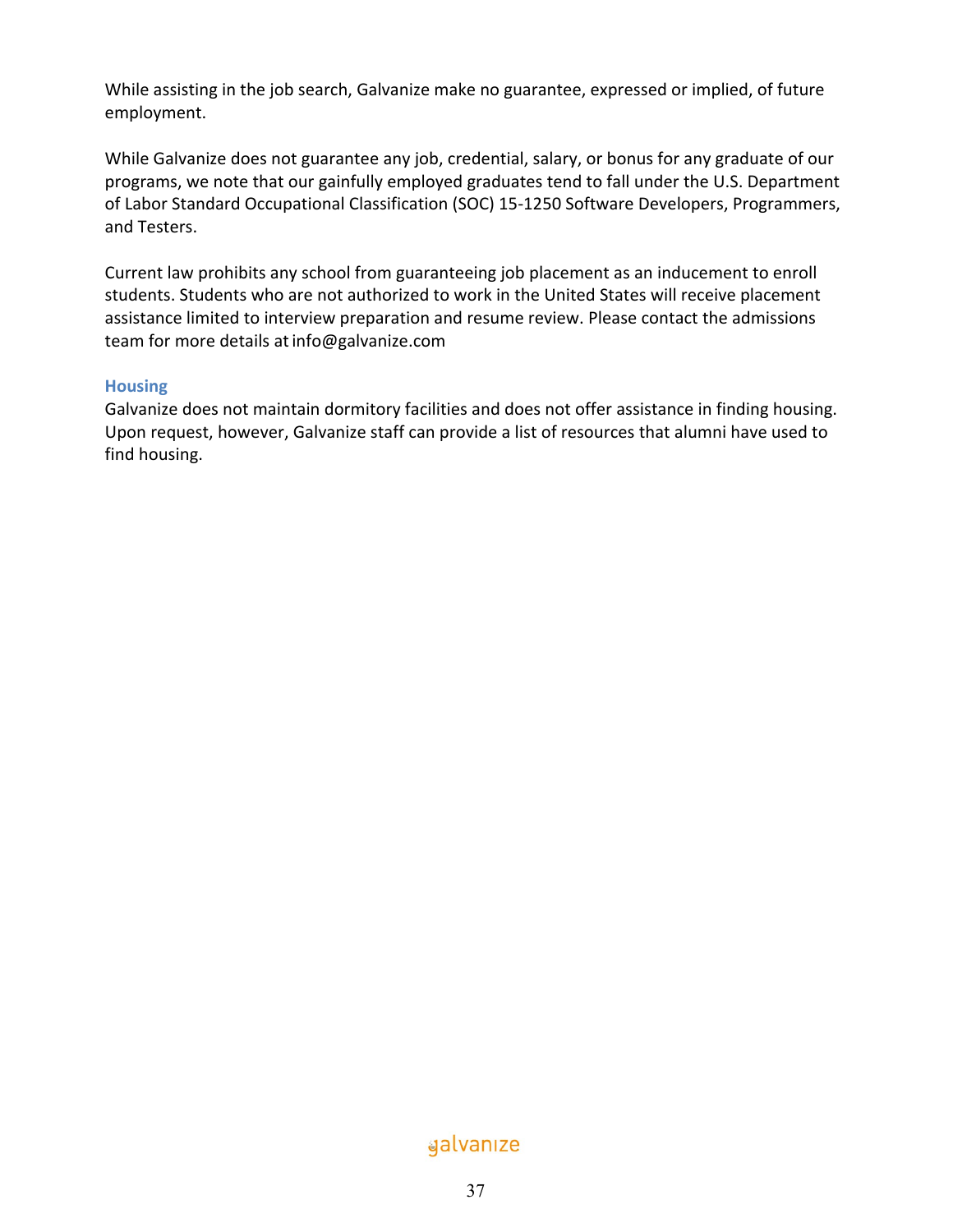#### **CODE OF CONDUCT-ALL PROGRAMS**

Students are expected to act maturely and demonstrate respect for others, for themselves, and to the larger Galvanize community. In order to foster a challenging and safe academic environment, students must:

1. Maintain professional relationships with fellow classmates, colleagues, instructors, guests, etc.

2. Show respect to others, themselves, and to the larger Galvanize community.

3. Be able to process constructive criticism and understand that this feedback is key to their overall learning experience.

4. Understand the impact of their behavior both upon the program and the entire Galvanize community.

5. Be courteous and responsive in dealing with others.

6. Freely accept the responsibility for and consequences of their conduct.

7. Communicate professionally if there are issues regarding conduct of themselves or others.

In addition, the following are not permitted and are subject to disciplinary action:

1. Uncooperative or disrespectful behavior to your fellow classmates, colleagues, instructors, and guests.

2. Disruptive activity that causes the obstruction of the teaching, learning, or administration of Galvanize programs.

3. Acts of falsity including, but not limited to, cheating, plagiarism, forgery, or other forms of academic dishonesty. Submission of false information on program applications or on any financial information submitted to Galvanize. Impersonation of an individual other than yourself or the use of a pseudonym on Galvanize applications or in Galvanize platforms.

4. Use of vulgar, obscene, indecent, inflammatory, or discriminatory imagery or language. This includes any attire or other material that is visible to students and staff on video.

5. Using marijuana, alcohol or illegal drugs during program hours.

6. Violence or threats of violence, or aggression directed towards students, staff members, or any other person within the Galvanize community.

7. Use of discriminatory language.

8. Behavior or language that demeans or excludes students or staff.

9. Illegal activity conducted or discussed on any platforms maintained by Galvanize.

10. Any other violation of published Galvanize policies, rules, regulations, or agreements, including the Galvanize Policy Against Harassment.

Any student may be temporarily suspended or permanently dismissed for violations of the Galvanize Code of Conduct, or program expectations.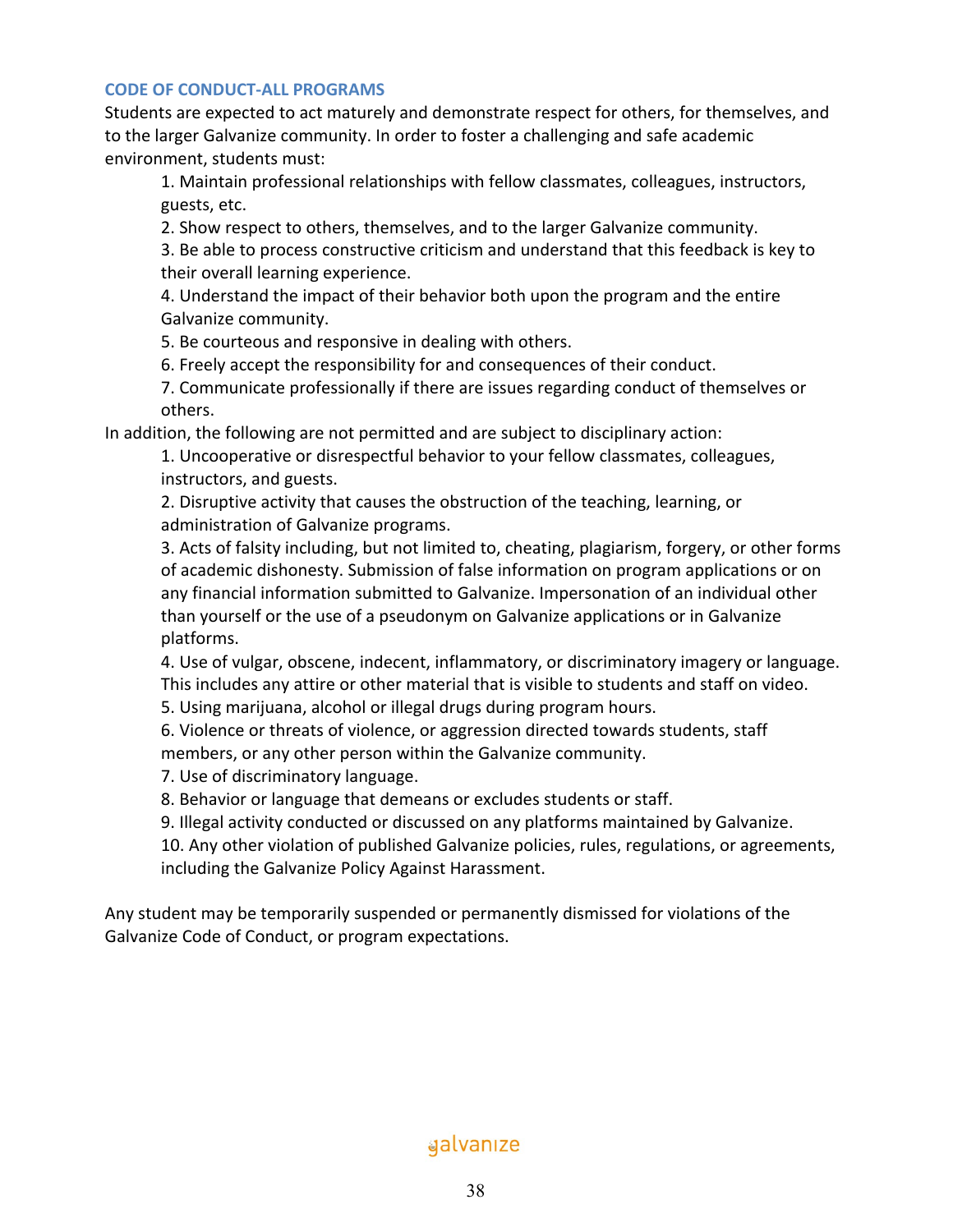#### **Policy Against Harassment**

Galvanize welcomes qualified students and employees of any race, color, national or ethnic origin, sex, age, disability, religion, sexual orientation and gender identity to all the rights, privileges, programs and activities generally available through Galvanize. Consistent with its obligations under the law, Galvanize prohibits unlawful discrimination on the bases of race, color, national or ethnic origin, sex, age, disability, religion, sexual orientation, gender identity or expression, or any other characteristic protected by applicable law in the administration of the programs and activities.

Galvanize also prohibits unlawful harassment including sexual harassment and sexual violence.

Harassment includes offensive verbal comments related to gender, sexual orientation, disability, physical appearance, body size, race, religion, sexual images in public spaces, deliberate intimidation, stalking, following, harassing photography or recording, sustained disruption of talks or other events, inappropriate physical contact, and unwelcome sexual attention. Sexual and disruptive language and imagery is not appropriate on any Galvanize platforms.

Students asked to stop any harassing behavior are expected to comply immediately. We expect students to follow these during program hours and class-related social events. Our members, staff, and guests are also subject to this policy against harassment.

If you are being harassed, notice that someone else is being harassed, or have any other concerns, please contact Galvanize faculty or staff immediately. Galvanize faculty and staff will help students contact security or local law enforcement, provide escorts, or otherwise assist those experiencing harassment to feel safe.

#### **Discipline**

Violation of the Code of Conduct, Program Expectations or the Policy against Harassment may result in a written warning, but conduct deemed to be sufficiently disruptive or severe, such as harassment, violence, bullying, discrimination, or disrespectful behavior towards another student, staff member, or community member, may result in immediate suspension or dismissal without prior notice.

School officials, in collaboration with instructors, will review each case and make a determination regarding if the behavior violated the above mentioned policies, and possible discipline up to permanent dismissal without the option for readmission.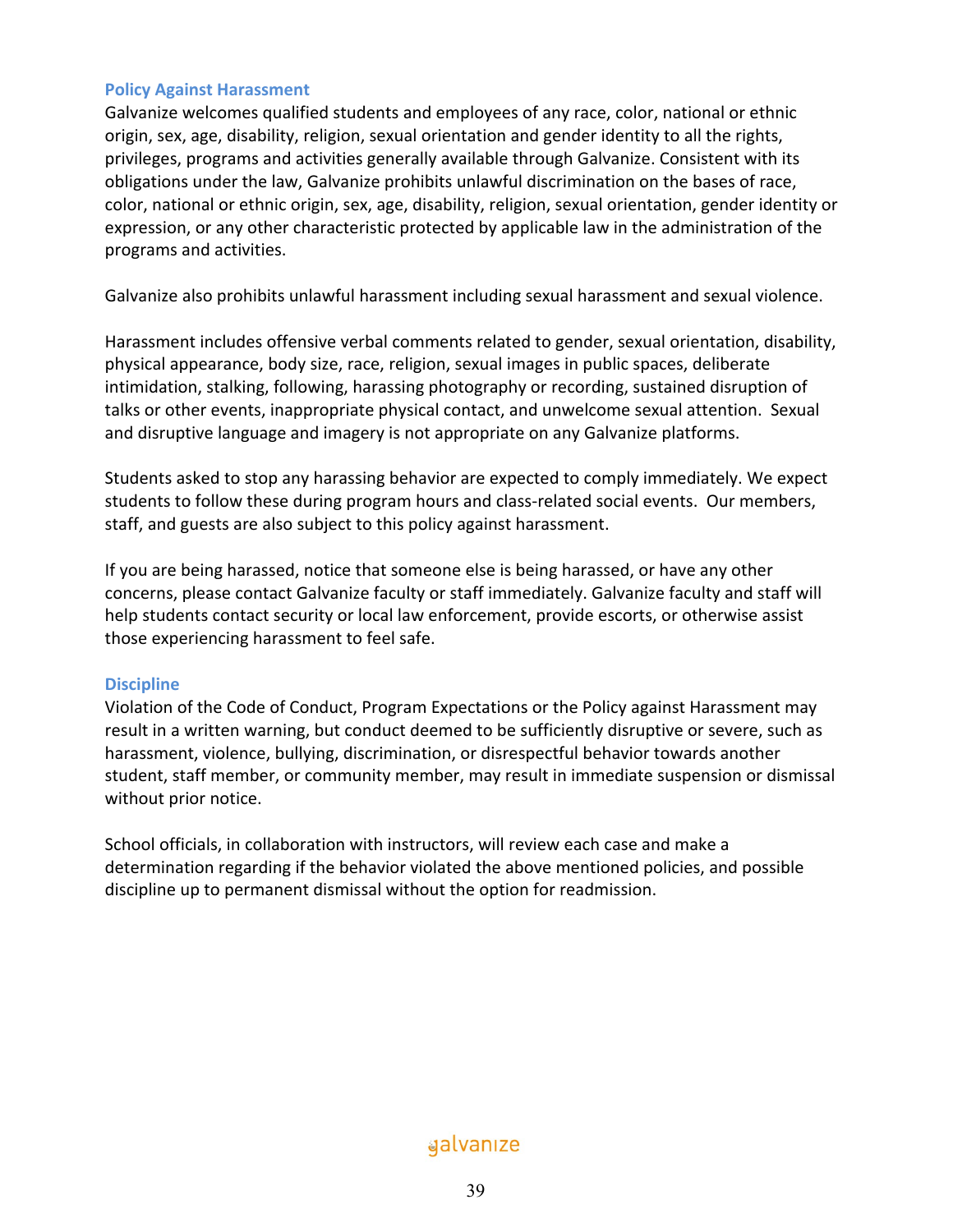## **GRIEVANCES**

## **Stage 1: Informal Resolution**

Basic steps in the informal process include:

- Begin by discussing the matter with the instructional staff, faculty, or person responsible for the class in which the issue originated.
- If the issue is not resolved, the next contact will be the Program Lead to investigate the issue and allegations.
- If you do not know where to begin an informal resolution, the Program Lead can help you identify the appropriate office or individual.

## **Stage 2: Formal Complaint**

If unresolved after following the appropriate informal complaint procedures, the student may choose to have the complaint "officially documented." The student completes the Student Complaint Form located at: https://www.galvanize.com/regulatory-information

The complaint must contain the following information:

- 1. Complainant's name, cohort name, mailing address, email address and telephone number.
- 2. A detailed description of the specific actions that constituted the complaint and the names and titles of those presumed to be responsible or at fault. It is necessary to demonstrate that one has already attempted to resolve the concern through the informal procedures.
- 3. The date(s) of the alleged improper activities or the condition developed.
- 4. A list of witnesses, if any, including their contact information and the facts known by each. Documentation that supports the complaint if any exists.
- 5. Dated complaint form completed.
- 6. All communications between the student and Galvanize regarding the formal complaint will be directed to the student's email account provided in the complaint form.

## **Stage 3: Formal Complaint Resolution Process**

Upon submission, the program's Director of Operations or his/her designee will investigate the complaint. The Galvanize staff member will acknowledge receipt of the complaint to the complainant within 3 business days. Complaints will be investigated and resolved within 14 business days of receipt. The staff member will advise the complainant if that timeline will not be met due to extenuating circumstances. If the student is not satisfied with the resolution made by the program's Director of Operations, the student may appeal to the Regulatory Team by emailing: regulatory@galvanize.com

#### **Stage 4: Appeal**

Appeals to the Regulatory Team must be received within 5 working days following communication to the Complainant of the resolution. The Regulatory Team may request additional information from the complainant and any involved Galvanize staff. Complaints will be investigated and resolved within 14 business days of receipt. The Regulatory Team will advise the complainant if that timeline will not be met due to extenuating circumstances, and issue a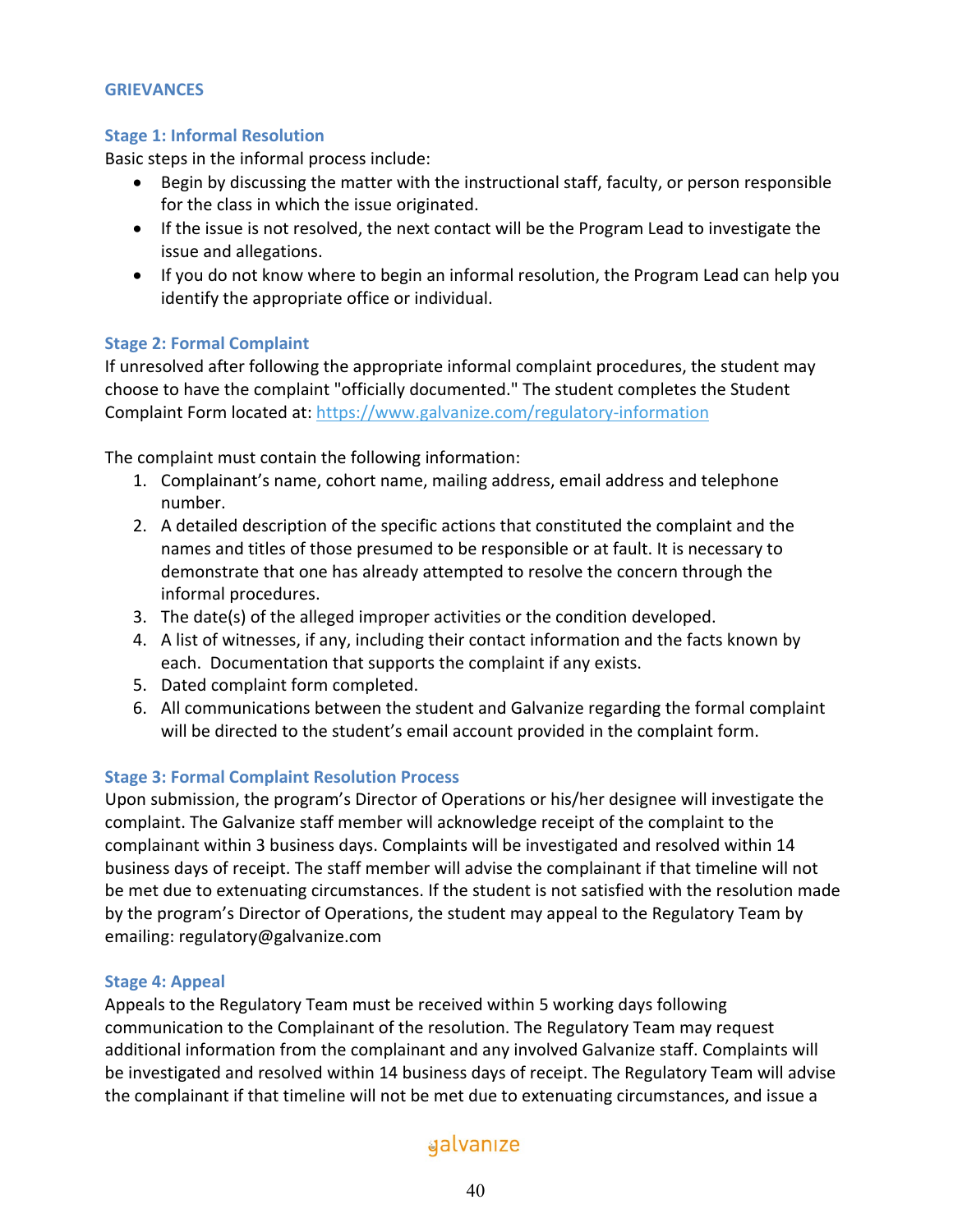written determination of the appeal that shall be provided to the complainant and the impacted faculty or other individual. The Regulatory Team's determination shall be final.

Nothing in this process prevents a student from contacting the Texas Workforce Commission at any time.

Complaints which cannot be resolved by direct negotiation between the student and the school shall be directed to the Texas Workforce Commission.

> Texas Workforce Commission Career Schools and Colleges 101 East 15<sup>th</sup> Street, Room 226T Austin Texas 78778 Phone: 512-936-3100 texasworkforce.org/careerschools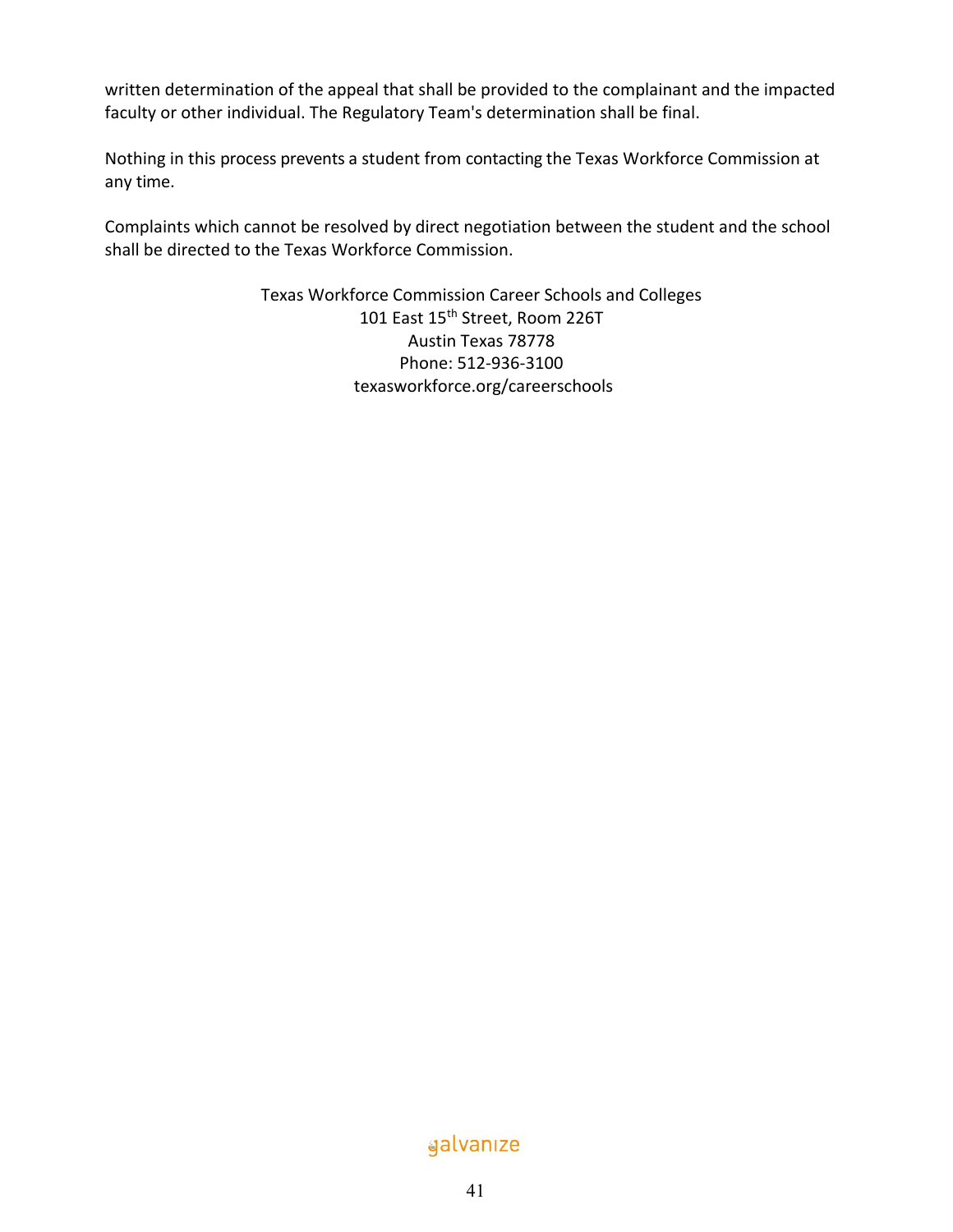## **FACILITIES**

The Galvanize Administrative Office is located at 1644 Platte Street Denver CO 80202. The main phone number is (303) 823-4170.

## **EQUIPMENT REQUIREMENTS**

## **Hack Reactor Software Engineering Online Immersive (All)**

The Hack Reactor SEI Immersive Programs use a custom learning management platform called Learn, which was built and maintained in-house by Technical Mentors and Core's Infrastructure Team. This helps us improve the platform constantly so we're always working with a better version of the software, and student-tested improvements.

Other software includes Slack, Zoom, GitHub, Google Hangouts, Appear.in, AwwApp, and Repl.it, each supported by their respective companies. These programs are not only well kept with glitches far and few between, but they are all provided at no cost to the student.

Slack and email are the best means of communication to HR staff should there be any issues with Learn2, or third-party software. Students primarily submit their work and assessments through GitHub, though some assignments are submitted via Google Drive. Both technologies allow staff to review and provide instant feedback on student work.

Students are required to provide their own computers for the program. Student computers should support the below specifications. Please note that these are the basic technical specifications, as these are comparable to the equipment currently used in the engineering field.

- Processor: Intel Quad-Core i5 or equivalent (minimum) / Apple M1 or equivalent (minimum)
- Memory: 8 GB RAM (minimum), 16 GB RAM (recommended)
- Storage: 50 GB available space (minimum)
- Peripherals: Working Webcam
- Operating System:
	- o Highly Recommended: Mac OS X (v10.14 minimum, LTS recommended)
	- o Acceptable: Windows 10 with WSL 2
		- § Use an up-to-date version of the WSL2 kernel
			- Turn on "Receive updates for other Microsoft products when you update Windows" in the Advanced options for Windows Update.
		- We do not provide full instructional support for Windows users.
		- § Our staff can assist with WSL2/Ubuntu related issues, but may be unable to troubleshoot Windows-specific issues.
	- o Acceptable Alternative: Ubuntu Linux (v. 20 minimum)
		- Note that Zoom and other communication apps, webcams, and microphones may be buggy on Ubuntu, and is outside of the control of staff as they cannot support debugging these issues.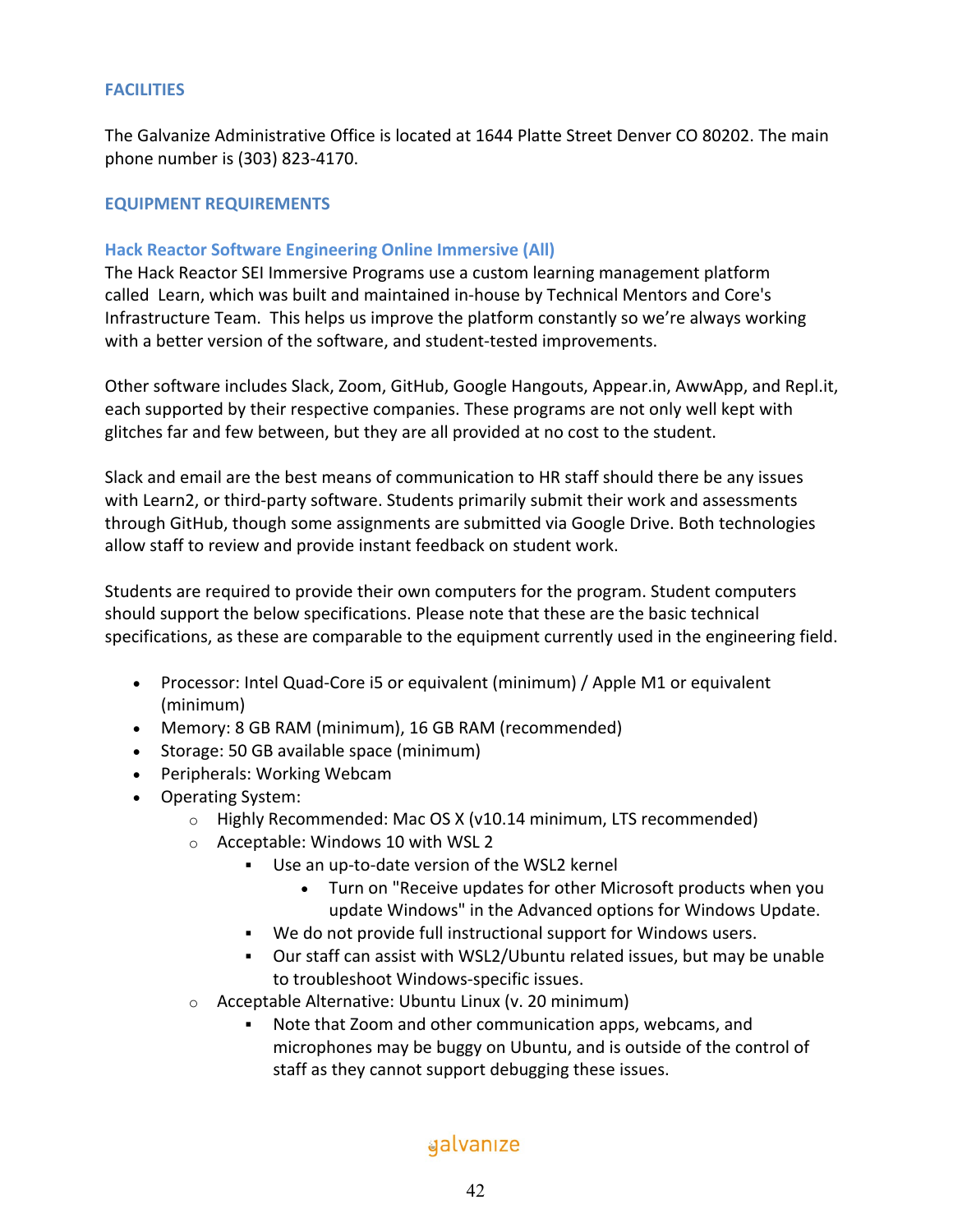In order to ensure student success in the Hack Reactor Program, students must have adequate and reliable access to the internet for the duration of the program. Students must ensure that they are meeting the technical requirements of their Hack Reactor Program. If a technical issue affects your learning ability in the program, staff will discuss alternatives with you. Additionally, students must actively participate in the program by keeping their webcam on during class time, except in extenuating circumstances (such as inclement weather or power outages).

#### **Hack Reactor Software Engineering with JavaScript and Python**

The Hack Reactor Software Engineering with JavaScript and Python program uses a Web-based, custom learning management platform called Learn, which was built and maintained in-house by Technical Mentors and Core's Infrastructure Team. This helps us improve the platform constantly so we're always working with a better version of the software, and student-tested improvements.

Other locally installed software includes Slack, Zoom, GitHub, and Visual Studio Code, each supported by their respective companies. These programs are not only well kept with glitches far and few between, but they are all available to the student at no cost.

Slack and email are the best means of communication to HR staff should there be any issues with Learn, or third-party software. Students primarily submit their work and assessments through Learn, GitHub, and Google Drive. These technologies allow staff to review and provide instant feedback on student work.

Students are required to provide their own computers for the program. Student computers must run the latest version of macOS, Windows 10 Home, or Windows 10 Professional. The computer must have at least 8GB of RAM, 50GB of free hard drive space, a dual-core four-thread processor, and 2.2 GHz processor speed. The student's computer must also have a connected working microphone, speakers, and video camera. Please note that these are the basic technical specifications, as these are comparable to the equipment currently used in the engineering field.

In order to ensure student success in the Hack Reactor Program, students must have adequate and reliable access to the internet for the duration of the program. Students must ensure that they are meeting the technical requirements of their Hack Reactor Program. If a technical issue affects your learning ability in the program, staff will discuss alternatives with you. Additionally, students must actively participate in the program by keeping their webcam on during class time, except in extenuating circumstances (such as inclement weather or power outages).

#### **Meaningful communication**

Slack allows staff to connect with the students via instant messaging on a real-time basis. This means that there is no lag in messages sent and received. Students are expected to be monitoring their Slack messages during program hours for communications from students and staff. More personal interactions, whether one-on-one discussions, small group sessions, or live Q&As with the entire class, are done face-to-face via Zoom where the faculty and students have an opportunity to let their personalities shine. Video chats require full participation and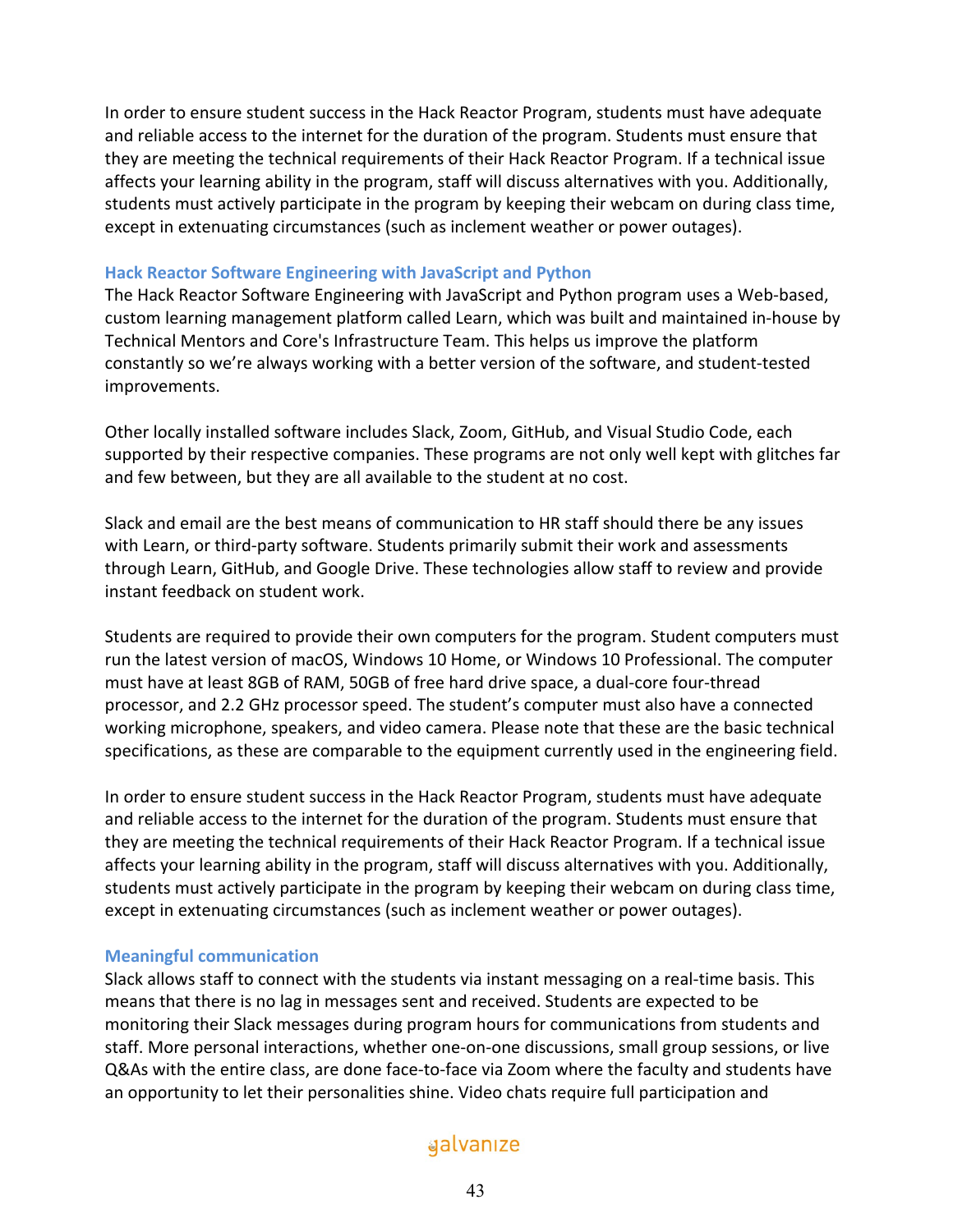engagement. This holds students accountable for their own learning and allows staff to identify any gaps in a student's understanding of the course materials. We also provide remote Help Desk support that allows students to quickly receive one-on-one support from staff if they need help or have questions about an assignment or concept via video chat.

## **Military Career Skills Program – Web Development Online Immersive**

Students are required provide their own computers for the program. Student computers should support the below specifications. Please note that these are the basic technical specifications, as these are comparable to the equipment currently used in the engineering field.

- **Processor:** Intel Dual-Core i5 or equivalent (minimum)
- **Memory:** 8 GB RAM (minimum), 16 GB RAM (recommended)
- **Storage:** 50 GB available space (minimum)
- **Peripherals:** Working Webcam
	- o **Operating System:**
	- o **Highly Recommended:** Mac OS X (v10.14 minimum, LTS recommended)
	- o **Acceptable:** Ubuntu Linux (LTS minimum)
	- o **Highly Discouraged:** Windows 10 compatible with WSL 2
		- We do not provide full instructional support for Windows users.
		- Our Staff will not troubleshoot Windows-specific issues.

## **PROPRIETARY MATERIALS**

Any and all educational materials provided or furnished to students, electronically or otherwise, by Galvanize during the course of, or in furtherance of the student's participation in the Program ("Materials") belong to Galvanize and/or its licensors. Galvanize reserves all rights in the Materials and grants students a limited license to use the Materials during the period of their enrollment. Students understand and agree that they have no rights to any Materials, and agree that they will not reproduce or disseminate the Materials or use the Materials other than in accordance with their Student Enrollment Agreement.

## **RECORD RELEASE POLICY**

Galvanize ensures the security and privacy of student records as set forth below and in accordance with its Privacy Policy. As such, requests from third parties may require a written release from the student in order to disclose personal information. Exceptions to the requirement of a written release include situations in which Galvanize must release record information as part of its operations and in which the requested information is an item that Galvanize has designated as releasable without written consent.

Galvanize may release record information without a written release to individuals or organizations that fall into the below categories.

• Staff, instructors, or other individuals employed by Galvanize that have a legitimate interest in the record information in order to complete functions of their jobs.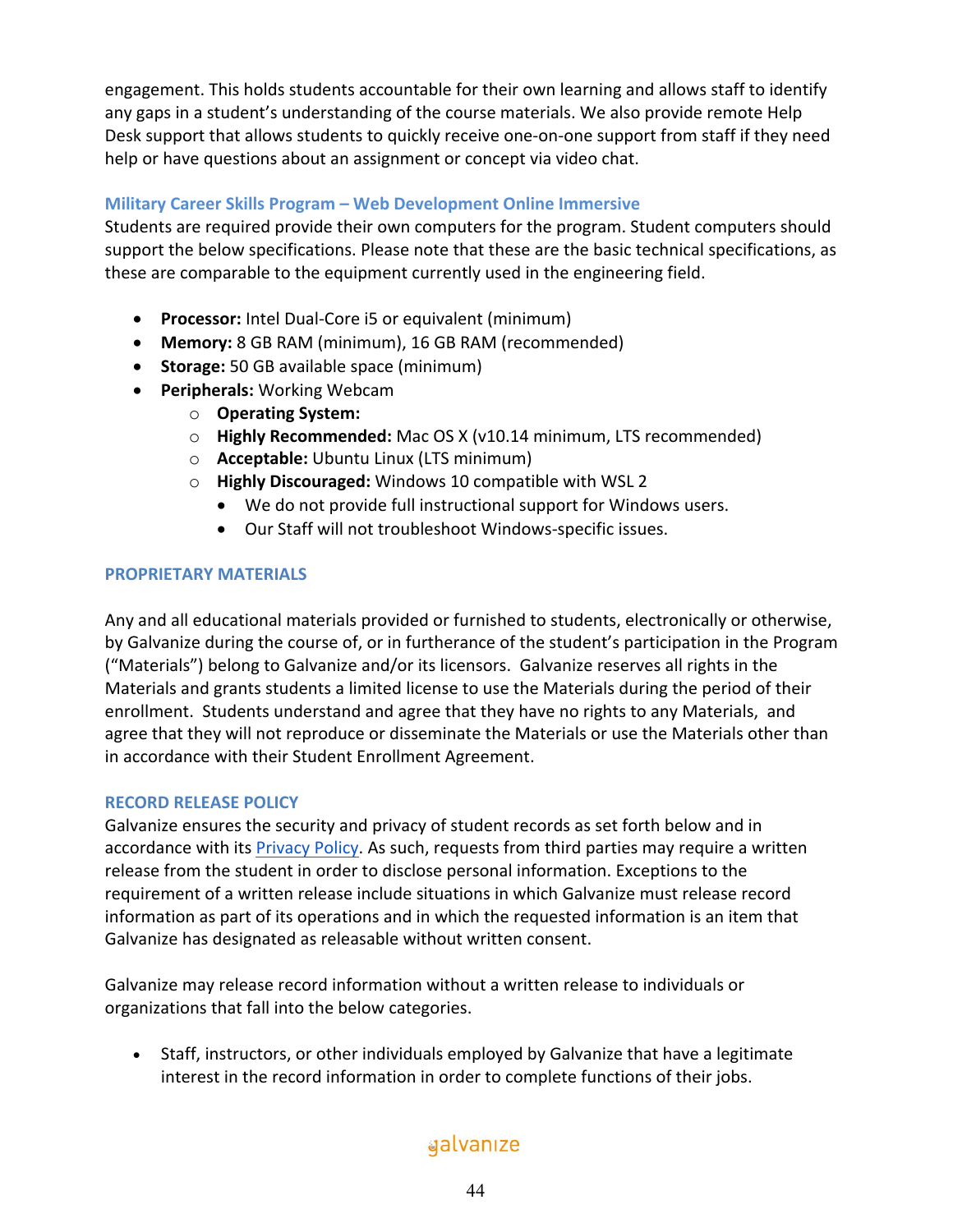- Officials of a state or federal regulatory body in compliance with an audit or other legal requirement.
- Third party service providers with which Galvanize has contracted to provide services.
- Officials related to a health or safety emergency.

The below items have been designated as information that Galvanize may disclose at its discretion. Information outside of the below list requires a written release from the student prior to disclosure to a third party. Galvanize will not provide information in response to employment recommendation requests outside of the below items, regardless of if a written request is submitted.

- First name
- Last name
- The name of the Program you attended
- Program completion status
- Dates of attendance

Students may request a copy of their student record by emailing regulatory@galvanize.com. Galvanize will only release the below items to students who request a copy of their student record.

- Transcript
- Enrollment Agreement
- Completion Certificate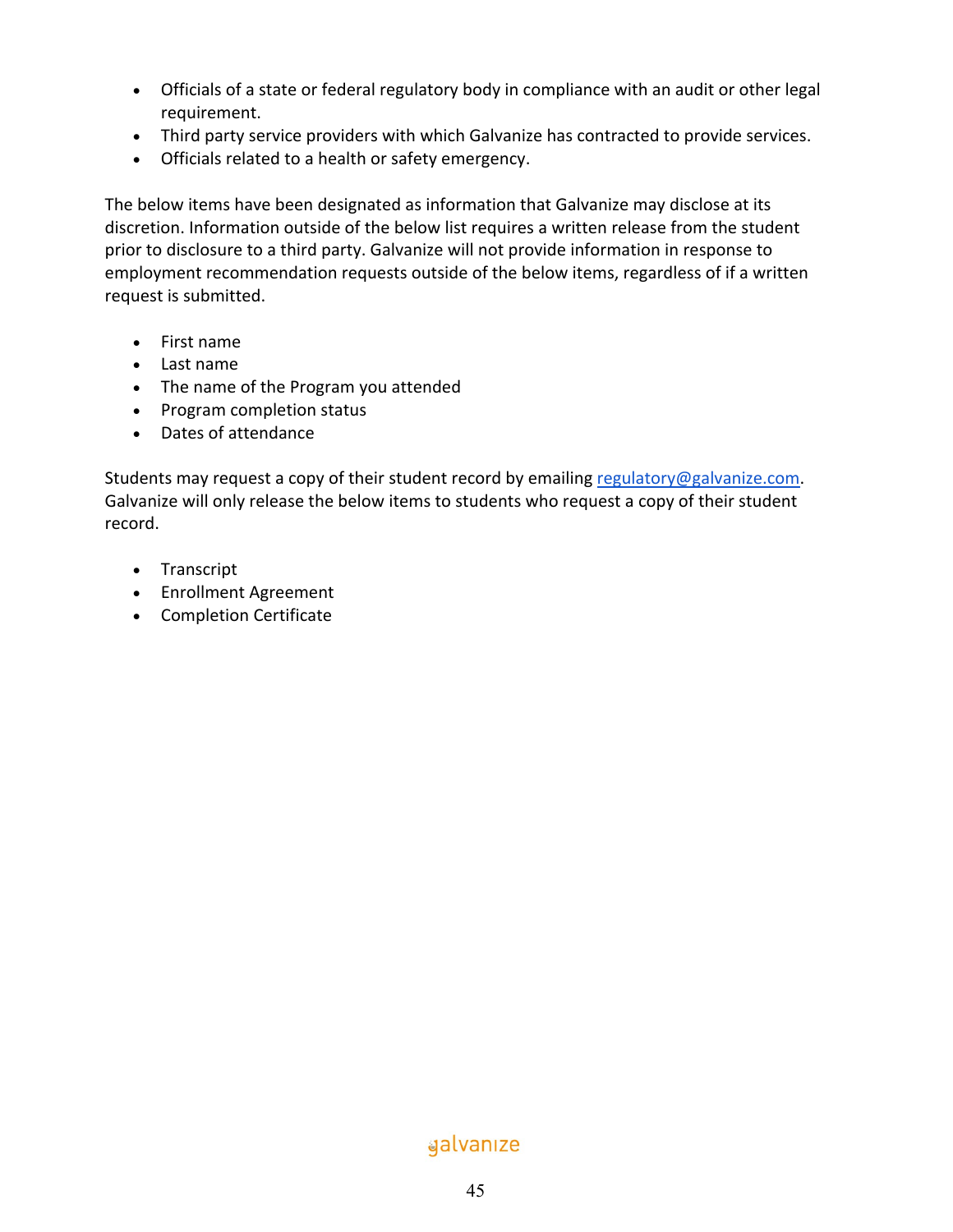#### **COURSE DESCRIPTIONS**

#### **Hack Reactor Software Engineering Online Immersive (All)**

#### **Algorithms**

Students will learn a process for writing solutions to complex computational problems. A tool for visualizing chess board positions will support students in exploring the classic 'N-Queens' algorithms problem.

#### **Authentication**

Students will learn the basics of web security and user authentication by implementing a secure login system in a web application.

#### **Blue Ocean**

Blue Ocean is a workplace simulation that mimics a small Agile software engineering environment. This is a greenfield group thesis project where emphasis is placed on team dynamics, Agile practices, Github workflows and modern development and deployment workflows, while introducing user acceptance and client/developer relationships. At the start of the week-long project, students join Blue Ocean Consulting and are introduced to a client who needs an application developed for them. Students must work closely with their team and with the client to ensure that the project is scoped properly and delivered on time using an Agile workflow.

#### **Browser Apps, jQuery, and AJAX**

Students will learn about HTTP, RPCs, REST, and the other mechanisms of how internet traffic is transmitted and digested. Using jQuery, students will practice getting data from a server without a page refresh by building an application that interfaces with the Parse API as a backend.

## **Career Week**

During this week, students will learn how to search for and apply to software engineering jobs. Students will learn about the entire job-search process from cover letters and phone screens to salary negotiations and offer letter reviews, all the while finalizing their professional portfolio, practicing their interviewing skills and brushing up on fundamental computer science and problem-solving concepts most likely to be found in modern software engineering job interviews. During the latter part of the week, students will begin applying to their very first software engineering positions with the support of their fellow cohort mates, and guidance from their instructional staff.

## **Databases**

Students will store data persistently using the languages provided by database packages, including both traditional relational models (e.g. SQL) and more recent non-relational technologies (known commonly as "NoSQL"). Students will also learn to build their own ORM, a technique for shortening the gap between in-memory programs and the Database interface.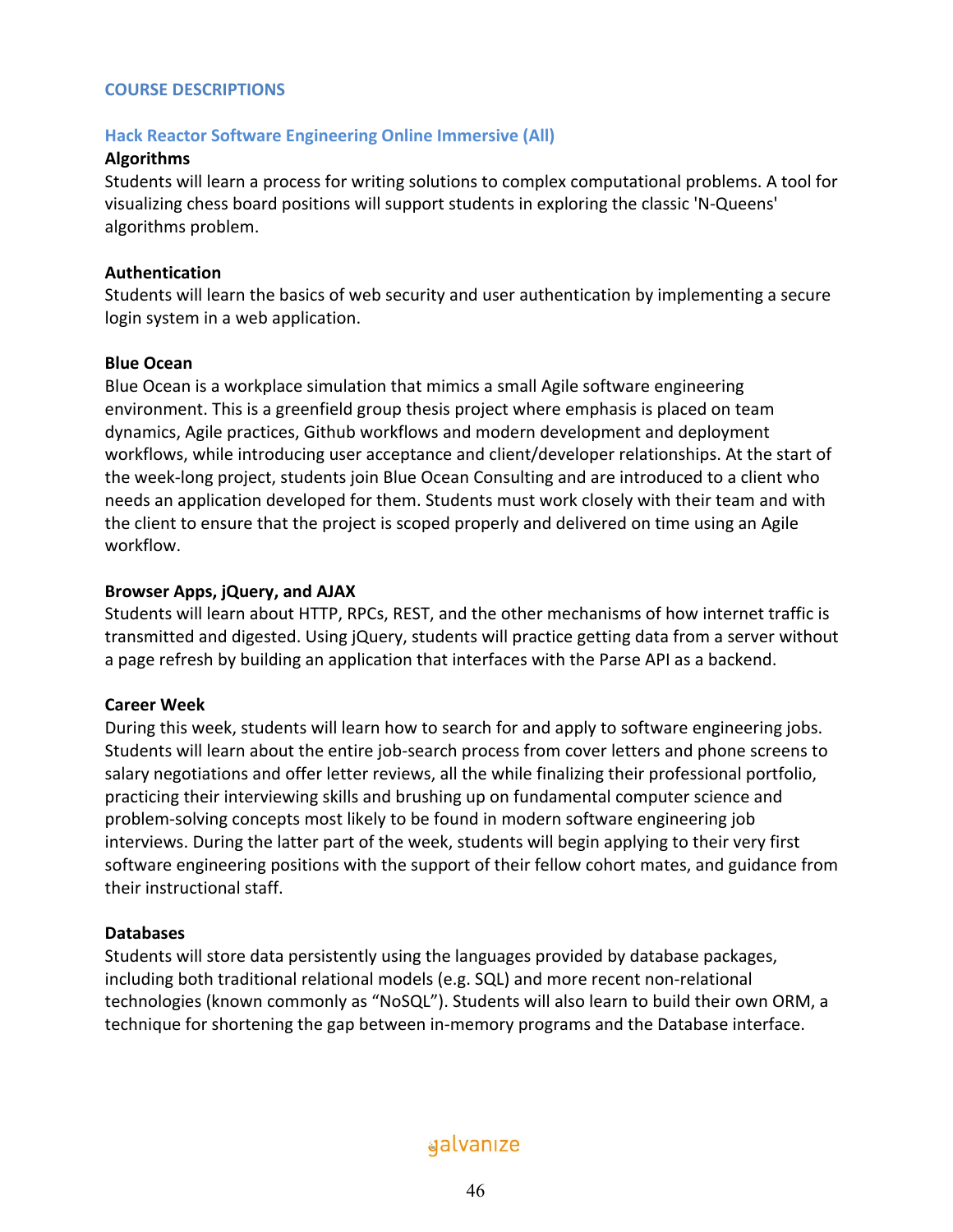## **Data Modeling and Classes**

By implementing basic data structures like stacks and queues, students will learn some of the fundamentals of software engineering, including abstraction and data modeling, as well as how those tools are used in a complex application. Students will also dive into standard code sharing patterns, including object-oriented classes and mixins, and 5 different class instantiation patterns available in JavaScript.

## **Data Structures and Complexity Analysis**

Students will dive into advanced data structures by learning to build and implement hash tables, graphs, trees and linked lists while leveraging Big O Notation to assess and describe the computational complexity of the methods associated with each of these data structures. Students will complete this module understanding advanced data structures and be equipped to select the right data structure for solving a problem with a deep understanding of how to assess time complexity tradeoffs.

## **ES6, APIs, and React**

Students dive into the largest codebase yet, building a video player using the popular React library and features in the latest major version of JavaScript: ECMAScript 6. Students will learn how to think about web apps as components and gain more exposure sending AJAX requests to REST APIs by populating their applications with real data from YouTube.

## **Front-End Capstone (FEC)**

Students will be formed into working groups and develop features for a complex web application designed using a service-based architecture. Students will emulate the day-to-day work of a software engineer and learn about project management, group dynamics and collaboration, product design, software architecture design, and production-level systems. Students will complete this project with a thorough understanding of how front-end engineering teams work together to build complex web applications.

## **Full Stack Overview**

Students will revisit all of the technologies and concepts they've learned thus far in the course and put it all together in the form of a full-stack JavaScript web application. Students will learn how to holistically design and craft a full-stack application using the design patterns, frameworks, libraries and tools they've seen up to this point.

## **Inheritance Patterns**

Students will learn about class inheritance and how to implement subclassing for instantiation patterns covered earlier in the course. Students will do so by writing a graphical, in-browser application that makes use of various object-oriented code sharing patterns.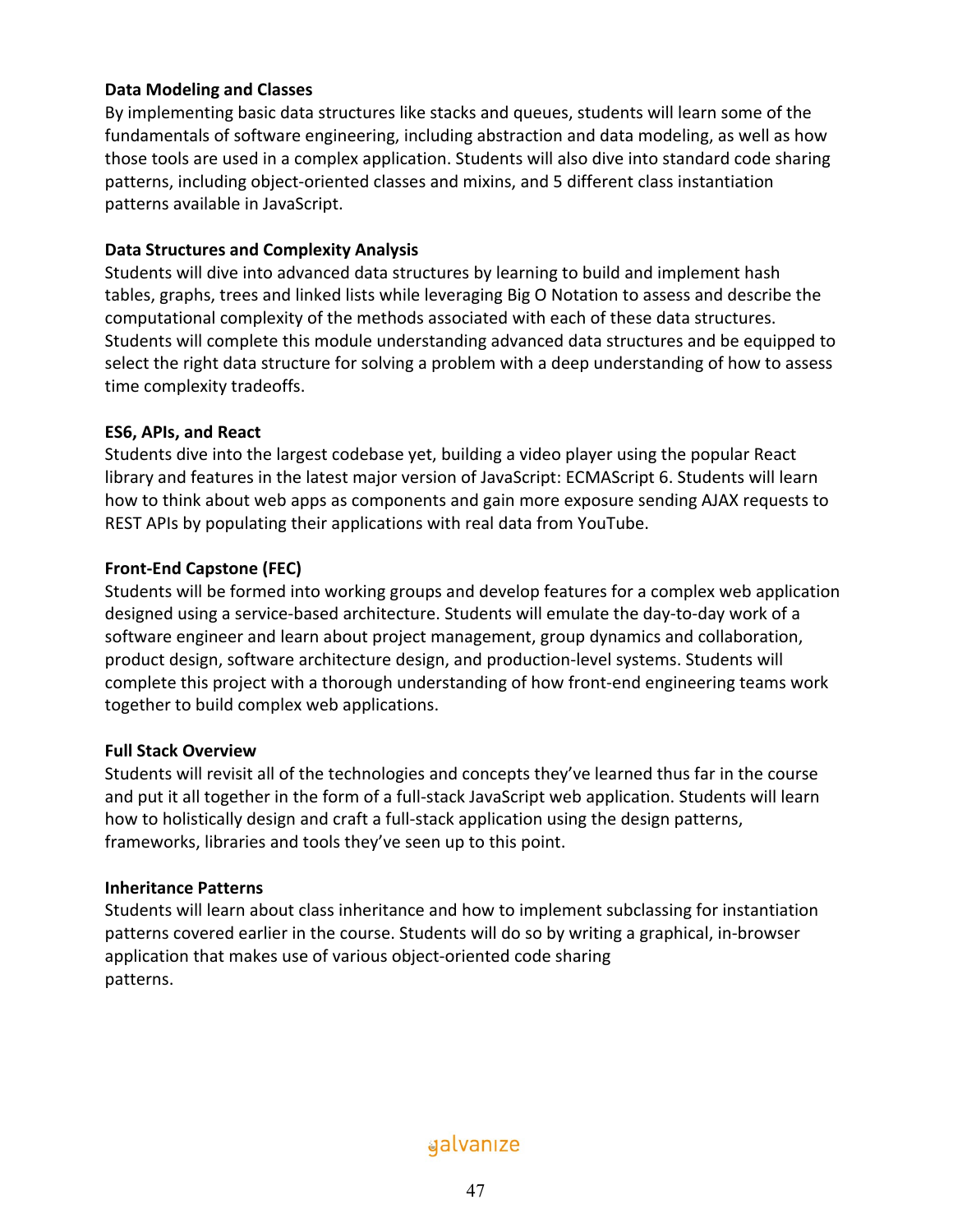## **Mini Apps I**

Students will practice the rapid development of miniature web applications to perfect the skill of connecting together the front-end and back-end, all while learning to adapt to the time constraints commonly found during software engineering job interview processes.

## **Minimum Viable Product (MVP) – Project**

Students will build their final project of the course by following the MVP mindset – Minimum Viable Product. Ambitious time constraints will be placed upon students to build fully functional software that meets specifications that they design. Students will apply the experiences they had from previous projects to set and meet goals, following project management standards and sound software architecture design principles.

## **Orientation & Precourse Review**

Students will get acquainted with their fellow cohort mates and learn the structure and rules of the Hack Reactor Software Engineering Immersive at Galvanize while reviewing the Pre-Course curriculum at lightning speed. Students will revisit scopes, closures, and the keyword "this" modules.

## **Professional Resume**

Students will learn how to write a professional resume and best present their skills and projects. By the end of this module, students will have completed the first draft of their software engineering resume that they will continue to refine with feedback from instructional staff each week until completing the course.

## **React with Redux**

Redux is a popular state management library, often coupled with React in larger, more complex applications. Students will gain comfortability with refactoring a codebase to use a technology that helps reduce complexity and technical debt.

## **REST & CRUD**

Students will gain a deeper understanding of the design patterns used in server-side code by implementing an API that complies with REST principles. For the first time, students will write front-end and back-end code, learning to plug together all the usual facets of modern web applications.

## **Servers and Node**

Students will build a custom backend in Node.js to replace the Parse API from the codebase used in a previous module. Students will learn the ropes of Node.js, routing, and how to debug serverside code effectively.

## **System Design Capstone (SDC)**

Students will be formed into working groups and be tasked with taking a front-end project to full back-end functionality and scale. Through learning about the principles of large-scale systems design, students will explore how engineering teams prepare and launch software at scale to millions of users. By utilizing stress testing, students will tweak and optimize their web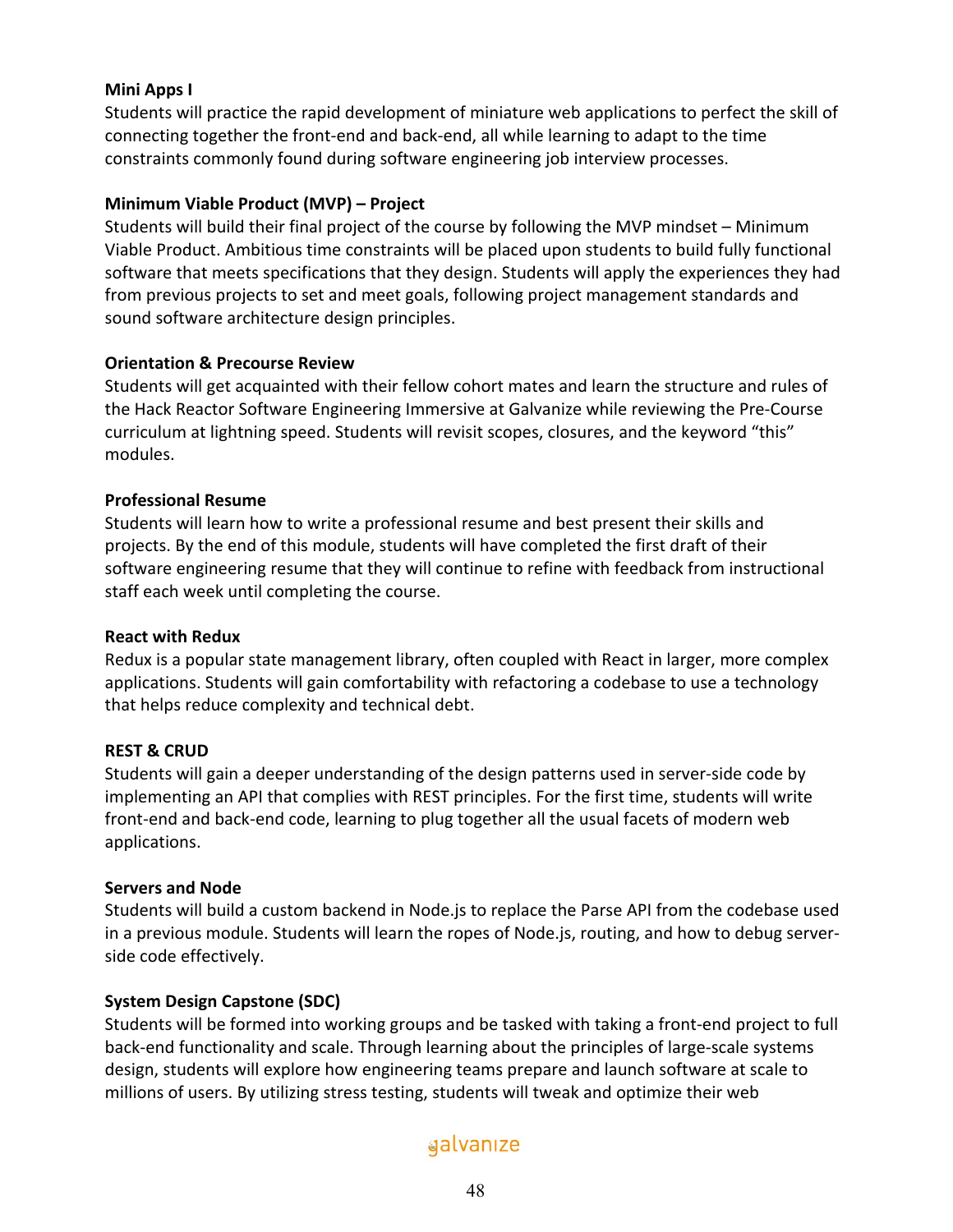applications at every identifiable bottleneck (from user page load to database query) to create high-performing software while replicating the processes of a production-grade engineering organization. Students will complete this project feeling prepared to participate and contribute to a real, world-class engineering team.

## **Technical Assessment**

Students will undergo a day-long coding challenge that tests the skills and knowledge that they were expected to master during the first half of the course. This assessment contributes as a significant portion of the Summary Evaluation, which means failure to perform sufficiently on the Technical Assessment could result in a student being unable to proceed with the remainder of the course.

## **Hack Reactor Software Engineering with JavaScript and Python**

#### **Built-in Structure Values and Basic Algorithms**

Almost every computation in software engineering is an algorithm. Some algorithms, like sorting and searching, are well known and studied. The feature logic for software applications are also algorithms. Combining the study of what a programming language can do with the study of how to do it is the secret to all modern software. This foundational section focuses on the what and how of imperative programming languages.

## **Career Week / Hiring Sprint**

During this week, students will learn how to search for and apply to software engineering jobs. Students will learn about the entire job-search process from cover letters and phone screens to salary negotiations and offer letter reviews, all the while finalizing their professional portfolio, practicing their interviewing skills and brushing up on fundamental computer science and problem-solving concepts most likely to be found in modern software engineering job interviews. Throughout this sprint, students will be preparing to apply to software engineering positions with guidance from their instructional staff.

## **Custom Application Protocols and WebSockets**

The WebSocket protocol introduced in 2011 created a new opportunity for Web application developers to create what appeared to be real-time applications in Web browsers. This section introduces the extensions to Web browsers and server-side technologies to handle full duplex communication between a Web client and a Web server.

## **Custom Types and Structures Exception Handling**

Though the first two weeks of the course have been using custom types, this section formalizes the study of them with how custom types are defined, allocated, initialized, and used through the running life of a computer program. Custom types are also the foundation of a robust exception-handling strategy which must be in place to properly respond to human interaction.

## **Data Access Patterns**

While representational state transfer was the *de facto* design standard for Web applications for many years, the deep permeation of high-speed internet for Internet users has introduced alternatives to the systems by which applications can access the data they need to power their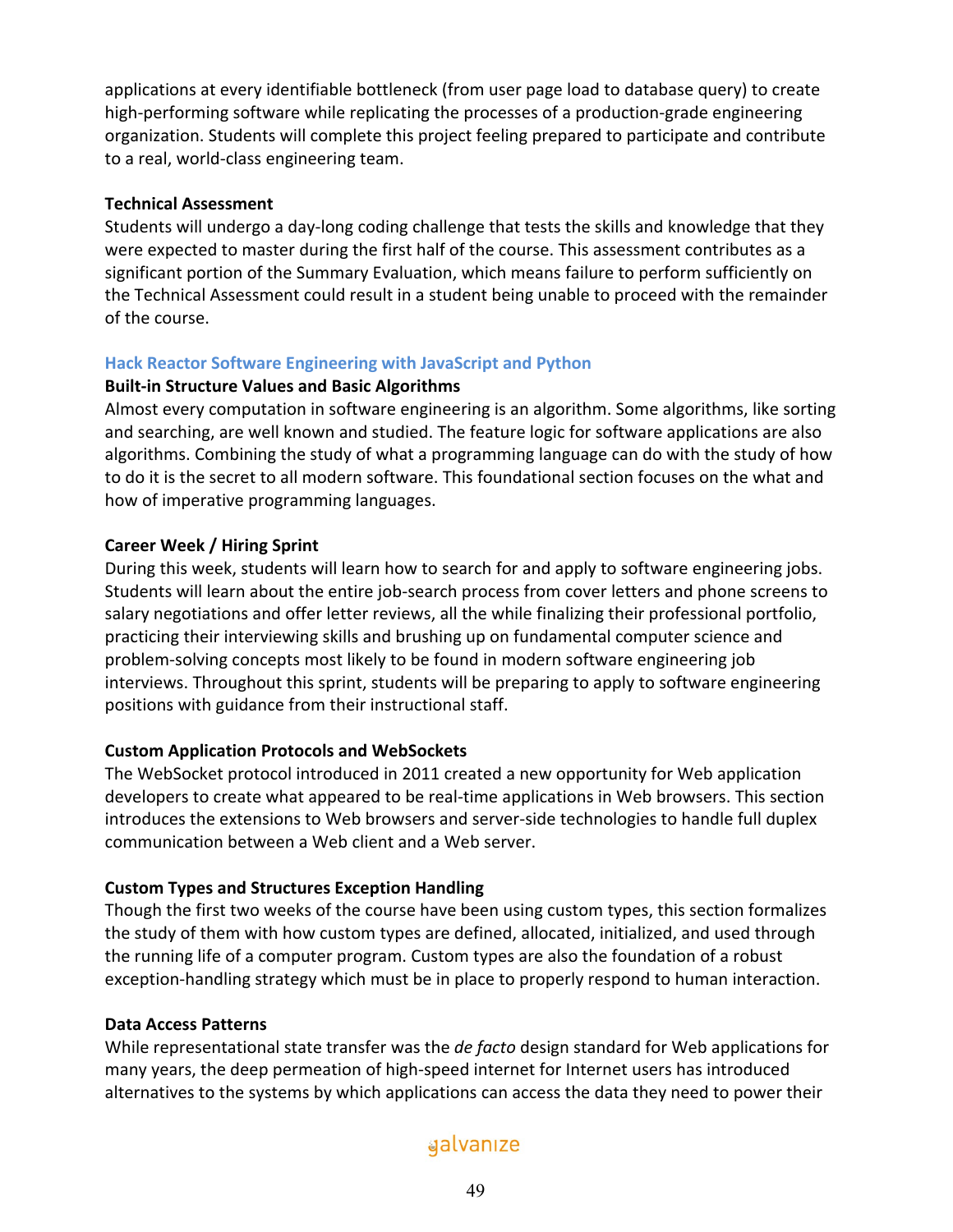graphical human interfaces. This section introduces the setup, configuration, and access of technologies that provide alternative data access patterns.

## **Data Storage Patterns**

Up until this point, the only persistent data store used has been a traditional relational database management system. Modern systems design provides more flexibility to the ways in which data is persisted. This section introduces document-oriented databases and persistent data streams with the ways that they can meet the demands of rapid application development in contemporary software development efforts.

## **Formal Data Structures and Algorithms**

A common challenge in interviews for software engineering jobs is to solve one or more algorithmic coding challenges. This section gives students strategies for identifying and solving different types of algorithmic problems encountered in software engineering interviews.

## **Microservices and System Design**

The introduction of Infrastructure as a Service (IaaS) through cloud providers such as Microsoft Azure and Amazon Web Services allowed software engineers to reexamine the architecture of traditional Web applications. Leveraging design patterns from service-oriented architectures, a new system design model emerged, that of the microservice. This section extends the student's knowledge of domain-driven design to domain-driven architecture through the use of modern containerization and scaling tools.

## **Module 2 Orientation**

Students will get acquainted with the goals of each section of Module 2: data access, front-end development, microservice architecture, system design, custom application protocols, and full duplex Web communication.

## **Module 3 Orientation**

Students will get acquainted with the goals of each section of Module 3: data storage, formal data structures and algorithms, deployments, and networking

## **Module and Develop Environment Orientation**

Students will get acquainted with their fellow cohort members and learn the structure and rules of the program. Students will set up and use their software development environment to initiate and modify a full-stack application. Students will be introduced to the performance objectives of the module.

## **Object-oriented Programming and Domain Modeling**

Many programming languages support the object-oriented programming paradigm, a way to organize functionality and data that represents abstracted concepts from the real world. Frontend programming technologies are almost exclusively built using object-oriented principles.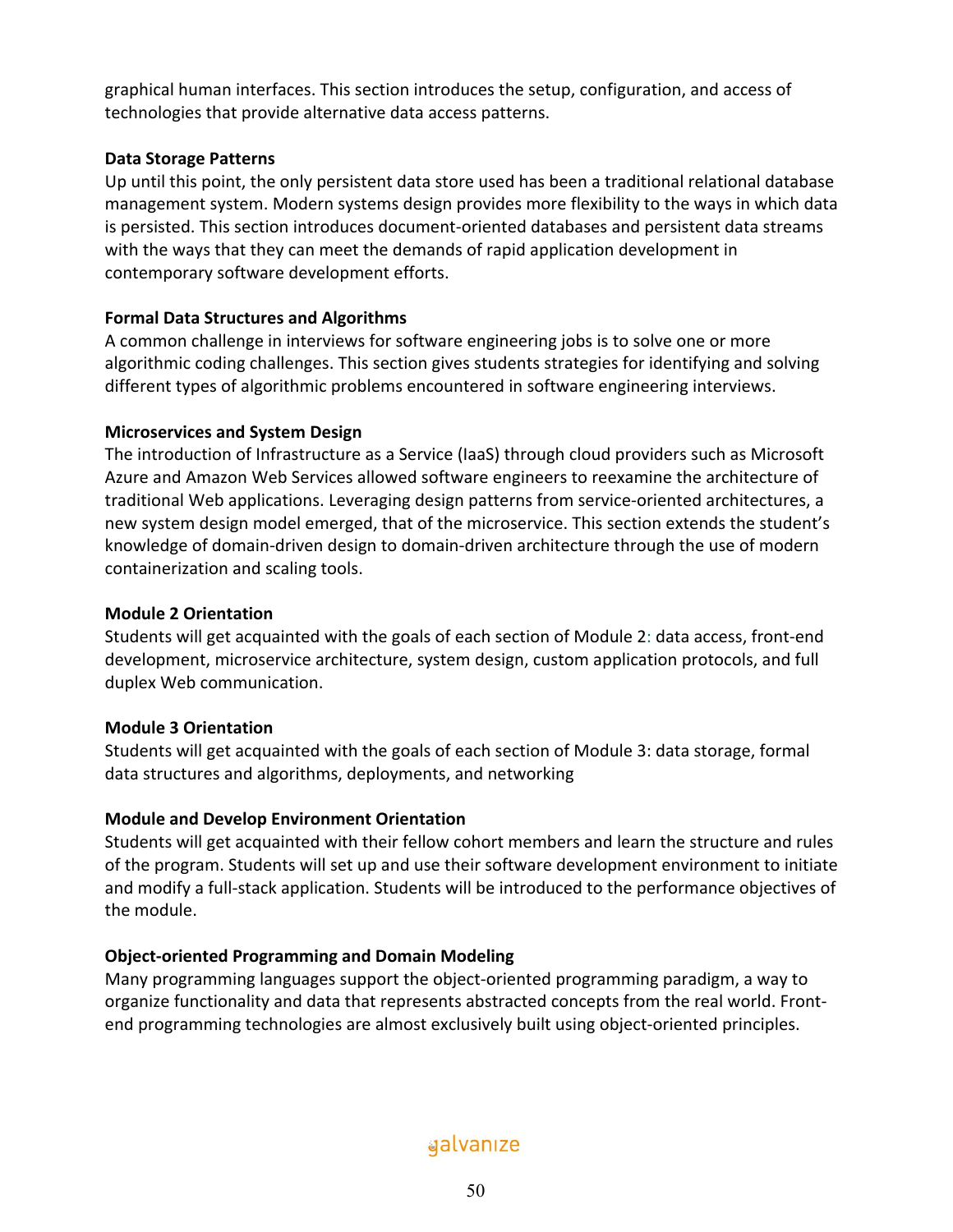## **Project Alpha**

Students will revisit all of the technologies and concepts they've learned thus far in the course and use software requirements to put it all together in the form of a three-tier Web application with complex business logic.

## **Project Beta**

Students will revisit all of the technologies and concepts they've learned thus far in the course and use software requirements to put it all together in the form of a three-tier Web application with complex business logic.

## **Project Gamma**

Students will revisit all of the technologies and concepts they've learned thus far in the course and use software requirements to put it all together in the form of a three-tier Web application with complex business logic.

## **React and Front-end State Management**

Spurred by the introduction of Google Chrome 2008, the focus of the Web browsers shifted from HTML rendering speed to code-on-demand execution speed. Once the focus shifted, Web applications bifurcated to front-end and back-end, with React becoming the dominant front-end library after its release in 2013. This section introduces modern React development with the Redex Toolkit and the appropriate API design needed to build compelling and responsive frontend applications.

## **Real-world Deployments and Securing Networks**

Getting production-ready applications into production is the goal of every software engineering team. Doing that reliably and consistently has created interdisciplinary roles such as DevSecOps and site reliability engineering. This section introduces the best practices for getting code from a software developer's computer into a secured production environment using automation through continuous integration and delivery, deployment, and scaling.

## **Security and REST Introduction**

The World Wide Web is one of the most successful examples of distributed computing ever created. The fundamental design that allows for its success is the *representational state transfer* architectural pattern and, specifically, its implementation through *hypermedia as the engine of application state*. Using these patterns, students will design and implement a resource-centric Web application with a persistent data store.

## **Summative Assessment 1**

Students take three summative assessments, each one consisting of a full-day coding challenge designed to gauge a student's comprehension and ability to work on a multi-tier Web application. In this coding challenge, students are provided a code base and a list of requirements to develop additional functionality that will demonstrate their ability to create new and modify existing code to affect the functionality of the computer application, and integrate all components together in a multi-tier Web application.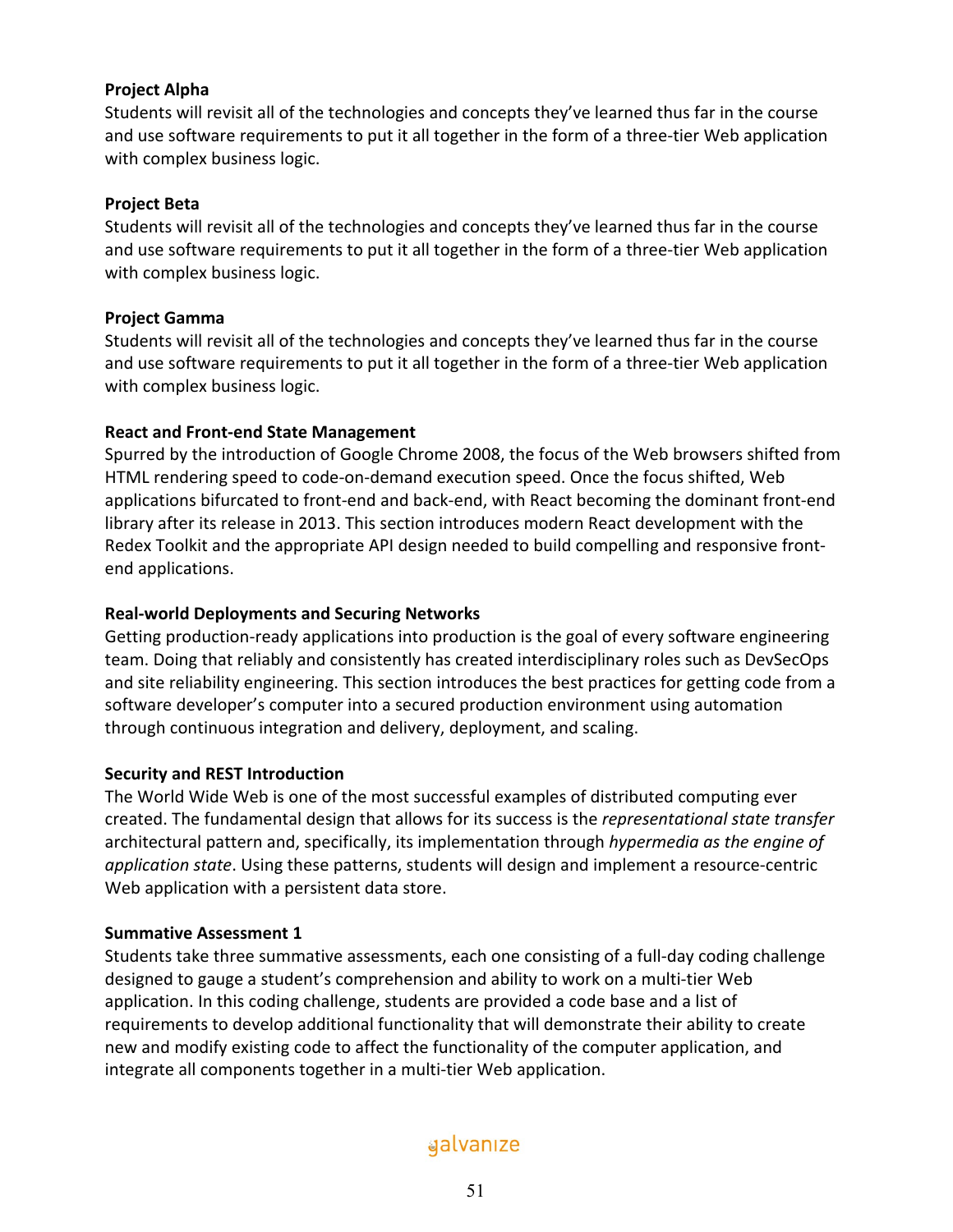## **Summative Assessment 2**

Students take three summative assessments, each one consisting of a full-day coding challenge designed to gauge a student's comprehension and ability to work on a multi-tier Web application. In this coding challenge, students are provided a code base and a list of requirements to develop additional functionality that will demonstrate their ability to create new and modify existing code to affect the functionality of the computer application, and integrate all components together in a multi-tier Web application.

## **Summative Assessment 3**

Students take three summative assessments, each one consisting of a full-day coding challenge designed to gauge a student's comprehension and ability to work on a multi-tier Web application. In this coding challenge, students are provided a code base and a list of requirements to develop additional functionality that will demonstrate their ability to create new and modify existing code to affect the functionality of the computer application, and integrate all components together in a multi-tier Web application.

## **Military Career Skills Program – Web Development Online Immersive**

## **Orientation**

Students will get acquainted with their fellow cohort mates and learn the structure and rules of the Military Career Skills Program - Web Dev Immersive at Galvanize

## **Basic JavaScript**

Students will establish a strong foundation from which to build advanced programming skills by learning proper terminology, practicing accurate technical communication, and building syntax fluency through extensive hands-on practice with writing javascript code.

## **Intro to HTML, CSS**

Students will learn how to design and construct a web page using HTML and CSS according to best practices.

## **Command Line & Version Control**

Students will learn how to utilize the command line interface built into the developer environment to navigate through the file system, utilize and install software tools, and incorporate version control to a development workflow.

## **Building a Basic JavaScript Application**

Students will learn how to think like a developer by applying problem solving processes to break down high level requirements into working code. Students will be given a series of high level features that build upon each other and are of increasing complexity, by the end they will have built a working application from scratch given only high level feature specifications.

## **The DOM API**

Students will be continuing to add to their growing JavaScript capabilities by learning to use The DOM API in order to perform advanced traversal and manipulation of an HTML document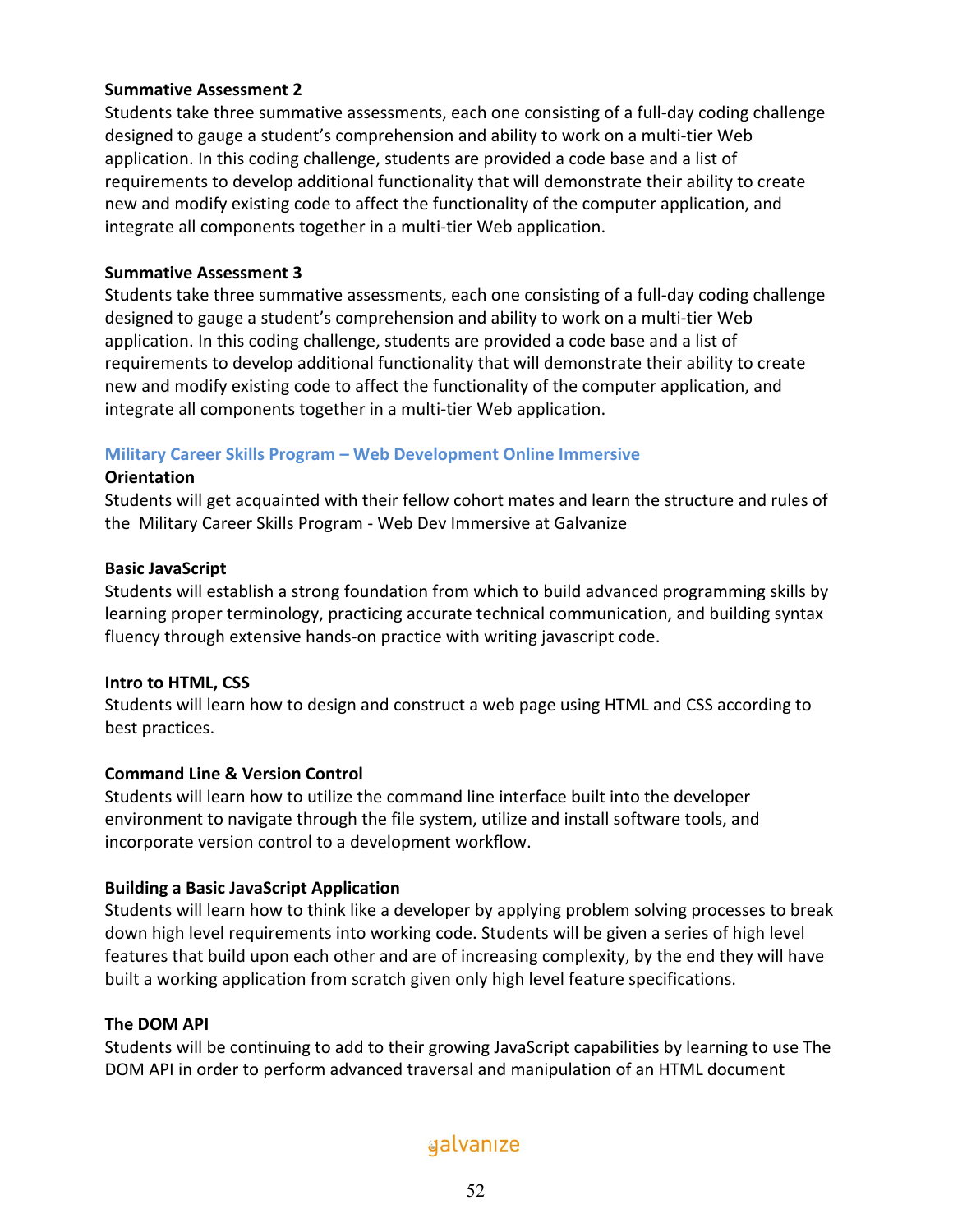through several exercises gaining a deep understanding of browser rendering, consequences of object creation on memory usage, and techniques to improve efficiency.

## **Event Listeners**

Students will build upon their DOM manipulation knowledge by learning to handle DOM events caused by user interaction and manage data flow between user events in JavaScript. Students will also get hands-on experience working with the 'this' context, higher order functions, and JavaScript callback patterns, all critical components of advanced JavaScript codebases.

## **Basic Browser Application – Project**

Students will embark on their first solo project. Given an empty project folder, students will build an application utilizing all of the skills obtained in previous lessons in order to meet high level project specifications. Students will exclusively write application code for use in client side environments, designing and creating software that utilizes advanced JavaScript concepts, DOM API, HTML, CSS, and clean code practices.

## **JavaScript Libraries**

Students will be introduced to a popular JavaScript library and will then dive into an existing code base to complete advanced functionality requirements. Students will rely on library documentation to accomplish the tasks, a critical skill for successful software development. Students will learn the importance of code organization, contributing to existing code bases and navigating complex code.

## **Async Code Execution & JavaScript Event Loop**

Students will work through deeply nested asynchronous code, manage data flow between asynchronous functions and learn to think like the JavaScript interpreter to build a much more nuanced and sophisticated mental model of how JavaScript code is executed.

## **AJAX and HTTP**

Students will be learning the concepts of AJAX and getting practical experience making browser based external HTTP requests to open web API's.

## **JavaScript Hackathon**

Students will pick from a list and research a previously unknown open source library and build an application around it that they design under extremely tight time constraints. Students will be exposed to the documentation style, coding philosophy, structures, and patterns of that library.

## **Front-end Project and Review**

Students will work solo to scope out, design, and create a small highly interactive application. Time constraints on students are once again tight and students will have to set appropriate goals and timelines. Students will have the foundation for growth in future projects when a more formalized process for project scoping and management is introduced. Finally, students will have several review workshops and Q&A sessions around all covered topics in the program.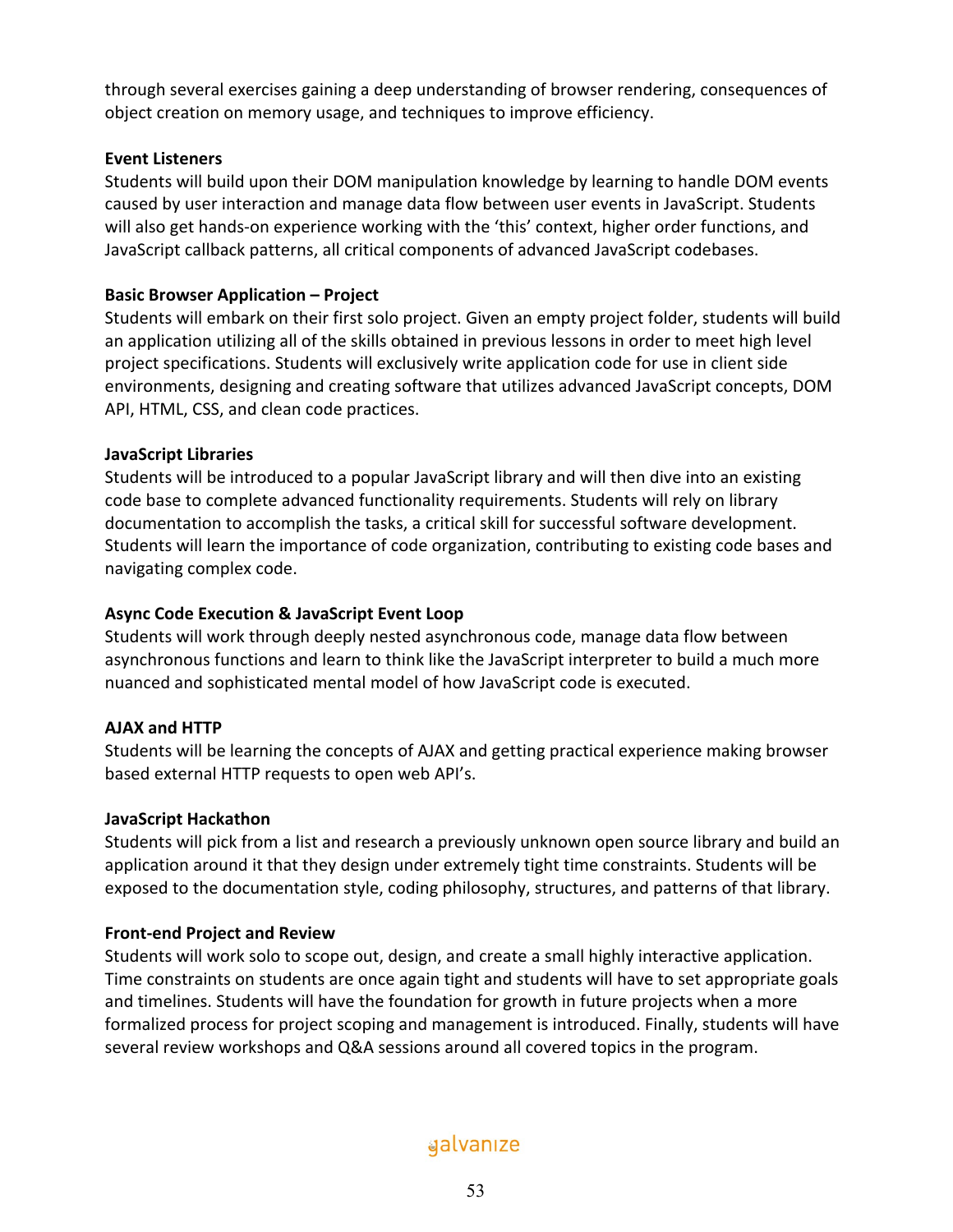## **Front-End Technical Assessment**

Students will revisit all of the technologies and concepts they've learned thus far in the course and put it all together in the form of a full-stack JavaScript web application. Students will learn how to holistically design and craft a full-stack application using the design patterns, frameworks, libraries and tools they've seen up to this point.

## **Servers and Node**

Students will build their first HTTP server using Node.js, and later a server framework, and will integrate a client side system, and persistent storage with their server side application. Students will be able to use Node.js, routing, and know how to debug server side code effectively. Students will also learn and begin applying ES6+ syntax into their JavaScript.

## **Databases**

Students will store data persistently in databases using query languages. Students will also learn the components of business rules, distinguish between data and information, how to translate those rules into a schema, how to design a schema, and how to build a database to those specifications.

## **RESTful APIs and CRUD**

Students will create their own RESTful API. Students will design and implement a database, a RESTful server and configure and connect the database to the server in order to deliver full CRUD functionality to the client side. Finally students will refactor their application and deploy it to a production environment.

## **MVP Project and Review**

Students will build an application following the MVP mindset – Minimum Viable Product. Ambitious time constraints will be placed upon students to build fully functional software that meets specifications that they design. Students will apply the experiences they had from previous projects to set and meet goals, following project management standards and sound software architecture design principles. Finally, students will have several review workshops and Q&A sessions around all covered topics in the program.

## **Server Side Technical Assessment**

Students will take a back-end technical assessment lasting 3 hours that is a coding challenge set up in such a way that knowledge of all covered topics are gauged. Students receive an existing code base and must apply the problem solving process to add additional functionality that involves integration of all major areas of the back-end tech stack.

## **Data Modeling and Classes**

By implementing basic data structures like stacks and queues, students will learn some of the fundamentals of software engineering, including abstraction and data modeling, as well as how those tools are used in a complex application. Students will also dive into standard code sharing patterns, including object-oriented classes and mixins, and 4 different class instantiation patterns available in JavaScript.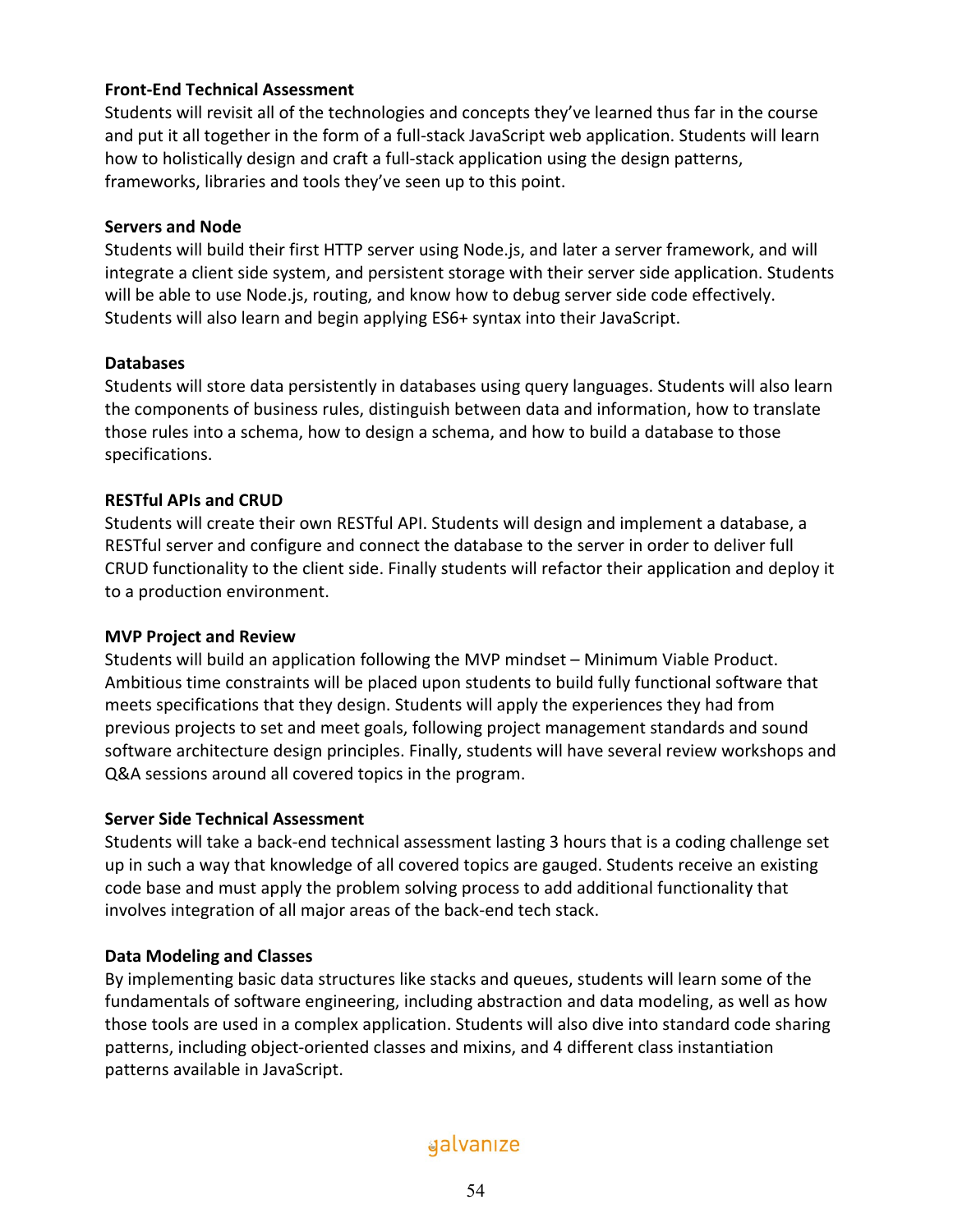## **Inheritance Patterns**

Students will learn about class inheritance and how to implement subclassing for each of the four instantiation patterns covered earlier in the course. Students will do so by writing a graphical, in-browser application that makes use of various object-oriented code sharing patterns.

## **Solo Capstone**

Students will focus on building a cumulative project involving usage of a substantial Front-End framework. Upon project proposal approval, students will follow modern software dev. project management practices as well as software engineering principles to carry out scoping, architecting, and implementation of a full stack web application.

## **Front-End Capstone (FEC)**

Students will be formed into working groups and spend two weeks developing features on a complex web application designed using a micro-service architecture. Students will emulate the day-to-day work of a software engineer and learn about project management, group dynamics and collaboration, product design, software architecture design, server-side rendering and production-level systems. Students will complete this project with a thorough understanding of how front-end engineering teams work together to build complex web applications.

## **System Design Capstone (SDC)**

Students will be formed into working groups and be tasked with taking a front-end project to full back-end functionality and scaling of the database. Through learning about the principles of large-scale systems design, students will explore how engineering teams prepare and launch software at scale to millions of users. Students will tweak and optimize their web applications at identifiable database bottlenecks to replicate the processes of a production-grade engineering organization. Students will also learn how to dive into unfamiliar environments autonomously and be able to produce valuable contributions to a codebase through research and experimentation.

## **Blue Ocean**

Blue Ocean is a workplace simulation that mimics a small Agile software engineering environment. This is a greenfield group thesis project where emphasis is placed on team dynamics, Agile practices, Github workflows and modern development and deployment workflows, while introducing user acceptance and client/developer relationships. At the start of the project, students join Blue Ocean Consulting and are introduced to a client who needs an application developed for them. Students must work closely with their team and with the client to ensure that the project is scoped properly and delivered on time using an Agile workflow.

## **Advanced Content Modules**

Starting at the second half of the program, students will work through a series of advanced content modules alongside current courses. Students will be introduced, through conducting research, to advanced topics that reinforce the context for which they model their current understanding of software engineering. Students will gain a broadened understanding of the industry, will receive introductory and key conceptual knowledge to prepare them for job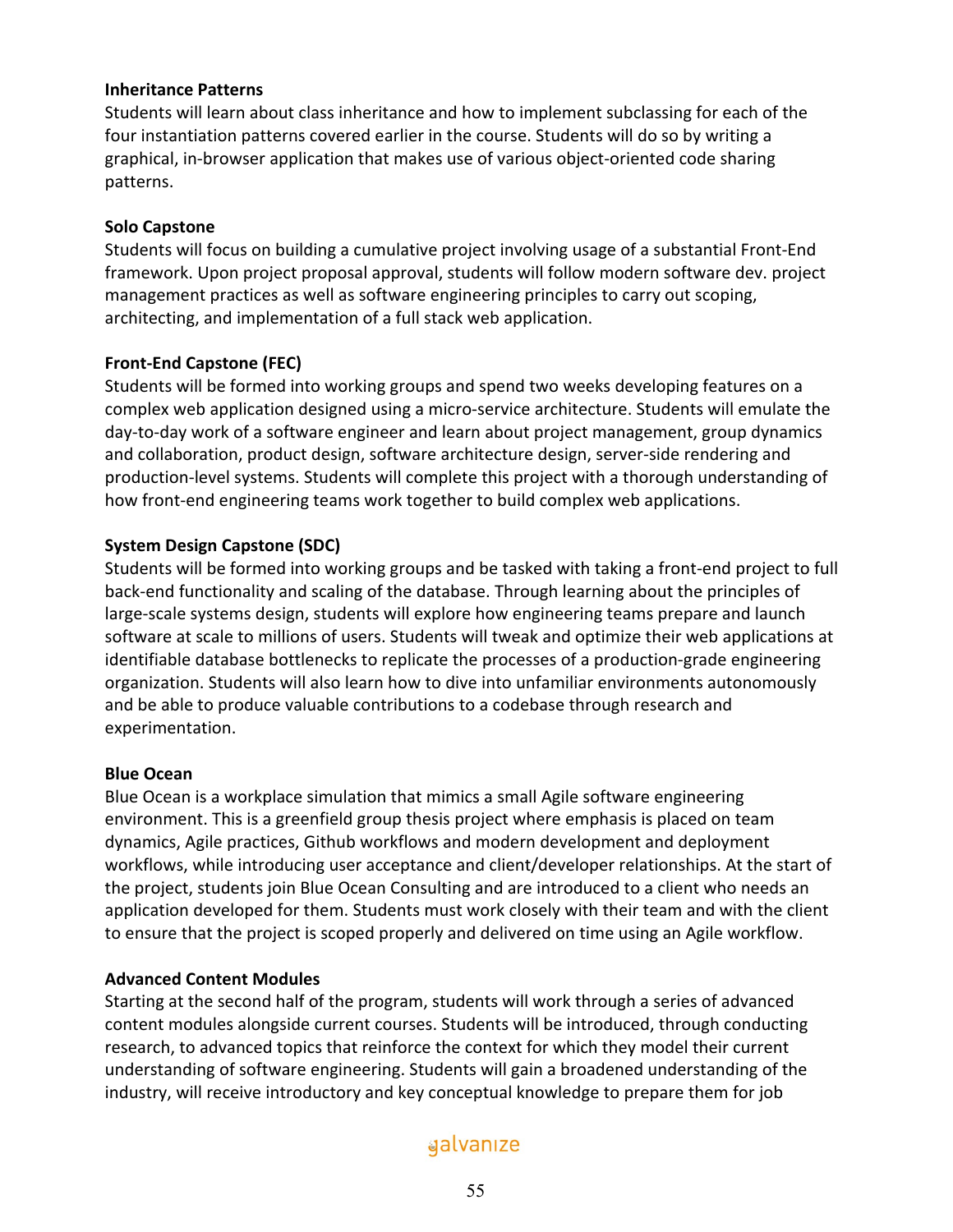interviews, and gain skills necessary to conduct further research on their own in the real world. Students will strengthen research skills and confidence in their ability to dive into advanced computer science and software engineering topics.

#### **Interview Challenges**

Students will work through a series of technical interview style challenges throughout the course with increasing levels of difficulty and expectations around the problem solving process. Students will learn to approach difficult technical challenges in a methodical manner, employing tools such as test driven development, problem solving methodologies, and whiteboard. Along the way students will have hands-on experience working with data structures, algorithms, and advanced computer science topics.

## **Review & Reflection**

In this module, which is woven throughout the course, students will engage in a variety of activities centered on reflecting upon their learning, growth and development. Students will assess their approach to learning, gain self-awareness around it, as well as additional strategies for learning and problem solving. Students will also practice reflecting on accomplishments and on providing feedback to each other.

## **Career / Hiring Module**

During this module, students will learn how to search for and apply to software engineering jobs. Students will learn about the entire job-search process from cover letters and phone screens to salary negotiations and offer letter reviews, all the while finalizing their professional portfolio, practicing their interviewing skills and brushing up on fundamental computer science and problem-solving concepts most likely to be found in modern software engineering job interviews. Throughout this module, students will be preparing to apply to software engineering positions with guidance from their instructional staff. Students will also be working on preparing for the transition into civilian life.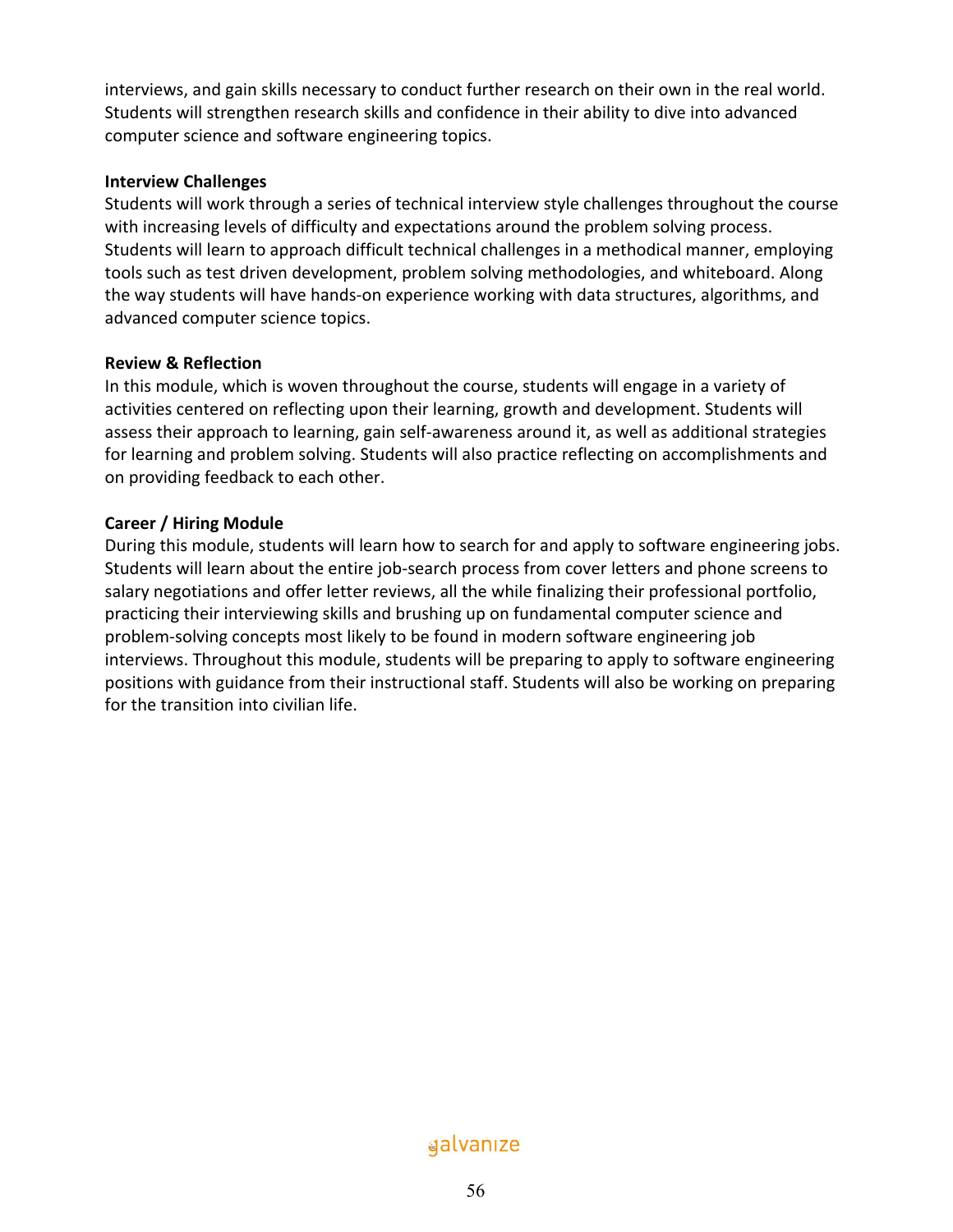## **ACADEMIC CALENDAR**

Galvanize observes the following Holidays:

| New Year's Day          | December 31, 2021        |
|-------------------------|--------------------------|
| <b>MLK Day</b>          | January 17, 2022         |
| <b>President's Day</b>  | <b>February 21, 2022</b> |
| <b>Memorial Day</b>     | May 30, 2022             |
| Juneteenth              | June 20, 2022            |
| <b>Independence Day</b> | July 4, 2022             |
| Labor Day               | September 5, 2022        |
| <b>Veterans Day</b>     | November 11, 2022        |
| <b>Thanksgiving</b>     | Nov. 24 & 25, 2022       |
| <b>Christmas</b>        | December 26, 2022        |
| <b>Winter Break</b>     | Dec. 27-29, 2022         |

| <b>Program Name</b>                                                           | <b>Start Date</b> | <b>Break Week</b> | <b>End Date</b> |
|-------------------------------------------------------------------------------|-------------------|-------------------|-----------------|
| <b>Hack Reactor Software</b><br><b>Engineering Online</b><br><b>Immersive</b> | Jan. 3, 2022      | Feb. 12-20, 2022  | April. 1, 2022  |
|                                                                               | Feb. 21, 2022     | April 2-10, 2022  | May 20, 2022    |
|                                                                               | April 11, 2022    | May 21-29, 2022   | July 8, 2022    |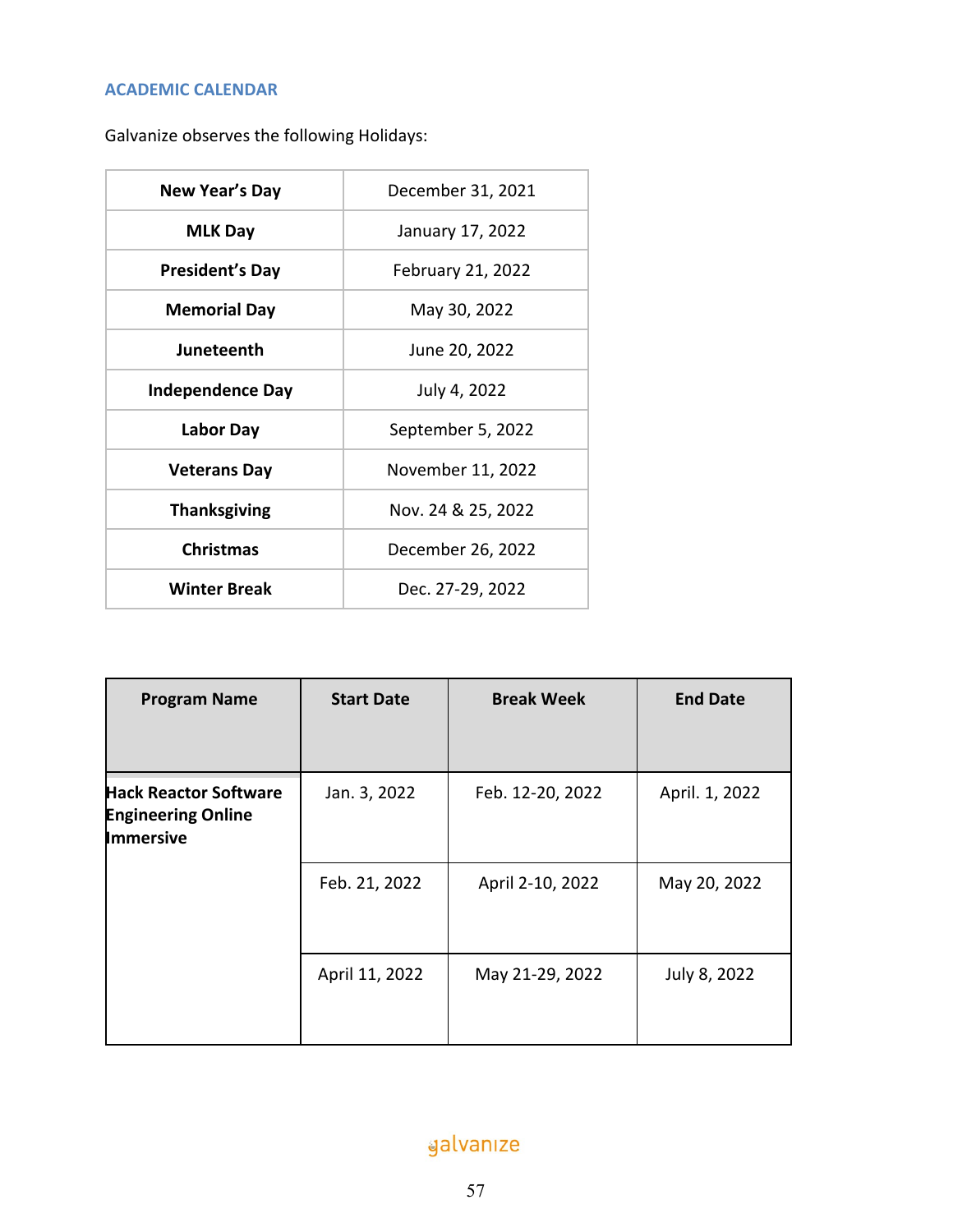|                                                                                           | May 31, 2022   | July 9-17, 2022                                    | Aug. 26, 2022  |
|-------------------------------------------------------------------------------------------|----------------|----------------------------------------------------|----------------|
|                                                                                           | July 18, 2022  | Aug. 27-Sept. 4, 2022                              | Oct. 14, 2022  |
|                                                                                           | Sept. 5, 2022  | Oct. 15-23, 2022                                   | Dec. 9, 2022   |
|                                                                                           | Oct. 24, 2022  | Dec. 3-11, 2022;<br>Dec. 24, 2022 - Jan 1,<br>2023 | Jan. 27, 2023  |
|                                                                                           | Dec. 12, 2022  | Dec. 24, 2022 - Jan 1,<br>2023;                    | March 17, 2023 |
|                                                                                           |                | Jan. 28, 2022-Feb. 5,<br>2023                      |                |
|                                                                                           | Feb. 6, 2023   | March 18-26, 2023                                  | May 5, 2023    |
| <b>Hack Reactor Software</b><br><b>Engineering Online</b><br><b>Immersive - Part Time</b> | Jan. 4, 2022   | March 27-<br>April 2, 2022;                        | Sept. 24, 2022 |
|                                                                                           |                | July 3-9, 2022                                     |                |
|                                                                                           | Feb. 21, 2022  | May 22-28, 2022;                                   | Nov. 12, 2022  |
|                                                                                           |                | August 21-27, 2022                                 |                |
|                                                                                           | April 12, 2022 | July 3-9, 2022;                                    | Jan. 14, 2023  |
|                                                                                           |                | Oct. 9-15, 2022;                                   |                |
|                                                                                           |                | Nov. 20-26, 2022;                                  |                |
|                                                                                           |                | Dec. 21-27, 2022                                   |                |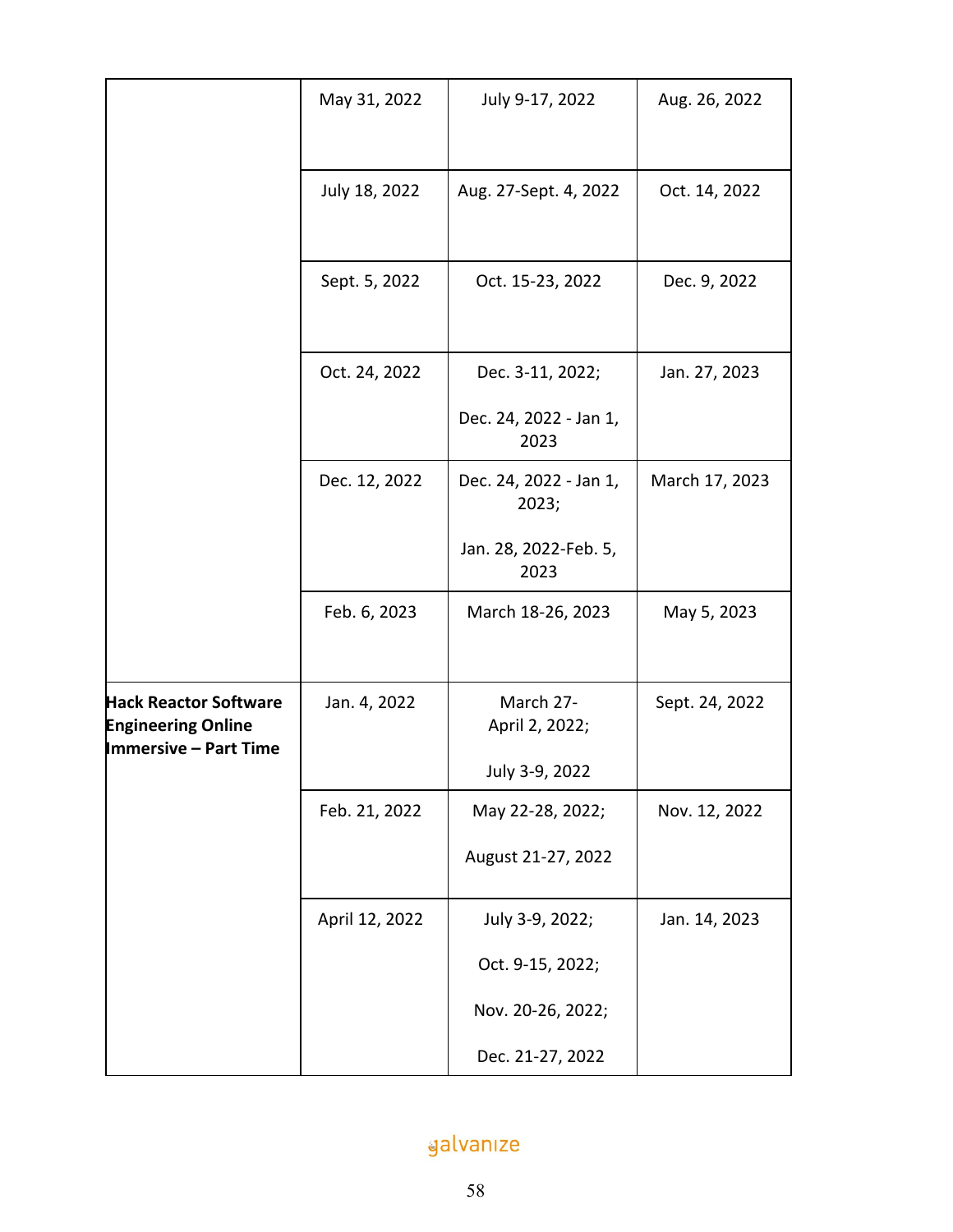|                                                                                     | June 1, 2022   | August 21-27;     | Feb. 25, 2023   |
|-------------------------------------------------------------------------------------|----------------|-------------------|-----------------|
|                                                                                     |                | Nov. 20-26, 2022; |                 |
|                                                                                     |                | Dec. 21-27, 2022  |                 |
|                                                                                     | July 19, 2022  | Oct. 9-15, 2022;  | April 15, 2023  |
|                                                                                     |                | Nov. 20-26, 2022; |                 |
|                                                                                     |                | Dec. 21-27, 2022  |                 |
|                                                                                     | Sept. 7, 2022  | Nov. 20-26, 2022; | June 3, 2023    |
|                                                                                     |                | Dec. 21-27, 2022; |                 |
|                                                                                     |                | March 5-11, 2023  |                 |
|                                                                                     | Oct. 25, 2022  | Nov. 20-26, 2022; | July 22, 2023   |
|                                                                                     |                | Dec. 21-27, 2022; |                 |
|                                                                                     |                | April 23-29, 2023 |                 |
|                                                                                     | Dec. 12, 2022  | Dec. 21-27, 2022; | Sept. 9, 2023   |
|                                                                                     |                | March 5-11, 2023; |                 |
|                                                                                     |                | April 23-29, 2023 |                 |
| <b>Hack Reactor</b><br><b>Software Engineering</b><br>with JavaScript and<br>Python | Feb. 28, 2022  | N/A               | July 11, 2022   |
|                                                                                     | April 11, 2022 | N/A               | August 19, 2022 |
|                                                                                     | May 23, 2022   | N/A               | Sept. 30, 2022  |
|                                                                                     | July 5, 2022   | N/A               | Nov. 14, 2022   |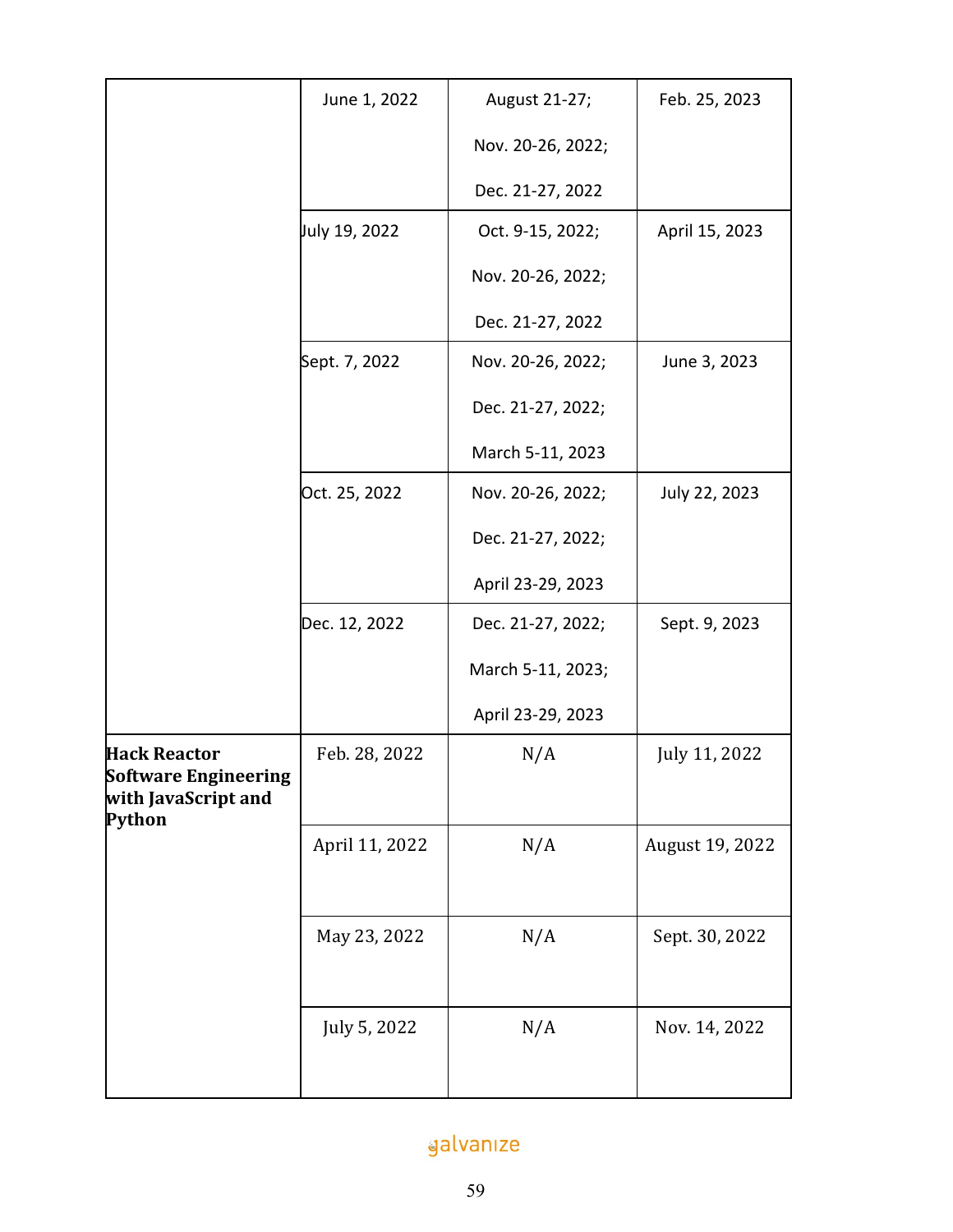| August 15, 2022 | N/A              | Dec. 23, 2022  |
|-----------------|------------------|----------------|
| Sept. 26, 2022  | Dec. 26-30, 2022 | Feb. 6, 2023   |
| Nov. 7, 2022    | Dec. 26-30, 2022 | March 24, 2023 |
| Dec. 19, 2022   | Dec. 26-30, 2022 | May 5, 2023    |
| Feb. 6, 2023    | N/A              | June 16, 2023  |